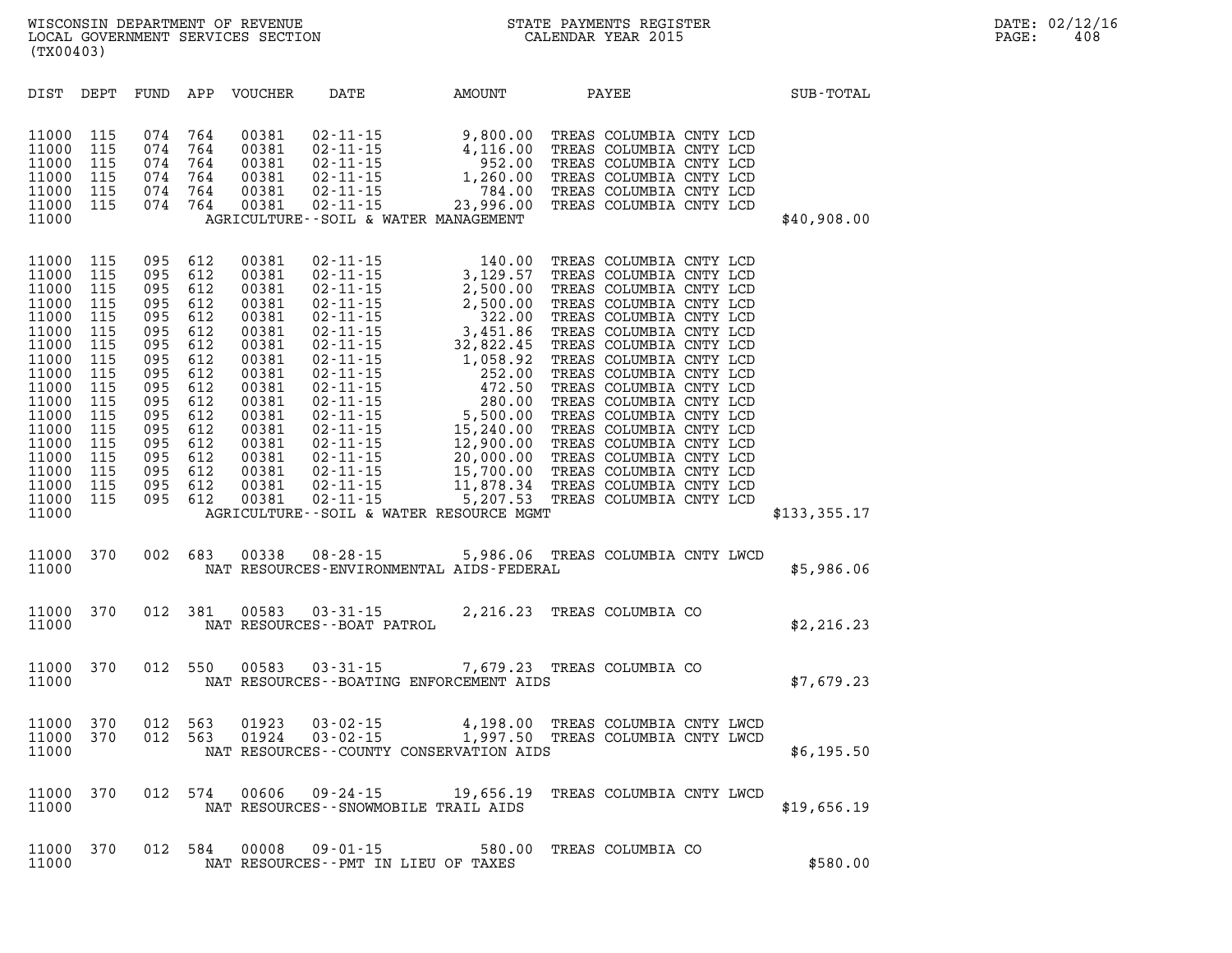| (TX00403)                                                                                       |                                                                           |                                                                           |                                                                           |                                                                                                 | WISCONSIN DEPARTMENT OF REVENUE<br>LOCAL GOVERNMENT SERVICES SECTION<br>(TYOC402)                                                                                                                  |                                                                                                                                                                                                               | STATE PAYMENTS REGISTER<br>CALENDAR YEAR 2015                                                                                                                                          |                | DATE: 02/12/16<br>$\mathtt{PAGE}$ :<br>409 |
|-------------------------------------------------------------------------------------------------|---------------------------------------------------------------------------|---------------------------------------------------------------------------|---------------------------------------------------------------------------|-------------------------------------------------------------------------------------------------|----------------------------------------------------------------------------------------------------------------------------------------------------------------------------------------------------|---------------------------------------------------------------------------------------------------------------------------------------------------------------------------------------------------------------|----------------------------------------------------------------------------------------------------------------------------------------------------------------------------------------|----------------|--------------------------------------------|
|                                                                                                 |                                                                           |                                                                           |                                                                           | DIST DEPT FUND APP VOUCHER                                                                      | DATE                                                                                                                                                                                               | AMOUNT                                                                                                                                                                                                        | PAYEE                                                                                                                                                                                  | SUB-TOTAL      |                                            |
| 11000 370<br>11000                                                                              |                                                                           |                                                                           |                                                                           |                                                                                                 |                                                                                                                                                                                                    | NAT RESOURCES - - LAKES MANAGEMENT GRANTS                                                                                                                                                                     | 012 663 02301 04-13-15 13,384.50 TREAS COLUMBIA CNTY LWCD                                                                                                                              | \$13,384.50    |                                            |
| 11000                                                                                           | 11000 370                                                                 |                                                                           |                                                                           |                                                                                                 | NAT RESOURCES -- RU RECYCLING GRANT                                                                                                                                                                |                                                                                                                                                                                                               | 074 670 42377 05-29-15 127,631.55 TREAS COLUMBIA CO                                                                                                                                    | \$127,631.55   |                                            |
| 11000                                                                                           | 11000 370                                                                 |                                                                           |                                                                           |                                                                                                 |                                                                                                                                                                                                    | NAT RESOURCES--RU CONSOLIDATED GRANT                                                                                                                                                                          | 074  673  42377  05-29-15  10,848.52  TREAS COLUMBIA CO                                                                                                                                | \$10,848.52    |                                            |
| 11000<br>11000<br>11000<br>11000                                                                | 370<br>370<br>370                                                         | 095 517                                                                   | 095 517<br>095 517                                                        |                                                                                                 | NAT RESOURCES - - POLLUTION CONTROL                                                                                                                                                                |                                                                                                                                                                                                               | 00026  07-29-15  150,000.00  TREAS COLUMBIA CNTY LWCD<br>00335  08-28-15  4,606.77  TREAS COLUMBIA CNTY LWCD<br>01690  01-29-15  46,476.00  TREAS COLUMBIA CNTY LWCD                   | \$201,082.77   |                                            |
| 11000                                                                                           | 11000 395                                                                 |                                                                           | 011 168                                                                   |                                                                                                 |                                                                                                                                                                                                    | TRANSPORTATION--ELDERLY & DISABLED                                                                                                                                                                            | 50011  06-09-15  131,979.00  COUNTY OF COLUMBIA                                                                                                                                        | \$131,979.00   |                                            |
| 11000<br>11000<br>11000<br>11000<br>11000<br>11000                                              | 395<br>395<br>395<br>395<br>395                                           |                                                                           | 011 185<br>011 185<br>011 185<br>011 185<br>011 185                       |                                                                                                 | 61487 10-01-15<br>63187 10-19-15<br>65614 11-12-15                                                                                                                                                 | 6,397.00<br>TRANSPORTATION - - HIGHWAY SAFETY - FEDERAL                                                                                                                                                       | 61487   10-01-15   1,100.05   TREAS COLUMBIA CO<br>61487   10-01-15   1,115.09   TREAS COLUMBIA CO<br>868.30 TREAS COLUMBIA CO<br>850.00 TREAS COLUMBIA CO<br>TREAS COLUMBIA CO        | \$10,330.44    |                                            |
| 11000<br>11000<br>11000<br>11000                                                                | 395<br>395<br>395                                                         |                                                                           | 011 190<br>011 190<br>011 190                                             |                                                                                                 | 10-05-15                                                                                                                                                                                           | TRANSPORTATION--GENERAL TRANSP AIDS-GTA                                                                                                                                                                       | 36011  01-05-15  364,567.02  COUNTY OF COLUMBIA<br>52011  07-06-15  729,134.04  COUNTY OF COLUMBIA<br>64011  10-05-15  364,567.04  COUNTY OF COLUMBIA<br>364,567.04 COUNTY OF COLUMBIA | \$1,458,268.10 |                                            |
| 11000<br>11000                                                                                  | 11000 395<br>395                                                          |                                                                           | 011 278<br>011 278                                                        |                                                                                                 |                                                                                                                                                                                                    | TRANSPORTATION - - LRIP/TRIP/MSIP GRANTS                                                                                                                                                                      | 41678  03-05-15  154,535.25  TREAS COLUMBIA CO<br>68871  12-14-15  5,474.16  TREAS COLUMBIA CO                                                                                         | \$160,009.41   |                                            |
| 11000<br>11000<br>11000<br>11000<br>11000<br>11000<br>11000<br>11000<br>11000<br>11000<br>11000 | 435<br>435<br>435<br>435<br>435<br>435<br>435<br>435<br>435<br>435<br>435 | 005<br>005<br>005<br>005<br>005<br>005<br>005<br>005<br>005<br>005<br>005 | 000<br>000<br>000<br>000<br>000<br>000<br>000<br>000<br>000<br>000<br>000 | 90514<br>90515<br>90517<br>90518<br>90519<br>90600<br>90601<br>90604<br>90607<br>90609<br>90611 | $02 - 01 - 15$<br>$03 - 01 - 15$<br>$04 - 01 - 15$<br>$05 - 01 - 15$<br>$06 - 01 - 15$<br>$07 - 01 - 15$<br>$08 - 01 - 15$<br>$09 - 01 - 15$<br>$10 - 01 - 15$<br>$11 - 02 - 15$<br>$12 - 01 - 15$ | 11000 435 005 000 90511 01-01-15 126,217.00 COLUMBIA CO<br>159,202.00<br>128,552.00<br>205,562.00<br>152,618.00<br>73,858.00<br>154,629.00<br>105,770.00<br>812,791.00<br>74,746.00<br>70,260.00<br>66,988.00 | COLUMBIA CO<br>COLUMBIA CO<br>COLUMBIA CO<br>COLUMBIA CO<br>COLUMBIA CO<br>COLUMBIA CO<br>COLUMBIA CO<br>COLUMBIA CO<br>COLUMBIA CO<br>COLUMBIA CO<br>COLUMBIA CO                      |                |                                            |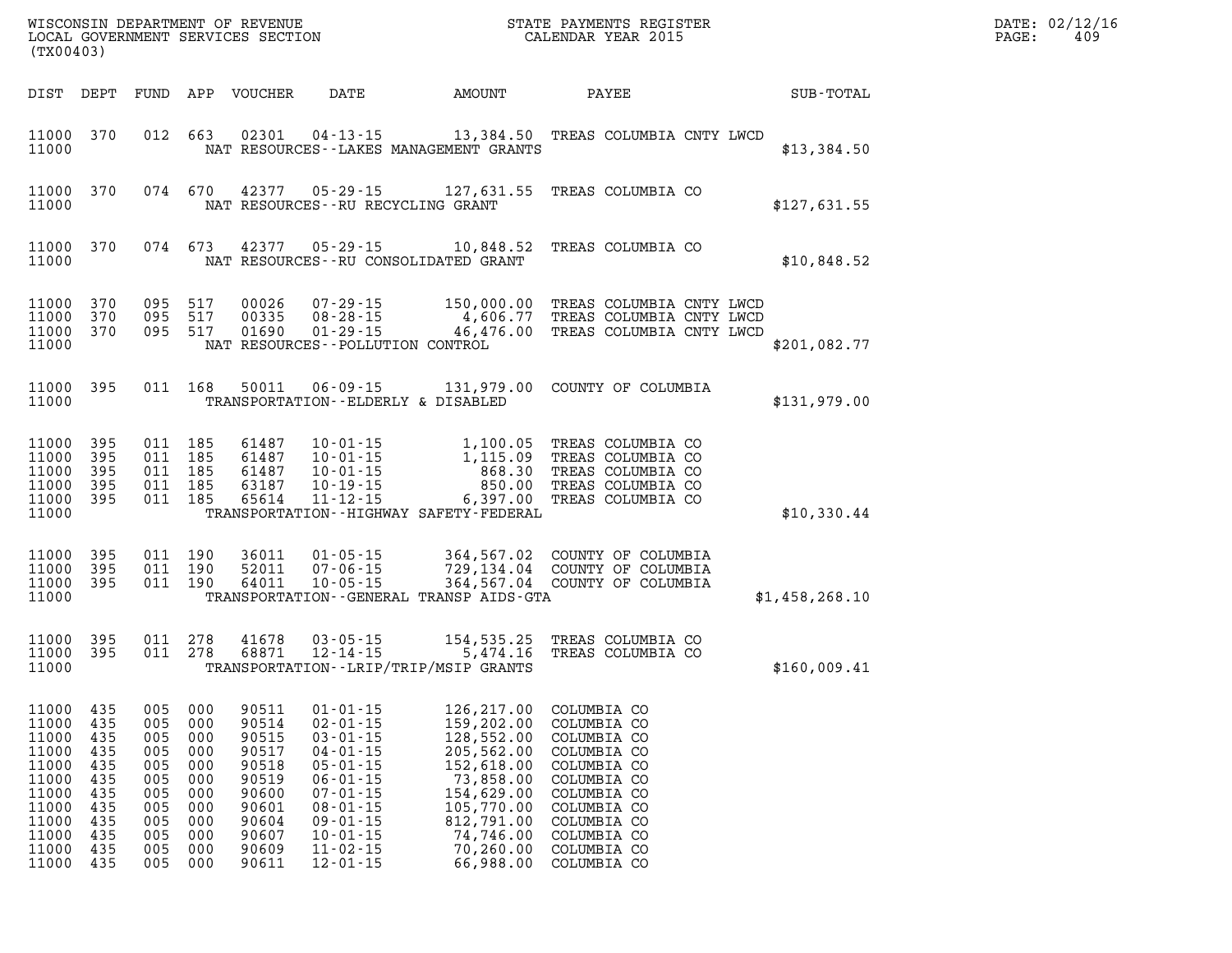| DIST                                                                                                                                                                                                        | DEPT                                                                                                                                                   | FUND                                                                                                                                                   | APP                                                                                                                                                    | VOUCHER                                                                                                                                                                                            | DATE                                                                                                                                                                                                                                                                                                                                                                                                               | <b>AMOUNT</b>                                                                                                                                                                                                                                                                                                                           | PAYEE                                                                                                                                                                                                                                                                                                                          | SUB-TOTAL                                                                                                                                                                                                                                                        |
|-------------------------------------------------------------------------------------------------------------------------------------------------------------------------------------------------------------|--------------------------------------------------------------------------------------------------------------------------------------------------------|--------------------------------------------------------------------------------------------------------------------------------------------------------|--------------------------------------------------------------------------------------------------------------------------------------------------------|----------------------------------------------------------------------------------------------------------------------------------------------------------------------------------------------------|--------------------------------------------------------------------------------------------------------------------------------------------------------------------------------------------------------------------------------------------------------------------------------------------------------------------------------------------------------------------------------------------------------------------|-----------------------------------------------------------------------------------------------------------------------------------------------------------------------------------------------------------------------------------------------------------------------------------------------------------------------------------------|--------------------------------------------------------------------------------------------------------------------------------------------------------------------------------------------------------------------------------------------------------------------------------------------------------------------------------|------------------------------------------------------------------------------------------------------------------------------------------------------------------------------------------------------------------------------------------------------------------|
| 11000                                                                                                                                                                                                       |                                                                                                                                                        |                                                                                                                                                        |                                                                                                                                                        |                                                                                                                                                                                                    | HEALTH SERVICES--STATE/FED AIDS                                                                                                                                                                                                                                                                                                                                                                                    |                                                                                                                                                                                                                                                                                                                                         |                                                                                                                                                                                                                                                                                                                                | \$2,131,193.00                                                                                                                                                                                                                                                   |
| 11000<br>11000<br>11000<br>11000<br>11000<br>11000<br>11000<br>11000<br>11000<br>11000<br>11000<br>11000<br>11000<br>11000<br>11000<br>11000<br>11000<br>11000<br>11000<br>11000<br>11000<br>11000<br>11000 | 437<br>437<br>437<br>437<br>437<br>437<br>437<br>437<br>437<br>437<br>437<br>437<br>437<br>437<br>437<br>437<br>437<br>437<br>437<br>437<br>437<br>437 | 005<br>005<br>005<br>005<br>005<br>005<br>005<br>005<br>005<br>005<br>005<br>005<br>005<br>005<br>005<br>005<br>005<br>005<br>005<br>005<br>005<br>005 | 000<br>000<br>000<br>000<br>000<br>000<br>000<br>000<br>000<br>000<br>000<br>000<br>000<br>000<br>000<br>000<br>000<br>000<br>000<br>000<br>000<br>000 | 00000<br>00000<br>00000<br>00000<br>00000<br>00000<br>00000<br>00000<br>00000<br>00000<br>00000<br>00000<br>00000<br>00000<br>00000<br>00000<br>00000<br>00000<br>00000<br>00000<br>00000<br>00000 | $01 - 05 - 15$<br>$01 - 13 - 15$<br>$01 - 30 - 15$<br>$02 - 05 - 15$<br>$03 - 05 - 15$<br>$03 - 11 - 15$<br>$03 - 11 - 15$<br>$04 - 06 - 15$<br>$04 - 17 - 15$<br>$04 - 30 - 15$<br>$05 - 05 - 15$<br>$05 - 22 - 15$<br>$06 - 05 - 15$<br>$06 - 19 - 15$<br>$06 - 26 - 15$<br>07-06-15<br>$07 - 30 - 15$<br>$08 - 05 - 15$<br>$08 - 21 - 15$<br>$09 - 21 - 15$<br>09 - 08 - 15<br>$09 - 14 - 15$<br>$10 - 05 - 15$ | 7,327.97 COLUMBIA<br>24,951.26<br>178,025.79<br>5,651.05<br>$.00$<br>134,307.34<br>707.22<br>38,455.60<br>28,733.15<br>180,657.73<br>4,447.11<br>32,446.94<br>4,770.65<br>5,112.23<br>11,650.00<br>55,286.89<br>202,208.15<br>22,035.87<br>2,957.00<br>6,743.06<br>445,402.00<br>23, 253. 29<br>CHILDREN & FAMILIES--STATE/FEDERAL AIDS | COLUMBIA<br>COLUMBIA CHILD SUPPORT<br>COLUMBIA<br>COLUMBIA<br>COLUMBIA<br>COLUMBIA CHILD SUPPORT<br>COLUMBIA<br>COLUMBIA<br>COLUMBIA CHILD SUPPORT<br>COLUMBIA<br>COLUMBIA<br>COLUMBIA<br>COLUMBIA<br>COLUMBIA<br>COLUMBIA<br>COLUMBIA CHILD SUPPORT<br>COLUMBIA<br>COLUMBIA CHILD SUPPORT<br>COLUMBIA<br>COLUMBIA<br>COLUMBIA | $\star$<br>$\star$<br>$\star$<br>$\star$<br>$\star$<br>$\star$<br>$\star$<br>$\star$<br>$\star$<br>$\star$<br>$\star$<br>$\star$<br>$\star$<br>$\star$<br>$\star$<br>$\star$<br>$\star$<br>$\star$<br>$\star$<br>$\star$<br>$\star$<br>$\star$<br>\$1,415,130.30 |
| 11000<br>11000<br>11000<br>11000                                                                                                                                                                            | 455<br>455<br>455                                                                                                                                      | 002<br>002<br>002                                                                                                                                      | 217<br>217<br>217                                                                                                                                      | 05523<br>06542<br>07353                                                                                                                                                                            | $04 - 10 - 15$<br>$06 - 04 - 15$<br>$07 - 16 - 15$<br>JUSTICE -- COUNTY DRUG COURTS                                                                                                                                                                                                                                                                                                                                | 24,882.65<br>20,196.33                                                                                                                                                                                                                                                                                                                  | TREAS COLUMBIA CO<br>TREAS COLUMBIA CO<br>36,657.54 TREAS COLUMBIA CO                                                                                                                                                                                                                                                          | \$81,736.52                                                                                                                                                                                                                                                      |
| 11000<br>11000                                                                                                                                                                                              | 455                                                                                                                                                    | 002                                                                                                                                                    | 221                                                                                                                                                    | 14                                                                                                                                                                                                 | $07 - 21 - 15$                                                                                                                                                                                                                                                                                                                                                                                                     | JUSTICE -- LAW ENFORCEMENT SERVICES AID                                                                                                                                                                                                                                                                                                 | 1,190.00 TREAS COLUMBIA CNTY                                                                                                                                                                                                                                                                                                   | \$1,190.00                                                                                                                                                                                                                                                       |
| 11000<br>11000                                                                                                                                                                                              | 455                                                                                                                                                    | 002                                                                                                                                                    | 241                                                                                                                                                    | 03749                                                                                                                                                                                              | $01 - 16 - 15$                                                                                                                                                                                                                                                                                                                                                                                                     | 1,063.64<br>JUSTICE -- CEASE AND OTHER FEDERAL GRANTS                                                                                                                                                                                                                                                                                   | TREAS COLUMBIA CNTY                                                                                                                                                                                                                                                                                                            | \$1,063.64                                                                                                                                                                                                                                                       |
| 11000<br>11000                                                                                                                                                                                              | 455                                                                                                                                                    | 002                                                                                                                                                    | 251                                                                                                                                                    | 04327                                                                                                                                                                                              | $02 - 12 - 15$                                                                                                                                                                                                                                                                                                                                                                                                     | 3,177.87<br>JUSTICE - - TRUANCY PROGRAM - GRANT FUNDS                                                                                                                                                                                                                                                                                   | TREAS COLUMBIA CO                                                                                                                                                                                                                                                                                                              | \$3,177.87                                                                                                                                                                                                                                                       |
| 11000<br>11000                                                                                                                                                                                              | 455                                                                                                                                                    | 002                                                                                                                                                    | 532                                                                                                                                                    | 12                                                                                                                                                                                                 | $07 - 27 - 15$                                                                                                                                                                                                                                                                                                                                                                                                     | JUSTICE--VICTIM/WITNESS ASSISTANCE SERV                                                                                                                                                                                                                                                                                                 | 39,129.01 TREAS COLUMBIA CO                                                                                                                                                                                                                                                                                                    | \$39,129.01                                                                                                                                                                                                                                                      |
| 11000<br>11000                                                                                                                                                                                              | 455                                                                                                                                                    | 002                                                                                                                                                    | 539                                                                                                                                                    | 03                                                                                                                                                                                                 | $03 - 09 - 15$<br>JUSTICE - - VICTIM/WITNESS SERVICES                                                                                                                                                                                                                                                                                                                                                              |                                                                                                                                                                                                                                                                                                                                         | 40,378.51 TREAS COLUMBIA CO                                                                                                                                                                                                                                                                                                    | \$40,378.51                                                                                                                                                                                                                                                      |
| 11000                                                                                                                                                                                                       | 465                                                                                                                                                    | 002                                                                                                                                                    | 337                                                                                                                                                    | 01328                                                                                                                                                                                              | $06 - 24 - 15$                                                                                                                                                                                                                                                                                                                                                                                                     | 14,133.00                                                                                                                                                                                                                                                                                                                               | TREAS COLUMBIA CO                                                                                                                                                                                                                                                                                                              |                                                                                                                                                                                                                                                                  |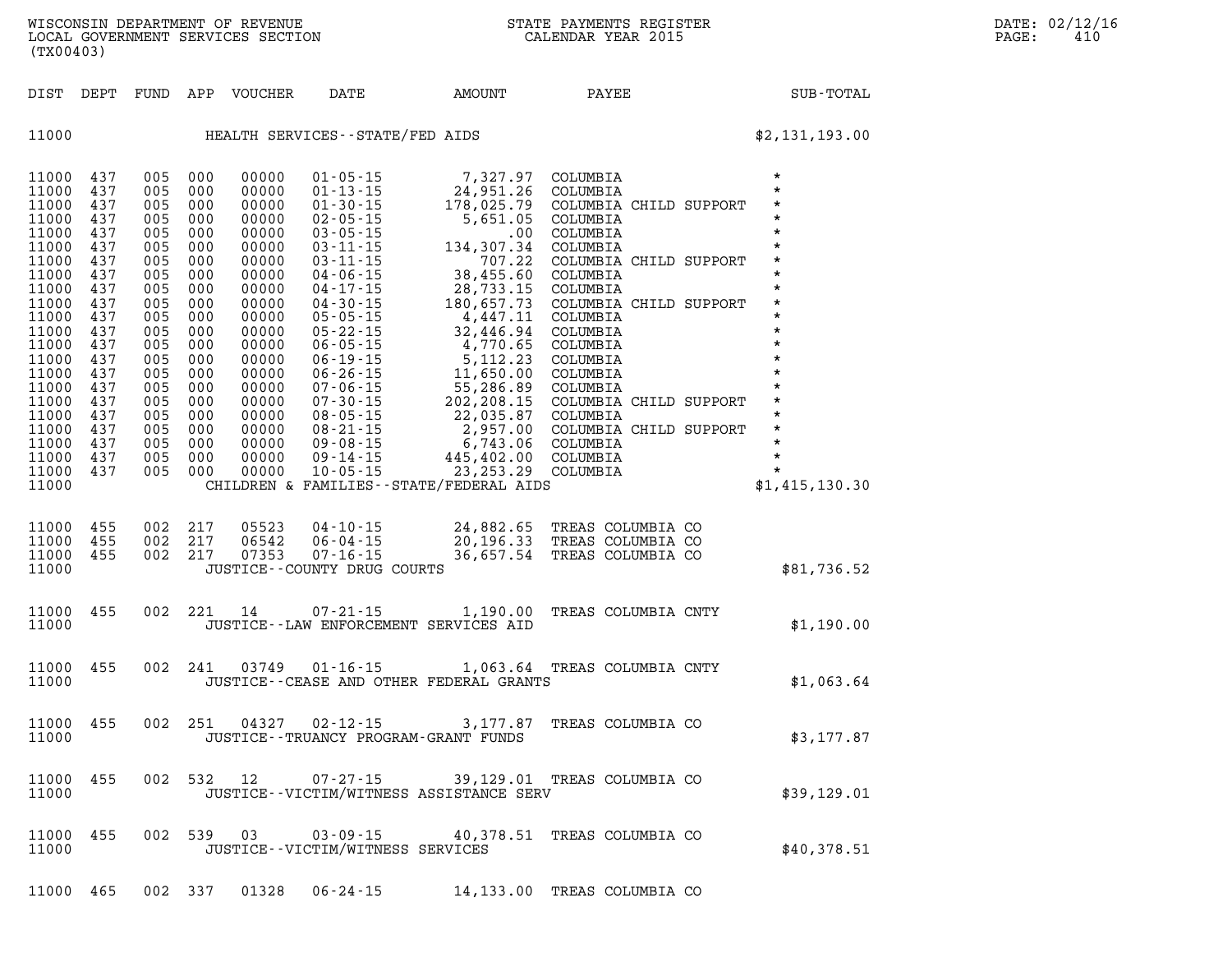| (TX00403)                                                                                                                                                      |                                                                                                                     |                                                                                                                     |                                                                                                                     |                                                                                                                                                       |                                                                                                                                                                                                                                                                                                                                                                                            |                                                                                                                                                                                                    |                                                                                                                                                                                                                                                                                                                                                                   |              |
|----------------------------------------------------------------------------------------------------------------------------------------------------------------|---------------------------------------------------------------------------------------------------------------------|---------------------------------------------------------------------------------------------------------------------|---------------------------------------------------------------------------------------------------------------------|-------------------------------------------------------------------------------------------------------------------------------------------------------|--------------------------------------------------------------------------------------------------------------------------------------------------------------------------------------------------------------------------------------------------------------------------------------------------------------------------------------------------------------------------------------------|----------------------------------------------------------------------------------------------------------------------------------------------------------------------------------------------------|-------------------------------------------------------------------------------------------------------------------------------------------------------------------------------------------------------------------------------------------------------------------------------------------------------------------------------------------------------------------|--------------|
| DIST                                                                                                                                                           | DEPT                                                                                                                |                                                                                                                     |                                                                                                                     | FUND APP VOUCHER                                                                                                                                      | DATE                                                                                                                                                                                                                                                                                                                                                                                       | AMOUNT                                                                                                                                                                                             | <b>PAYEE</b>                                                                                                                                                                                                                                                                                                                                                      | SUB-TOTAL    |
| 11000                                                                                                                                                          |                                                                                                                     |                                                                                                                     |                                                                                                                     |                                                                                                                                                       |                                                                                                                                                                                                                                                                                                                                                                                            | MILITARY AFFAIRS-EMERGENCY MGMT PLANNING                                                                                                                                                           |                                                                                                                                                                                                                                                                                                                                                                   | \$14, 133.00 |
| 11000<br>11000<br>11000<br>11000                                                                                                                               | 465<br>465<br>465                                                                                                   | 002<br>002<br>002                                                                                                   | 342<br>342<br>342                                                                                                   | 00013<br>00892<br>01400                                                                                                                               | $08 - 13 - 15$<br>$01 - 15 - 15$<br>$06 - 25 - 15$                                                                                                                                                                                                                                                                                                                                         | 5,112.59<br>23,983.18<br>23,970.56<br>MILITARY AFFAIRS-EMERGENCY MGMT-FED FUND                                                                                                                     | TREAS COLUMBIA CO<br>TREAS COLUMBIA CO<br>TREAS COLUMBIA CO                                                                                                                                                                                                                                                                                                       | \$53,066.33  |
| 11000<br>11000                                                                                                                                                 | 465                                                                                                                 | 072                                                                                                                 | 364                                                                                                                 | 00975                                                                                                                                                 | $01 - 20 - 15$                                                                                                                                                                                                                                                                                                                                                                             | MILITARY AFFAIRS-EMER MGMT-PLANNING AID                                                                                                                                                            | 14,816.00 TREAS COLUMBIA CO                                                                                                                                                                                                                                                                                                                                       | \$14,816.00  |
| 11000<br>11000                                                                                                                                                 | 485                                                                                                                 | 002                                                                                                                 | 127                                                                                                                 | 06011                                                                                                                                                 | $06 - 12 - 15$<br>VETERANS AFFAIRS GRANTS                                                                                                                                                                                                                                                                                                                                                  | 1,150.00                                                                                                                                                                                           | TREAS COLUMBIA CO                                                                                                                                                                                                                                                                                                                                                 | \$1,150.00   |
| 11000<br>11000                                                                                                                                                 | 485                                                                                                                 | 082                                                                                                                 | 267                                                                                                                 | 06011                                                                                                                                                 | $06 - 12 - 15$<br>VETERANS AFFAIRS - - GRANTS TO COUNTIES                                                                                                                                                                                                                                                                                                                                  | 5,175.00                                                                                                                                                                                           | TREAS COLUMBIA CO                                                                                                                                                                                                                                                                                                                                                 | \$5,175.00   |
| 11000<br>11000                                                                                                                                                 | 485                                                                                                                 | 083                                                                                                                 | 370                                                                                                                 | 06011                                                                                                                                                 | $06 - 12 - 15$<br>VETERANS AFFAIRS -- GRANTS TO COUNTIES                                                                                                                                                                                                                                                                                                                                   | 5,175.00                                                                                                                                                                                           | TREAS COLUMBIA CO                                                                                                                                                                                                                                                                                                                                                 | \$5,175.00   |
| 11000<br>11000<br>11000<br>11000<br>11000<br>11000<br>11000<br>11000<br>11000<br>11000<br>11000<br>11000<br>11000<br>11000<br>11000<br>11000<br>11000<br>11000 | 505<br>505<br>505<br>505<br>505<br>505<br>505<br>505<br>505<br>505<br>505<br>505<br>505<br>505<br>505<br>505<br>505 | 002<br>002<br>002<br>002<br>002<br>002<br>002<br>002<br>002<br>002<br>002<br>002<br>002<br>002<br>002<br>002<br>002 | 155<br>155<br>155<br>155<br>155<br>155<br>155<br>155<br>155<br>155<br>155<br>155<br>155<br>155<br>155<br>155<br>155 | 60041<br>60041<br>60117<br>60117<br>60499<br>60499<br>60537<br>60639<br>60639<br>60678<br>60678<br>60755<br>60755<br>60797<br>60797<br>60877<br>60877 | $08 - 07 - 15$<br>$08 - 07 - 15$<br>08 - 07 - 15<br>09 - 10 - 15<br>09 - 10 - 15<br>$\begin{array}{r} .6 - 1.5 \\ .10 - 15 \\ .10 - 15 \\ .2 - 11 - 15 \\ 2 - 25 - 15 \\ 04 - 08 - 15 \\ 04 - 08 - 15 \\ 24 - 15 \\ 15 \\ \end{array}$<br>$05 - 22 - 15$<br>$05 - 22 - 15$<br>$06 - 09 - 15$<br>$06 - 09 - 15$<br>$07 - 08 - 15$<br>$07 - 08 - 15$<br>DOA-HOUSING ASSISTANCE-FEDERAL FUNDS | 6,260.26<br>2,267.41<br>2,969.11<br>712.86<br>3,726.15<br>4,045.20<br>732.48<br>1,040.74<br>954.13<br>3,562.30<br>3,371.67<br>6,900.88<br>3,471.76<br>2,532.95<br>5,904.01<br>3,001.80<br>3,524.41 | TREAS COLUMBIA CO<br>TREAS COLUMBIA CO<br>TREAS COLUMBIA CO<br>TREAS COLUMBIA CO<br>TREAS COLUMBIA CO<br>TREAS COLUMBIA CO<br>TREAS COLUMBIA CO<br>TREAS COLUMBIA CO<br>TREAS COLUMBIA CO<br>TREAS COLUMBIA CO<br>TREAS COLUMBIA CO<br>TREAS COLUMBIA CO<br>TREAS COLUMBIA CO<br>TREAS COLUMBIA CO<br>TREAS COLUMBIA CO<br>TREAS COLUMBIA CO<br>TREAS COLUMBIA CO | \$54,978.12  |
| 11000<br>11000<br>11000<br>11000<br>11000<br>11000<br>11000                                                                                                    | 505<br>505<br>505<br>505<br>505<br>505<br>505                                                                       | 002<br>002<br>002<br>002<br>002<br>002<br>002                                                                       | 743<br>743<br>743<br>743<br>743<br>743<br>743                                                                       | 01030<br>01311<br>04521<br>05159<br>05647<br>06048<br>06221                                                                                           | $09 - 08 - 15$<br>$09 - 15 - 15$<br>$01 - 12 - 15$<br>$01 - 26 - 15$<br>$02 - 12 - 15$<br>$02 - 26 - 15$<br>$03 - 03 - 15$                                                                                                                                                                                                                                                                 | 83,105.00<br>12,170.00<br>56,415.00<br>103,501.00<br>61,865.00<br>16,173.00<br>37,622.00                                                                                                           | TREAS COLUMBIA CO<br>TREAS COLUMBIA CO<br>TREAS COLUMBIA CO<br>TREAS COLUMBIA CO<br>TREAS COLUMBIA CO<br>TREAS COLUMBIA CO<br>TREAS COLUMBIA CO                                                                                                                                                                                                                   |              |

**11000 505 002 743 06640 03-19-15 33,407.00 TREAS COLUMBIA CO**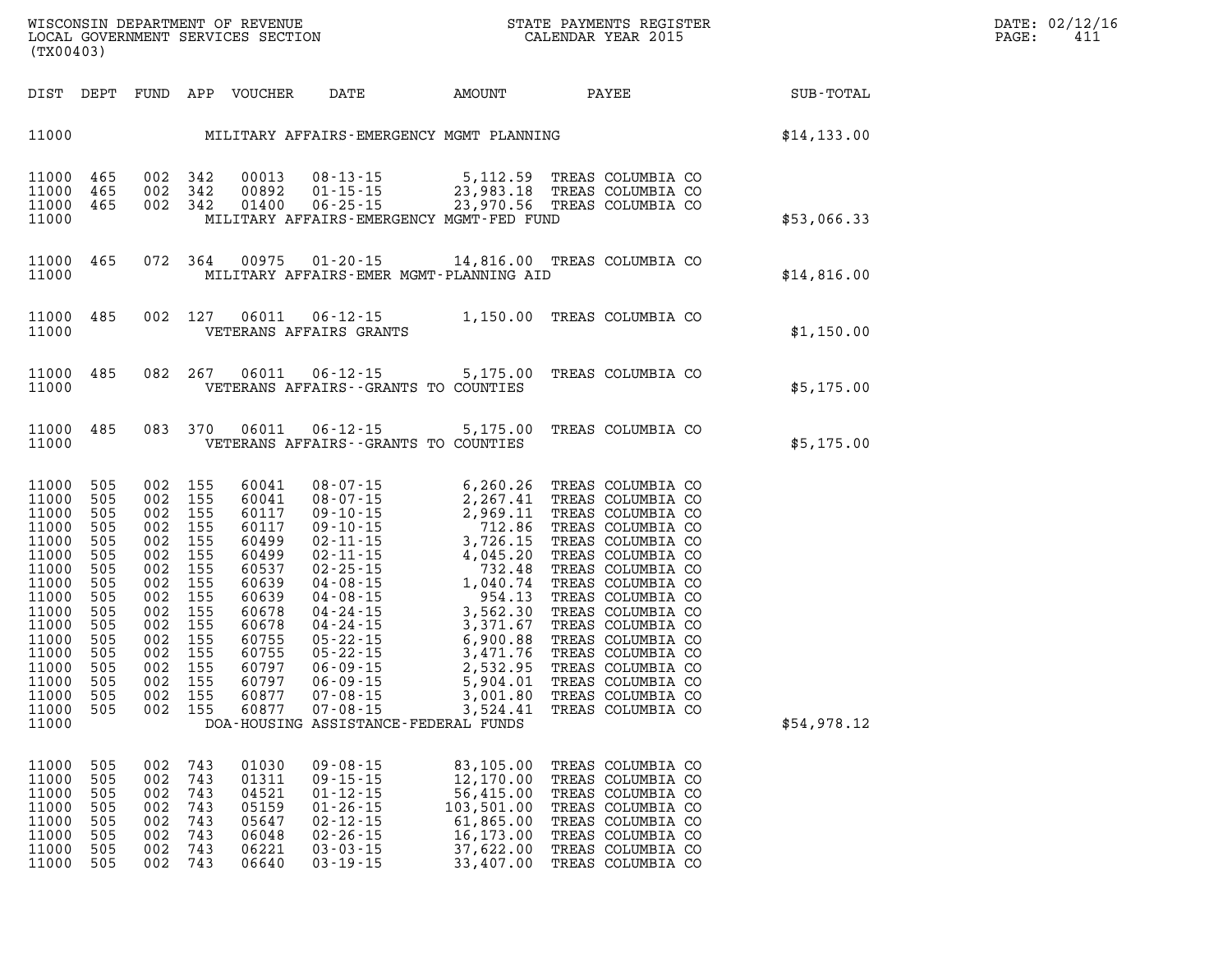| DIST                                                                                                                                                                                                                 | DEPT                                                                                                                                                          | FUND                                                                                                                                                          | APP                                                                                                                                                           | VOUCHER                                                                                                                                                                                                     | DATE                                                                                                                                                                                                                                                                                                                                                                                                                                                    | AMOUNT                                                                                                                                                                                                                                                                                                                          | PAYEE                                                                                                                                                                                                                                                                                                                                                                                                                                                                                           | SUB-TOTAL    |
|----------------------------------------------------------------------------------------------------------------------------------------------------------------------------------------------------------------------|---------------------------------------------------------------------------------------------------------------------------------------------------------------|---------------------------------------------------------------------------------------------------------------------------------------------------------------|---------------------------------------------------------------------------------------------------------------------------------------------------------------|-------------------------------------------------------------------------------------------------------------------------------------------------------------------------------------------------------------|---------------------------------------------------------------------------------------------------------------------------------------------------------------------------------------------------------------------------------------------------------------------------------------------------------------------------------------------------------------------------------------------------------------------------------------------------------|---------------------------------------------------------------------------------------------------------------------------------------------------------------------------------------------------------------------------------------------------------------------------------------------------------------------------------|-------------------------------------------------------------------------------------------------------------------------------------------------------------------------------------------------------------------------------------------------------------------------------------------------------------------------------------------------------------------------------------------------------------------------------------------------------------------------------------------------|--------------|
| 11000<br>11000<br>11000<br>11000<br>11000<br>11000<br>11000<br>11000<br>11000<br>11000<br>11000<br>11000<br>11000                                                                                                    | 505<br>505<br>505<br>505<br>505<br>505<br>505<br>505<br>505<br>505<br>505<br>505                                                                              | 002<br>002<br>002<br>002<br>002<br>002<br>002<br>002<br>002<br>002<br>002<br>002                                                                              | 743<br>743<br>743<br>743<br>743<br>743<br>743<br>743<br>743<br>743<br>743<br>743                                                                              | 06894<br>07014<br>07167<br>07661<br>07933<br>07981<br>08383<br>08674<br>09031<br>09060<br>09361<br>09668                                                                                                    | $04 - 02 - 15$<br>$04 - 02 - 15$<br>$04 - 10 - 15$<br>$04 - 27 - 15$<br>$05 - 06 - 15$<br>$05 - 13 - 15$<br>$05 - 28 - 15$<br>$06 - 09 - 15$<br>$06 - 17 - 15$<br>$06 - 19 - 15$<br>$07 - 01 - 15$<br>$07 - 01 - 15$<br>07 - 09 - 15<br>DOA--HOUSING ASSISTANCE GRANTS                                                                                                                                                                                  | 66,402.00<br>50,306.00<br>29,935.00<br>55,747.00<br>57,595.00<br>59,960.00<br>31,210.00<br>19,345.00<br>63,309.00<br>12,487.00<br>56, 174.00<br>83,887.00                                                                                                                                                                       | TREAS COLUMBIA CO<br>TREAS COLUMBIA CO<br>TREAS COLUMBIA CO<br>TREAS COLUMBIA CO<br>TREAS COLUMBIA CO<br>TREAS COLUMBIA CO<br>TREAS COLUMBIA CO<br>TREAS COLUMBIA CO<br>TREAS COLUMBIA CO<br>TREAS COLUMBIA CO<br>TREAS COLUMBIA CO<br>TREAS COLUMBIA CO                                                                                                                                                                                                                                        | \$990,615.00 |
| 11000<br>11000<br>11000<br>11000<br>11000<br>11000<br>11000<br>11000<br>11000<br>11000<br>11000<br>11000<br>11000<br>11000<br>11000<br>11000<br>11000<br>11000<br>11000<br>11000<br>11000<br>11000<br>11000<br>11000 | 505<br>505<br>505<br>505<br>505<br>505<br>505<br>505<br>505<br>505<br>505<br>505<br>505<br>505<br>505<br>505<br>505<br>505<br>505<br>505<br>505<br>505<br>505 | 035<br>035<br>035<br>035<br>035<br>035<br>035<br>035<br>035<br>035<br>035<br>035<br>035<br>035<br>035<br>035<br>035<br>035<br>035<br>035<br>035<br>035<br>035 | 371<br>371<br>371<br>371<br>371<br>371<br>371<br>371<br>371<br>371<br>371<br>371<br>371<br>371<br>371<br>371<br>371<br>371<br>371<br>371<br>371<br>371<br>371 | 60041<br>60041<br>60041<br>60117<br>60117<br>60117<br>60499<br>60499<br>60499<br>60639<br>60639<br>60639<br>60678<br>60678<br>60755<br>60755<br>60755<br>60797<br>60797<br>60797<br>60877<br>60877<br>60877 | $08 - 07 - 15$<br>$08 - 07 - 15$<br>$08 - 07 - 15$<br>$09 - 10 - 15$<br>$09 - 10 - 15$<br>$09 - 10 - 15$<br>$02 - 11 - 15$<br>$02 - 11 - 15$<br>$02 - 11 - 15$<br>$04 - 08 - 15$<br>$04 - 08 - 15$<br>$04 - 08 - 15$<br>$04 - 24 - 15$<br>$04 - 24 - 15$<br>$05 - 22 - 15$<br>$05 - 22 - 15$<br>$05 - 22 - 15$<br>$06 - 09 - 15$<br>$06 - 09 - 15$<br>$06 - 09 - 15$<br>$07 - 08 - 15$<br>$07 - 08 - 15$<br>$07 - 08 - 15$<br>DOA--PUBLIC BENEFITS FUND | $\begin{array}{r} 925.36 \\ 587.44 \\ 1,039.70 \\ 1,071.34 \\ 1,256.45 \\ 2,007.44 \\ 3,431.68 \\ 483.14 \\ 3,230.98 \\ 367.96 \\ 437.71 \\ 308.13 \\ 947.17 \\ 1,678.09 \\ 1,285.31 \\ 1,659.88 \end{array}$<br>1,659.88<br>2,096.40<br>2,030.<br>1,048.98<br>1,463.25<br>000.60<br>900.60<br>1,477.81<br>2,058.03<br>1,270.24 | TREAS COLUMBIA CO<br>TREAS COLUMBIA CO<br>TREAS COLUMBIA CO<br>TREAS COLUMBIA CO<br>TREAS COLUMBIA CO<br>TREAS COLUMBIA CO<br>TREAS COLUMBIA CO<br>TREAS COLUMBIA CO<br>TREAS COLUMBIA CO<br>TREAS COLUMBIA CO<br>TREAS COLUMBIA CO<br>TREAS COLUMBIA CO<br>TREAS COLUMBIA CO<br>TREAS COLUMBIA CO<br>TREAS COLUMBIA CO<br>TREAS COLUMBIA CO<br>TREAS COLUMBIA CO<br>TREAS COLUMBIA CO<br>TREAS COLUMBIA CO<br>TREAS COLUMBIA CO<br>TREAS COLUMBIA CO<br>TREAS COLUMBIA CO<br>TREAS COLUMBIA CO | \$31,033.09  |
| 11000<br>11000<br>11000                                                                                                                                                                                              | 505<br>505                                                                                                                                                    | 089<br>089                                                                                                                                                    | 166<br>166                                                                                                                                                    | 00237<br>04906                                                                                                                                                                                              | $07 - 29 - 15$<br>$01 - 21 - 15$<br>DOA--LAND INFORMATION FUND                                                                                                                                                                                                                                                                                                                                                                                          | 1,000.00                                                                                                                                                                                                                                                                                                                        | 21,072.00 TREAS COLUMBIA CO<br>TREAS COLUMBIA CO                                                                                                                                                                                                                                                                                                                                                                                                                                                | \$22,072.00  |
| 11000<br>11000                                                                                                                                                                                                       | 835                                                                                                                                                           | 002                                                                                                                                                           | 105                                                                                                                                                           | 43204                                                                                                                                                                                                       | $07 - 27 - 15$<br>REVENUE - - STATE SHARED REVENUES                                                                                                                                                                                                                                                                                                                                                                                                     |                                                                                                                                                                                                                                                                                                                                 | 335,443.38 TREAS COLUMBIA CO                                                                                                                                                                                                                                                                                                                                                                                                                                                                    | \$335,443.38 |
| 11000<br>11000                                                                                                                                                                                                       | 835                                                                                                                                                           | 002                                                                                                                                                           | 109                                                                                                                                                           | 01011                                                                                                                                                                                                       | 07-27-15<br>REVENUE - - EXEMPT COMPUTER AID                                                                                                                                                                                                                                                                                                                                                                                                             |                                                                                                                                                                                                                                                                                                                                 | 38,131.00 TREAS COLUMBIA CO                                                                                                                                                                                                                                                                                                                                                                                                                                                                     | \$38,131.00  |

**11000 835 002 302 10018 07-27-15 7,873,425.37 TREAS COLUMBIA CO**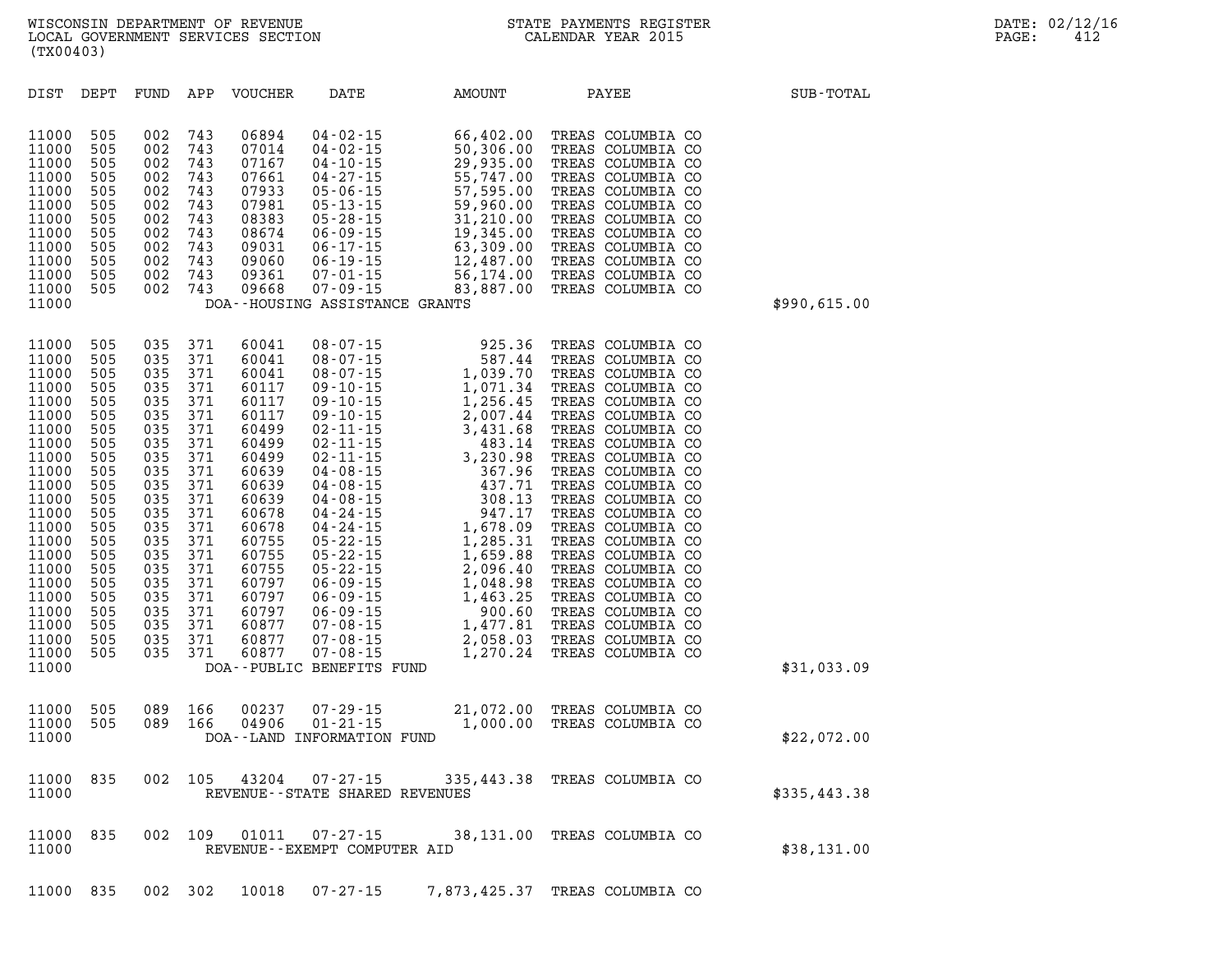| WISCONSIN DEPARTMENT OF REVENUE<br>LOCAL GOVERNMENT SERVICES SECTION<br>(TX00403) |      |     |                                                       | STATE PAYMENTS REGISTER<br>CALENDAR YEAR 2015 |                                | PAGE:           | DATE: 02/12/16<br>413 |  |
|-----------------------------------------------------------------------------------|------|-----|-------------------------------------------------------|-----------------------------------------------|--------------------------------|-----------------|-----------------------|--|
| DIST<br>DEPT                                                                      | FUND | APP | VOUCHER<br>DATE                                       | AMOUNT                                        | PAYEE                          | SUB-TOTAL       |                       |  |
| 835<br>11000<br>11000                                                             | 002  | 302 | 11018<br>07-27-15                                     | REVENUE-FIRST DOLLAR/SCHOOL LEVY CREDITS      | 1,610,491.16 TREAS COLUMBIA CO | \$9,483,916.53  |                       |  |
| 835<br>11000<br>11000                                                             | 021  | 363 | 37157<br>$03 - 23 - 15$<br>REVENUE - - LOTTERY CREDIT | 1,808,584.96                                  | TREAS COLUMBIA CO              | \$1,808,584.96  |                       |  |
| 11000                                                                             |      |     | DISTRICT TOTAL APPROPRIATIONS                         |                                               |                                | \$18,901,398.93 |                       |  |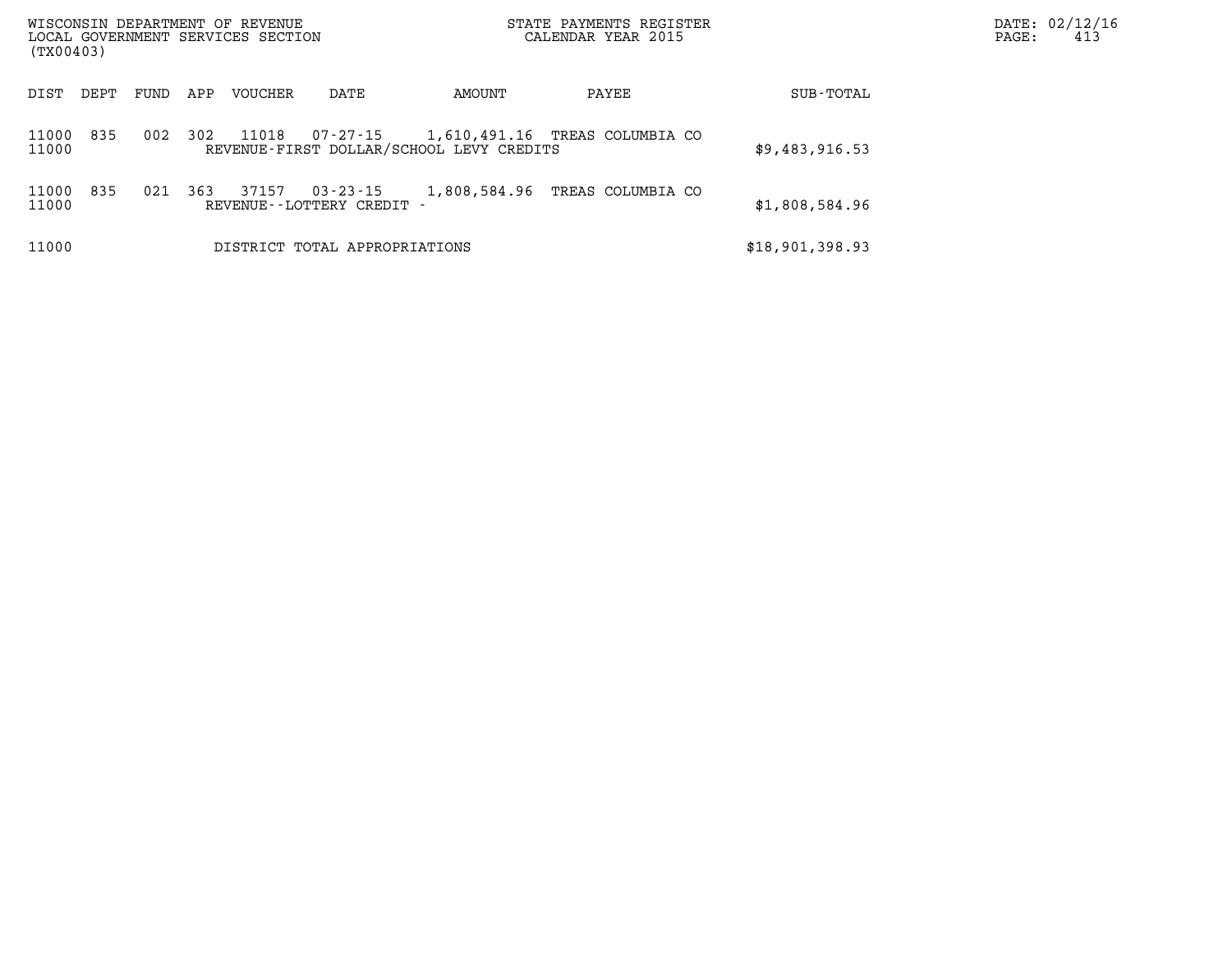| (TX00403)      |                                            |  |                                        |                                             |                                                               |              | DATE: 02/12/16<br>414<br>$\mathtt{PAGE}$ : |
|----------------|--------------------------------------------|--|----------------------------------------|---------------------------------------------|---------------------------------------------------------------|--------------|--------------------------------------------|
|                |                                            |  | DIST DEPT FUND APP VOUCHER DATE AMOUNT |                                             | <b>PAYEE</b> PAYEE                                            | SUB-TOTAL    |                                            |
| 11002          | 11002 165                                  |  |                                        | SAFETY/PROF SERV--FIRE INSURANCE DUES       | 002 225 00259 06-25-15 2,954.46 TREAS TN ARLINGTON            | \$2,954.46   |                                            |
| 11002          |                                            |  |                                        | NAT RESOURCES - - FOREST CROP/MFL/CO FOREST | 11002 370 012 571 38689 06-02-15 67.30 TREAS TN ARLINGTON     | \$67.30      |                                            |
| 11002          |                                            |  |                                        | NAT RESOURCES--AIDS IN LIEU OF TAXES        | 11002 370 012 579 20077 04-03-15 17.31 TREAS TN ARLINGTON     | \$17.31      |                                            |
| 11002<br>11002 | 11002 395<br>395<br>11002 395<br>11002 395 |  |                                        | TRANSPORTATION--GENERAL TRANSP AIDS-GTA     |                                                               | \$99,750.60  |                                            |
| 11002          |                                            |  |                                        | DOA--TRANSMISSION LINE FEE DISTRIBUTION     | 11002 505 002 174 58240 04-30-15 18,169.00 TREAS TN ARLINGTON | \$18,169.00  |                                            |
| 11002          |                                            |  | REVENUE--STATE SHARED REVENUES         |                                             | 11002 835 002 105 43170 07-27-15 1,923.68 TREAS TN ARLINGTON  | \$1,923.68   |                                            |
| 11002          | 11002 835                                  |  | REVENUE--EXEMPT COMPUTER AID           |                                             | 002 109 02240 07-27-15 45.00 TREAS TN ARLINGTON               | \$45.00      |                                            |
| 11002          | 11002 835                                  |  | 002 501 00001 02-02-15                 | DOA-PAYMENT FOR MUNICIPAL SERVICES AID      | 5,454.53 TREAS TN ARLINGTON                                   | \$5,454.53   |                                            |
| 11002          |                                            |  | DISTRICT TOTAL APPROPRIATIONS          |                                             |                                                               | \$128,381.88 |                                            |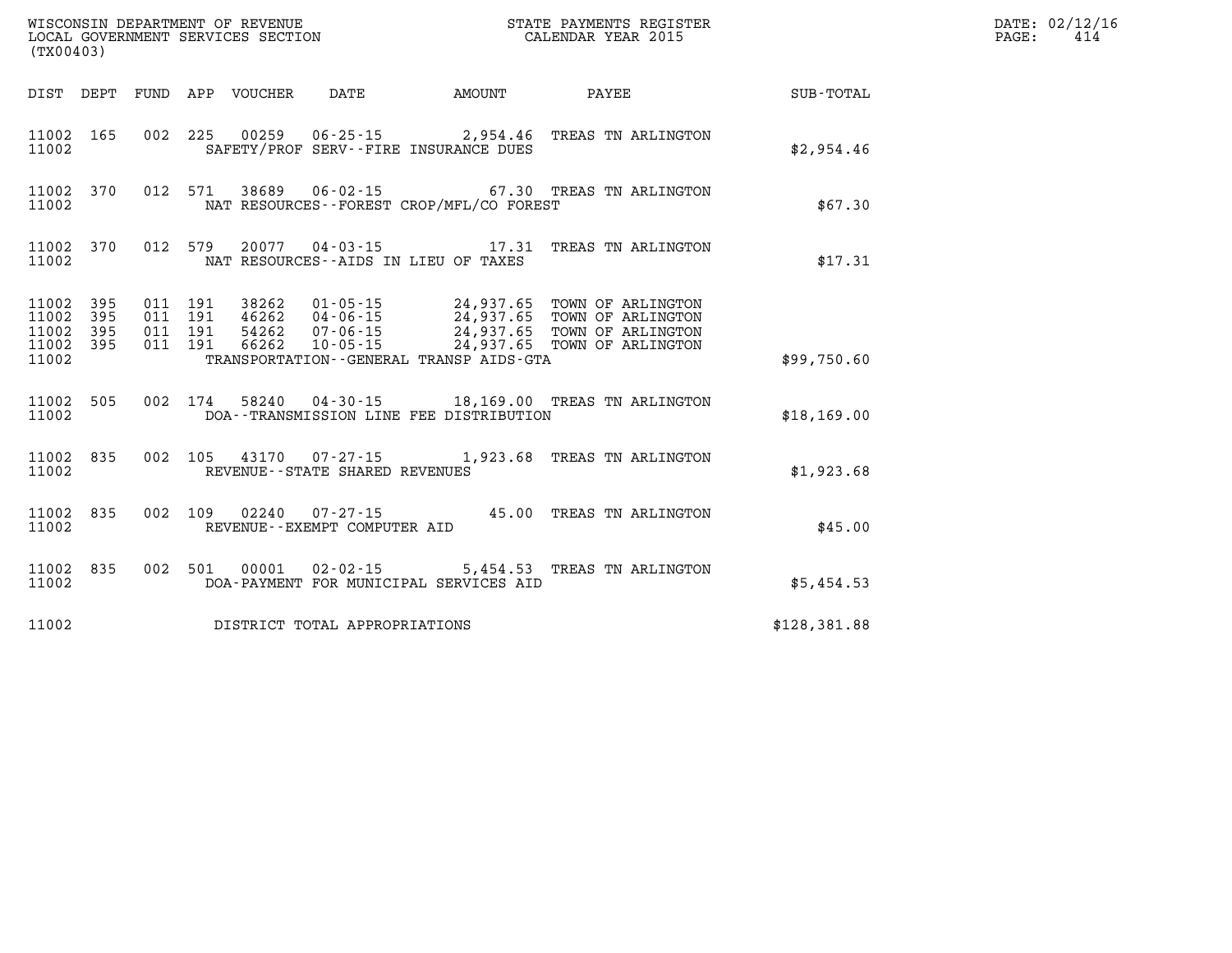| DATE: | 02/12/16 |
|-------|----------|
| PAGE: | 415      |

| (TX00403)                            |                         |         |                               |                                  |                                                        |                                              |                                                                                                                                                                                                                                                                                                             |                  | DATE: 02/12/1<br>PAGE:<br>415 |
|--------------------------------------|-------------------------|---------|-------------------------------|----------------------------------|--------------------------------------------------------|----------------------------------------------|-------------------------------------------------------------------------------------------------------------------------------------------------------------------------------------------------------------------------------------------------------------------------------------------------------------|------------------|-------------------------------|
|                                      |                         |         |                               |                                  |                                                        | DIST DEPT FUND APP VOUCHER DATE AMOUNT PAYEE |                                                                                                                                                                                                                                                                                                             | <b>SUB-TOTAL</b> |                               |
| 11004                                | 11004 165               |         |                               |                                  |                                                        | SAFETY/PROF SERV--FIRE INSURANCE DUES        | 002 225 00260 06-25-15 6,838.73 TREAS TN CALEDONIA                                                                                                                                                                                                                                                          | \$6,838.73       |                               |
| 11004                                | 11004 370               |         | 000 001                       |                                  |                                                        | NAT RESOURCES-SEVERANCE/YIELD/WITHDRAWAL     | 01DNR  04-09-15  2,260.67 TREAS TOWN CALEDONIA                                                                                                                                                                                                                                                              | \$2,260.67       |                               |
| 11004<br>11004 370<br>11004 370      | 11004 370<br>370        | 002 503 | 002 503<br>002 503<br>002 503 | 17358<br>17358<br>17358<br>17358 |                                                        |                                              | 01-12-15<br>01-12-15<br>01-12-15<br>01-12-15<br>5,418.10<br>02.17<br>03.17<br>03.17<br>03.17<br>03.17<br>03.17<br>03.17<br>03.17<br>03.17<br>03.17<br>03.17<br>03.17<br>04.12-15<br>5,418.10<br>03.27<br>03.17<br>03.17<br>03.17<br>03.18<br>03.17<br>04.18<br>03.17<br>04.18<br>03.18<br>482.17 TOWN SHARE |                  |                               |
| 11004                                |                         |         |                               |                                  |                                                        | NAT RESOURCES--AIDS IN LIEU OF TAXES         |                                                                                                                                                                                                                                                                                                             | \$8,139.09       |                               |
| 11004                                | 11004 370               |         | 012 571                       | 38690                            |                                                        | NAT RESOURCES - - FOREST CROP/MFL/CO FOREST  | 06-02-15 642.28 TREAS TN CALEDONIA                                                                                                                                                                                                                                                                          | \$642.28         |                               |
| 11004 370<br>11004                   | 11004 370<br>11004 370  |         | 012 579<br>012 579<br>012 579 |                                  |                                                        | NAT RESOURCES--AIDS IN LIEU OF TAXES         | 20078  04-03-15  2,181.67  TREAS TN CALEDONIA<br>20078  04-03-15  119.52  TREAS TN CALEDONIA<br>20078  04-03-15  1,079.21  TREAS TN CALEDONIA                                                                                                                                                               | \$3,380.40       |                               |
| 11004<br>11004<br>11004 395<br>11004 | 11004 395<br>395<br>395 |         |                               |                                  |                                                        | TRANSPORTATION--GENERAL TRANSP AIDS-GTA      |                                                                                                                                                                                                                                                                                                             | \$168,430.98     |                               |
| 11004                                | 11004 835               |         |                               |                                  | REVENUE - - STATE SHARED REVENUES                      |                                              | 002 105 43171 07-27-15 3,440.90 TREAS TN CALEDONIA                                                                                                                                                                                                                                                          | \$3,440.90       |                               |
| 11004                                | 11004 835               |         |                               |                                  | 002 109 02241 07-27-15<br>REVENUE--EXEMPT COMPUTER AID |                                              | 203.00 TREAS TN CALEDONIA                                                                                                                                                                                                                                                                                   | \$203.00         |                               |
| 11004                                | 11004 835               |         |                               | 002 501 00001                    |                                                        | DOA-PAYMENT FOR MUNICIPAL SERVICES AID       | 02-02-15 75.61 TREAS TN CALEDONIA                                                                                                                                                                                                                                                                           | \$75.61          |                               |
| 11004                                |                         |         |                               |                                  | DISTRICT TOTAL APPROPRIATIONS                          |                                              |                                                                                                                                                                                                                                                                                                             | \$193,411.66     |                               |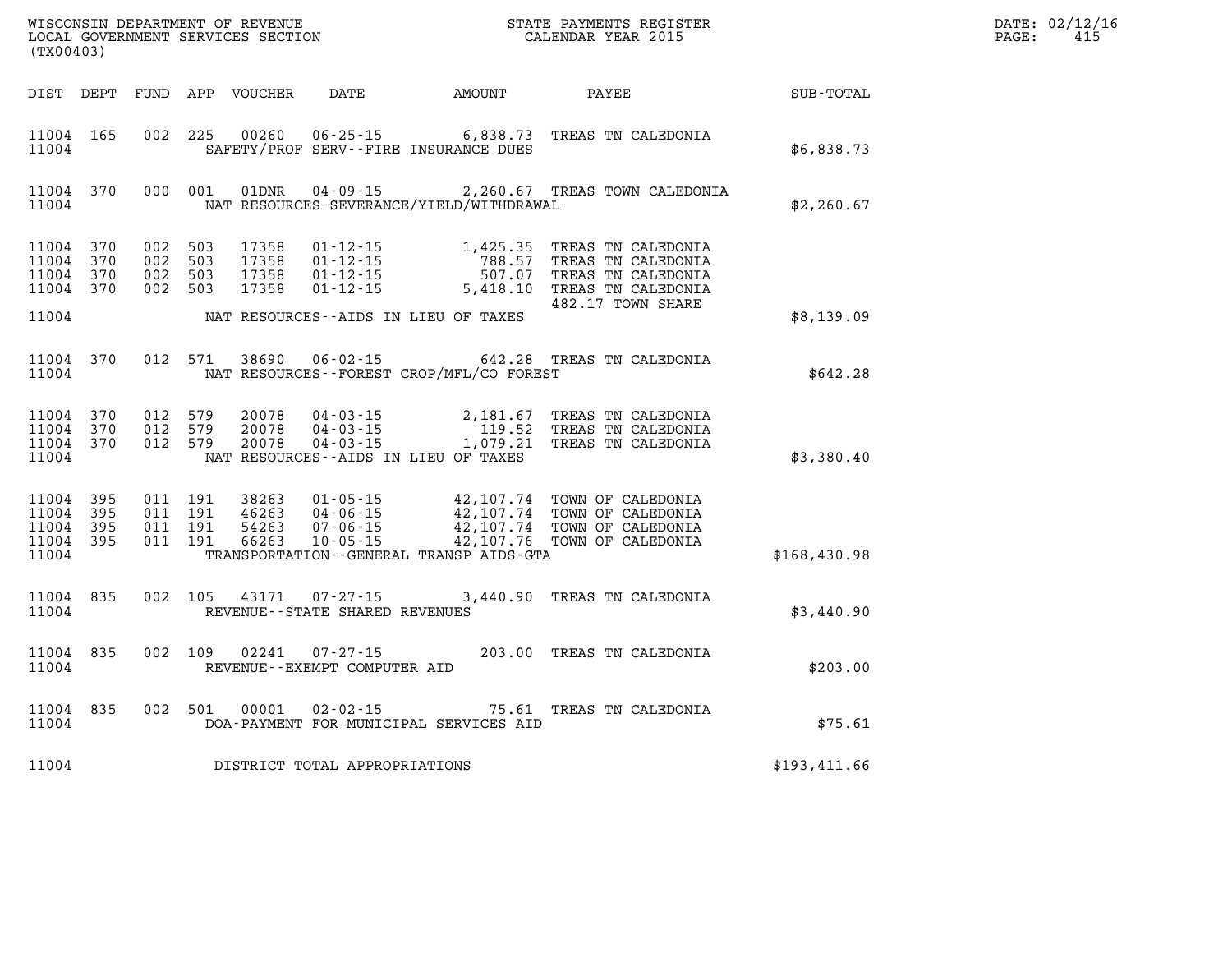| $\texttt{DATE}$ : | 02/12/16 |
|-------------------|----------|
| PAGE:             | 416      |

| (TX00403)               |            |            |            | WISCONSIN DEPARTMENT OF REVENUE<br>LOCAL GOVERNMENT SERVICES SECTION |                                                          |                                                                   | STATE PAYMENTS REGISTER<br>CALENDAR YEAR 2015  |               |
|-------------------------|------------|------------|------------|----------------------------------------------------------------------|----------------------------------------------------------|-------------------------------------------------------------------|------------------------------------------------|---------------|
| DIST                    | DEPT       | FUND       | APP        | VOUCHER                                                              | DATE                                                     | AMOUNT                                                            | PAYEE                                          | SUB-TOTAL     |
| 11006<br>11006          | 165        | 002        | 225        | 00261                                                                | 06-25-15<br>SAFETY/PROF SERV--FIRE INSURANCE DUES        | 2,515.13                                                          | TREAS TN COLUMBUS                              | \$2,515.13    |
| 11006                   | 370        | 002        | 503        | 17359                                                                | $01 - 12 - 15$                                           | 1,159.85                                                          | TREAS TN COLUMBUS<br>181.38 TOWN SHARE         |               |
| 11006                   |            |            |            |                                                                      | NAT RESOURCES--AIDS IN LIEU OF TAXES                     |                                                                   |                                                | \$1,159.85    |
| 11006<br>11006          | 370        | 012        | 571        | 38691                                                                | 06-02-15                                                 | NAT RESOURCES - - FOREST CROP/MFL/CO FOREST                       | 18.20 TREAS TN COLUMBUS                        | \$18.20       |
| 11006<br>11006          | 370        | 012        | 579        | 20079                                                                | $04 - 03 - 15$<br>NAT RESOURCES -- AIDS IN LIEU OF TAXES | 108.60                                                            | TREAS TN COLUMBUS                              | \$108.60      |
| 11006<br>11006          | 395<br>395 | 011<br>011 | 191<br>191 | 38264<br>46264                                                       | $01 - 05 - 15$<br>$04 - 06 - 15$                         | 27,574.54                                                         | 27,574.54 TOWN OF COLUMBUS<br>TOWN OF COLUMBUS |               |
| 11006<br>11006<br>11006 | 395<br>395 | 011<br>011 | 191<br>191 | 54264<br>66264                                                       | $07 - 06 - 15$<br>$10 - 05 - 15$                         | 27,574.54<br>27,574.56<br>TRANSPORTATION--GENERAL TRANSP AIDS-GTA | TOWN OF COLUMBUS<br>TOWN OF COLUMBUS           | \$110, 298.18 |
| 11006<br>11006          | 835        | 002        | 105        |                                                                      | REVENUE - - STATE SHARED REVENUES                        | 43172 07-27-15 2,475.25                                           | TREAS TN COLUMBUS                              | \$2,475.25    |
| 11006<br>11006          | 835        | 002        | 109        | 02242                                                                | $07 - 27 - 15$<br>REVENUE--EXEMPT COMPUTER AID           | 403.00                                                            | TREAS TN COLUMBUS                              | \$403.00      |
| 11006                   |            |            |            |                                                                      | DISTRICT TOTAL APPROPRIATIONS                            |                                                                   |                                                | \$116,978.21  |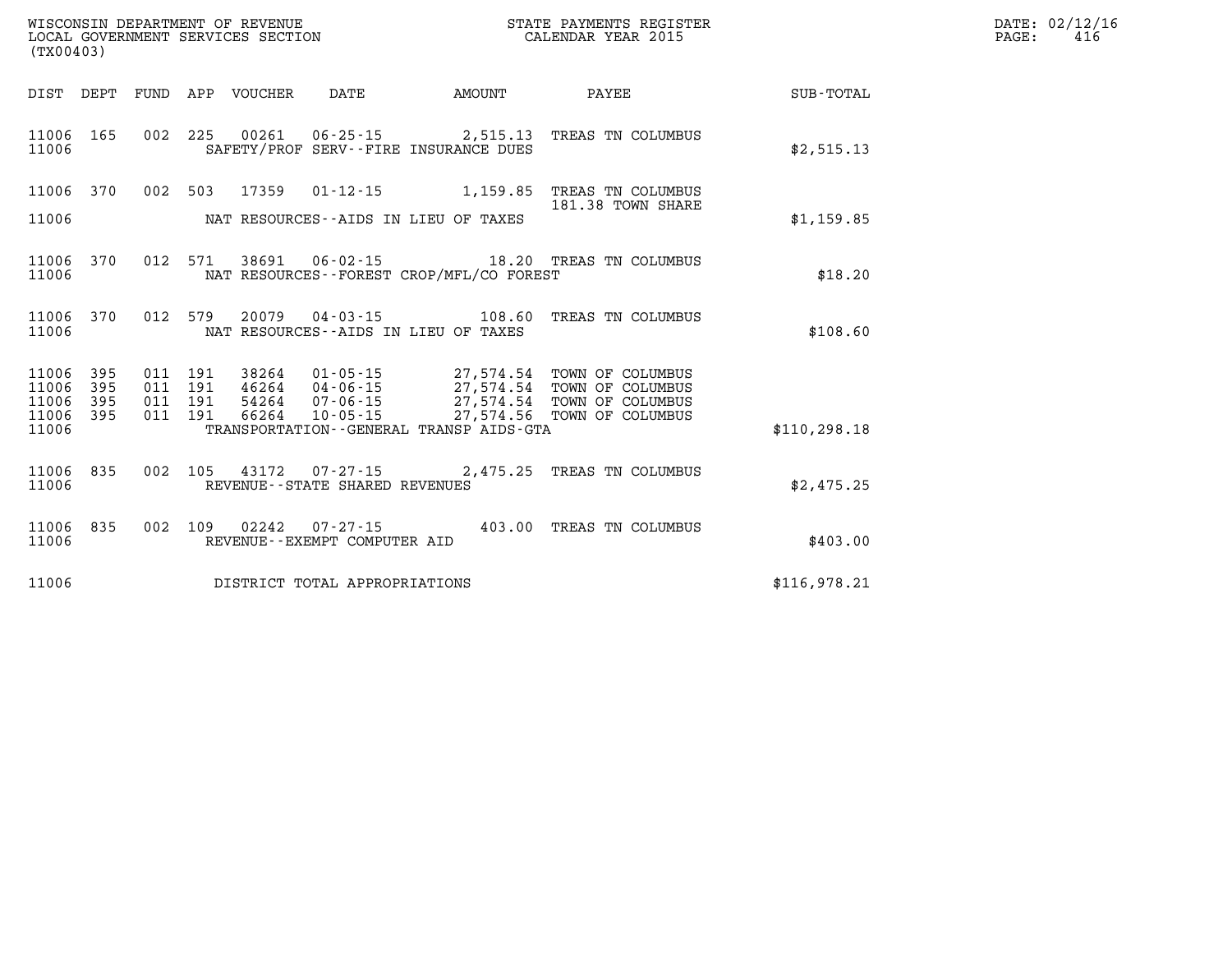| DATE: | 02/12/16 |
|-------|----------|
| PAGE: | 417      |

| (TX00403)               |            |            |            | WISCONSIN DEPARTMENT OF REVENUE<br>LOCAL GOVERNMENT SERVICES SECTION |                                                     | STATE PAYMENTS REGISTER<br>CALENDAR YEAR 2015                     |                                          |                  |  |
|-------------------------|------------|------------|------------|----------------------------------------------------------------------|-----------------------------------------------------|-------------------------------------------------------------------|------------------------------------------|------------------|--|
| DIST                    | DEPT       | FUND       | APP        | VOUCHER                                                              | <b>DATE</b>                                         | AMOUNT                                                            | PAYEE                                    | <b>SUB-TOTAL</b> |  |
| 11008<br>11008          | 165        | 002        | 225        | 00262                                                                |                                                     | 06-25-15 1,724.03<br>SAFETY/PROF SERV--FIRE INSURANCE DUES        | TREAS TN COURTLAND                       | \$1,724.03       |  |
| 11008                   | 370        | 002        | 503        | 17360                                                                | $01 - 12 - 15$                                      | 8,978.83                                                          | TREAS TN COURTLAND<br>1335.92 TOWN SHARE |                  |  |
| 11008                   |            |            |            |                                                                      |                                                     | NAT RESOURCES -- AIDS IN LIEU OF TAXES                            |                                          | \$8,978.83       |  |
| 11008<br>11008          | 370        | 012        | 571        | 38692                                                                |                                                     | NAT RESOURCES - - FOREST CROP/MFL/CO FOREST                       | 06-02-15 22.40 TREAS TN COURTLAND        | \$22.40          |  |
| 11008<br>11008          | 370<br>370 | 012<br>012 | 579<br>579 | 20080<br>20080                                                       | $04 - 03 - 15$<br>$04 - 03 - 15$                    | 40.44<br>1,344.63                                                 | TREAS TN COURTLAND<br>TREAS TN COURTLAND |                  |  |
| 11008                   |            |            |            |                                                                      |                                                     | NAT RESOURCES -- AIDS IN LIEU OF TAXES                            |                                          | \$1,385.07       |  |
| 11008<br>11008          | 395<br>395 | 011<br>011 | 191<br>191 | 38265<br>46265                                                       | $01 - 05 - 15$<br>$04 - 06 - 15$                    | 16,333.33<br>16, 333.33                                           | TOWN OF COURTLAND<br>TOWN OF COURTLAND   |                  |  |
| 11008<br>11008<br>11008 | 395<br>395 | 011<br>011 | 191<br>191 | 54265<br>66265                                                       | $07 - 06 - 15$<br>$10 - 05 - 15$                    | 16,333.33<br>16,333.35<br>TRANSPORTATION--GENERAL TRANSP AIDS-GTA | TOWN OF COURTLAND<br>TOWN OF COURTLAND   | \$65,333.34      |  |
|                         |            |            |            |                                                                      |                                                     |                                                                   |                                          |                  |  |
| 11008<br>11008          | 835        | 002        | 105        | 43173                                                                | $07 - 27 - 15$<br>REVENUE - - STATE SHARED REVENUES | 1,711.86                                                          | TREAS TN COURTLAND                       | \$1,711.86       |  |
| 11008<br>11008          | 835        | 002        | 109        | 02243                                                                | $07 - 27 - 15$<br>REVENUE--EXEMPT COMPUTER AID      |                                                                   | 41.00 TREAS TN COURTLAND                 | \$41.00          |  |
| 11008                   |            |            |            |                                                                      | DISTRICT TOTAL APPROPRIATIONS                       |                                                                   |                                          | \$79,196.53      |  |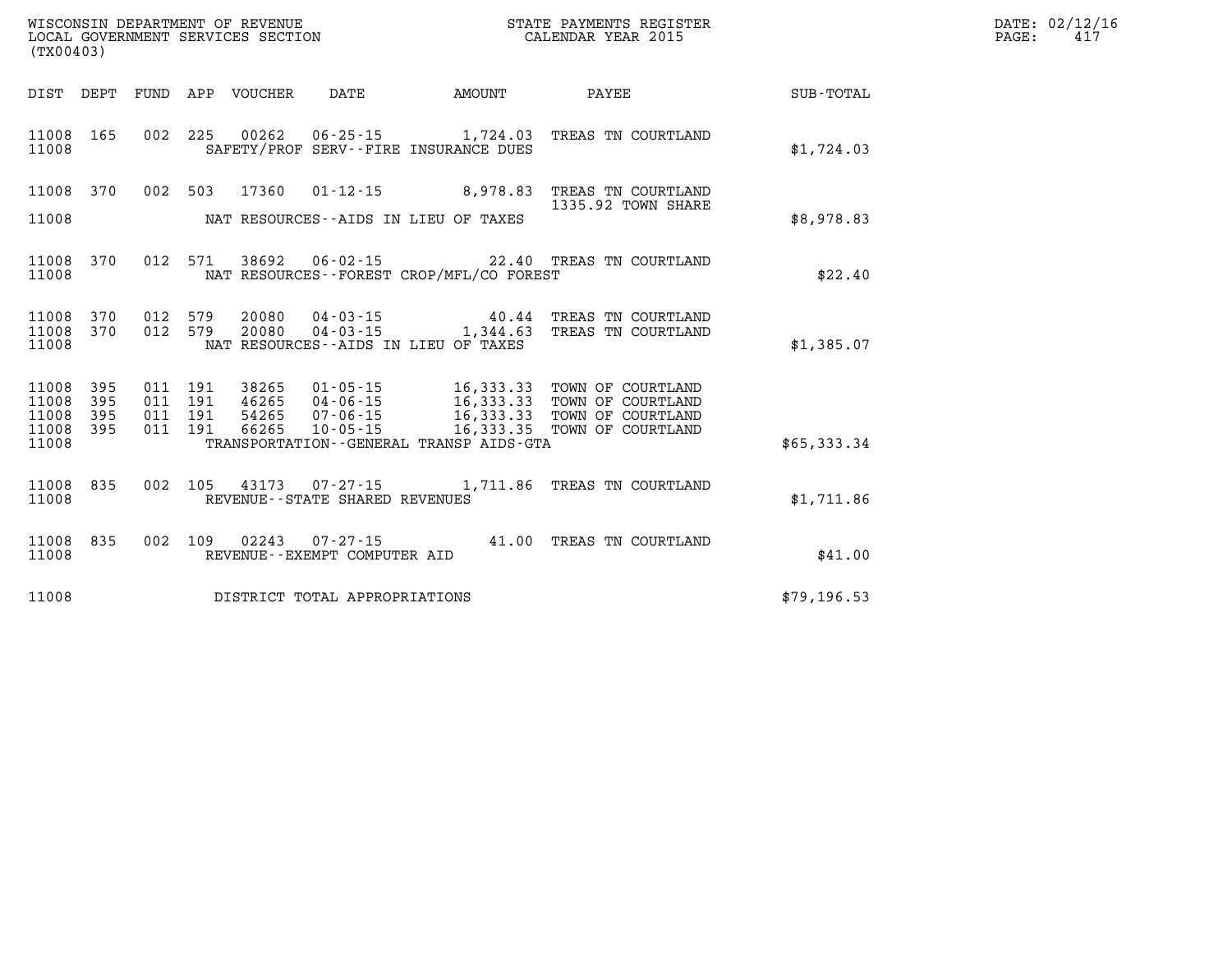| (TX00403)                                         |                   |                                          |                                          |                                  |                                                  |                                                                                                                                                |                                                                                                                                                                              |               | DATE: 02/12/16<br>418<br>PAGE: |
|---------------------------------------------------|-------------------|------------------------------------------|------------------------------------------|----------------------------------|--------------------------------------------------|------------------------------------------------------------------------------------------------------------------------------------------------|------------------------------------------------------------------------------------------------------------------------------------------------------------------------------|---------------|--------------------------------|
|                                                   |                   |                                          |                                          | DIST DEPT FUND APP VOUCHER       | DATE                                             | AMOUNT                                                                                                                                         | PAYEE                                                                                                                                                                        | SUB-TOTAL     |                                |
| 11010 165<br>11010                                |                   |                                          |                                          | 002 225 00263                    |                                                  | $06 - 25 - 15$ 10, 448.25<br>SAFETY/PROF SERV--FIRE INSURANCE DUES                                                                             | TREAS TN DEKORRA                                                                                                                                                             | \$10,448.25   |                                |
| 11010                                             | 11010 370         |                                          | 000 001                                  | 05DNR                            |                                                  | NAT RESOURCES-SEVERANCE/YIELD/WITHDRAWAL                                                                                                       | 09-28-15 1,638.11 TREAS TOWN DEKORRA                                                                                                                                         | \$1,638.11    |                                |
| 11010                                             | 11010 370         |                                          |                                          | 002 503 17361                    |                                                  | NAT RESOURCES--AIDS IN LIEU OF TAXES                                                                                                           | 01-12-15 13,407.91 TREAS TN DEKORRA                                                                                                                                          | \$13,407.91   |                                |
| 11010                                             | 11010 370         |                                          | 012 571                                  | 38693                            |                                                  | NAT RESOURCES - - FOREST CROP/MFL/CO FOREST                                                                                                    | 06-02-15 286.30 TREAS TN DEKORRA                                                                                                                                             | \$286.30      |                                |
| 11010 370<br>11010<br>11010<br>11010<br>11010     | 370<br>370<br>370 | 012 579<br>012 579<br>012 579<br>012 579 |                                          | 20081<br>20081<br>20081<br>20081 | $04 - 03 - 15$                                   | 04 - 03 - 15<br>04 - 03 - 15<br>04 - 03 - 15<br>04 - 03 - 15<br>670 - 37<br>335.64<br>670.37<br>235.39<br>NAT RESOURCES--AIDS IN LIEU OF TAXES | TREAS TN DEKORRA<br>TREAS TN DEKORRA<br>TREAS TN DEKORRA<br>TREAS TN DEKORRA                                                                                                 | \$1,260.27    |                                |
| 11010 395<br>11010<br>11010<br>11010 395<br>11010 | 395<br>395        |                                          | 011 191<br>011 191<br>011 191<br>011 191 |                                  |                                                  | TRANSPORTATION--GENERAL TRANSP AIDS-GTA                                                                                                        | 38266 01-05-15 34,227.33 TOWN OF DEKORRA<br>46266 04-06-15 34,227.33 TOWN OF DEKORRA<br>54266 07-06-15 34,227.33 TOWN OF DEKORRA<br>66266 10-05-15 34,227.36 TOWN OF DEKORRA | \$136,909.35  |                                |
| 11010 505<br>11010                                |                   |                                          | 002 174                                  | 58240                            |                                                  | DOA--TRANSMISSION LINE FEE DISTRIBUTION                                                                                                        | 04-30-15 12,944.00 TREAS TN DEKORRA                                                                                                                                          | \$12,944.00   |                                |
| 11010                                             | 11010 835         |                                          |                                          | 002 105 43174                    | $07 - 27 - 15$<br>REVENUE--STATE SHARED REVENUES |                                                                                                                                                | 4,116.01 TREAS TN DEKORRA                                                                                                                                                    | \$4,116.01    |                                |
| 11010                                             | 11010 835         |                                          |                                          | 002 109 02244                    | REVENUE--EXEMPT COMPUTER AID                     |                                                                                                                                                | 07-27-15 259.00 TREAS TN DEKORRA                                                                                                                                             | \$259.00      |                                |
| 11010 835<br>11010                                |                   |                                          | 002 501                                  | 00001                            | $02 - 02 - 15$                                   | DOA-PAYMENT FOR MUNICIPAL SERVICES AID                                                                                                         | 3,402.79 TREAS TN DEKORRA                                                                                                                                                    | \$3,402.79    |                                |
| 11010<br>11010                                    | 835               |                                          | 021 363                                  | 35553                            | $03 - 23 - 15$<br>REVENUE--LOTTERY CREDIT -      |                                                                                                                                                | 3,580.21 TREAS TN DEKORRA                                                                                                                                                    | \$3,580.21    |                                |
| 11010                                             |                   |                                          |                                          |                                  | DISTRICT TOTAL APPROPRIATIONS                    |                                                                                                                                                |                                                                                                                                                                              | \$188, 252.20 |                                |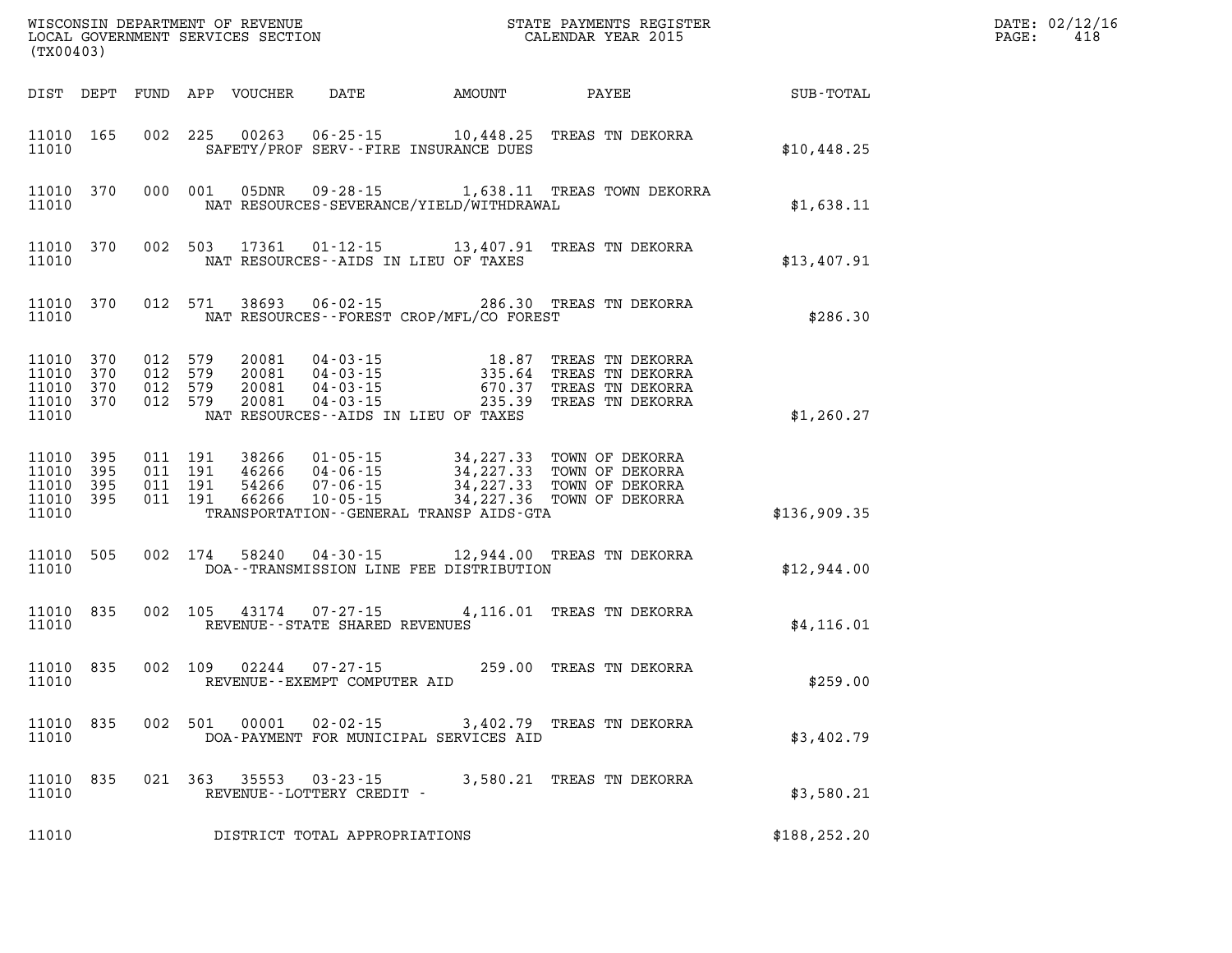| (TX00403)                                        |  |  |  |  |                                |                                             |                                                                                                                                                                                                                                                                       |             | DATE: 02/12/16<br>$\mathtt{PAGE:}$<br>419 |
|--------------------------------------------------|--|--|--|--|--------------------------------|---------------------------------------------|-----------------------------------------------------------------------------------------------------------------------------------------------------------------------------------------------------------------------------------------------------------------------|-------------|-------------------------------------------|
|                                                  |  |  |  |  |                                |                                             |                                                                                                                                                                                                                                                                       |             |                                           |
| 11012                                            |  |  |  |  |                                | SAFETY/PROF SERV--FIRE INSURANCE DUES       | 11012 165 002 225 00264 06-25-15 2,528.32 TREAS TN FORT WINNEBAGO                                                                                                                                                                                                     | \$2,528.32  |                                           |
|                                                  |  |  |  |  |                                |                                             | 11012 370 002 503 17362 01-12-15 1,427.41 TREAS TN FORT WINNEBAGO<br>151.85 TOWN SHARE                                                                                                                                                                                |             |                                           |
| 11012                                            |  |  |  |  |                                | NAT RESOURCES--AIDS IN LIEU OF TAXES        |                                                                                                                                                                                                                                                                       | \$1,427.41  |                                           |
| 11012                                            |  |  |  |  |                                | NAT RESOURCES - - FOREST CROP/MFL/CO FOREST | 11012 370 012 571 38694 06-02-15 226.21 TREAS TN FORT WINNEBAGO                                                                                                                                                                                                       | \$226.21    |                                           |
| 11012                                            |  |  |  |  |                                | NAT RESOURCES--AIDS IN LIEU OF TAXES        | $11012 \quad 370 \qquad 012 \quad 579 \qquad 20082 \qquad 04 - 03 - 15 \qquad \qquad 1,472.06 \quad \text{TREAS TN FORT WINNEBAGO}$ $11012 \quad 370 \qquad 012 \quad 579 \qquad 20082 \qquad 04 - 03 - 15 \qquad \qquad 20.00 \qquad \text{TREAS TN FORT WINNEBAGO}$ | \$1,492.06  |                                           |
| 11012 395<br>11012 395<br>11012 395<br>11012 395 |  |  |  |  |                                |                                             | 011 191 38267 01-05-15 19,999.66 TOWN OF FORT WINNEBAGO<br>011 191 46267 04-06-15 19,999.66 TOWN OF FORT WINNEBAGO<br>011 191 54267 07-06-15 19,999.66 TOWN OF FORT WINNEBAGO<br>011 191 66267 10-05-15 19,999.68 TOWN OF FORT WINNEBAG                               |             |                                           |
| 11012                                            |  |  |  |  |                                |                                             | TRANSPORTATION - GENERAL TRANSP AIDS-GTA                                                                                                                                                                                                                              | \$79,998.66 |                                           |
| 11012                                            |  |  |  |  | REVENUE--STATE SHARED REVENUES |                                             | 11012 835 002 105 43175 07-27-15 1,694.13 TREAS TN FORT WINNEBAGO                                                                                                                                                                                                     | \$1,694.13  |                                           |
| 11012 835<br>11012                               |  |  |  |  | REVENUE--EXEMPT COMPUTER AID   |                                             | 002 109 02245 07-27-15 2.00 TREAS TN FORT WINNEBAGO                                                                                                                                                                                                                   | \$2.00      |                                           |
| 11012                                            |  |  |  |  | DISTRICT TOTAL APPROPRIATIONS  |                                             |                                                                                                                                                                                                                                                                       | \$87,368.79 |                                           |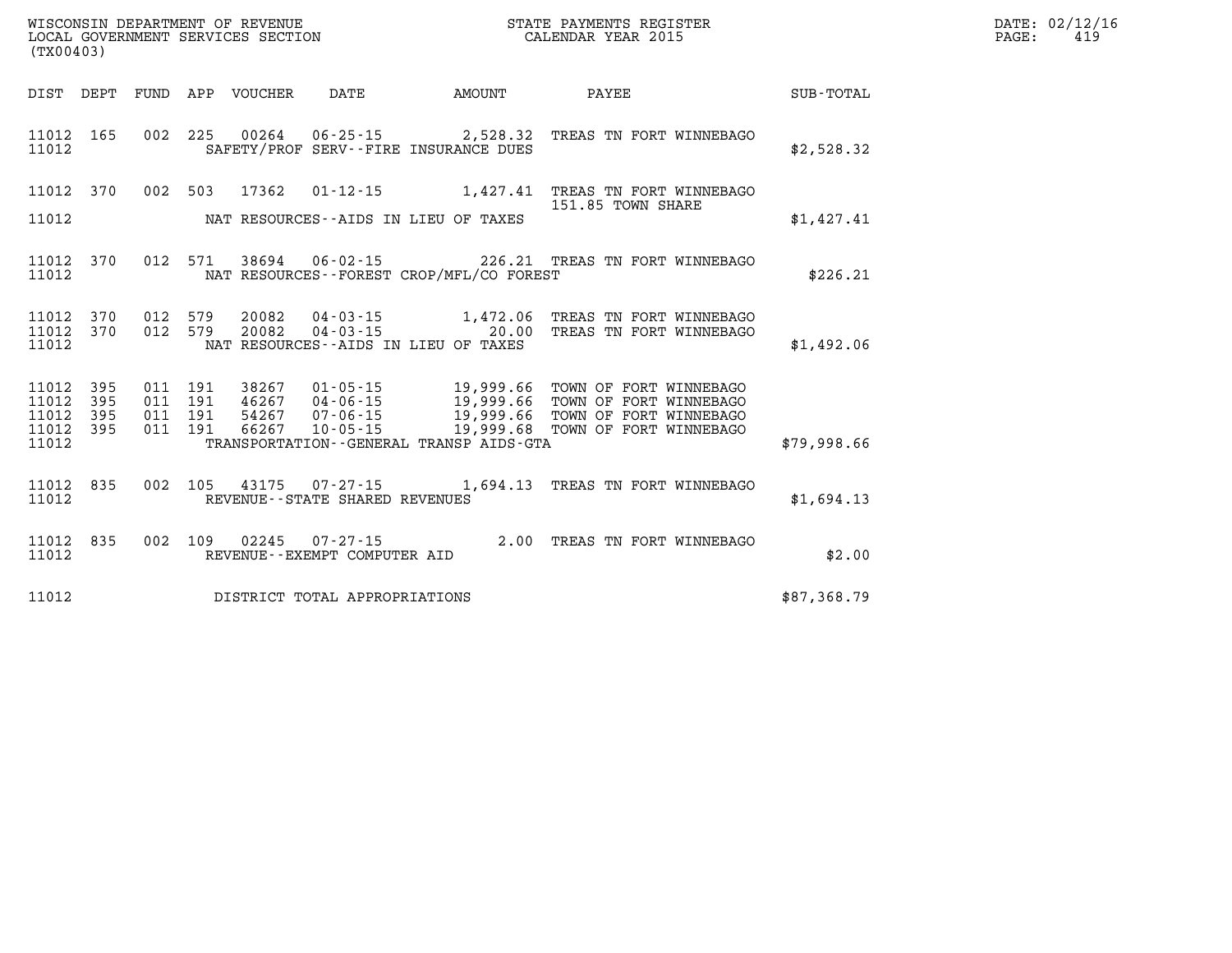| (TX00403)               |                   |                       |            | WISCONSIN DEPARTMENT OF REVENUE<br>LOCAL GOVERNMENT SERVICES SECTION |                                |                                                                                  | STATE PAYMENTS REGISTER<br>CALENDAR YEAR 2015                                    |               | PAGE: | DATE: 02/12/16<br>420 |
|-------------------------|-------------------|-----------------------|------------|----------------------------------------------------------------------|--------------------------------|----------------------------------------------------------------------------------|----------------------------------------------------------------------------------|---------------|-------|-----------------------|
| DIST DEPT               |                   | FUND                  |            | APP VOUCHER                                                          | DATE                           | AMOUNT                                                                           | PAYEE                                                                            | SUB-TOTAL     |       |                       |
| 11014 165<br>11014      |                   |                       |            |                                                                      |                                | 002 225 00265 06-25-15 3,075.37<br>SAFETY/PROF SERV--FIRE INSURANCE DUES         | TREAS TN FOUNTAIN PRAIRIE                                                        | \$3,075.37    |       |                       |
| 11014 370<br>11014      |                   |                       |            |                                                                      |                                | NAT RESOURCES--FOREST CROP/MFL/CO FOREST                                         | 012 571 38695 06-02-15 68.18 TREAS TN FOUNTAIN PRAIRIE                           | \$68.18       |       |                       |
| 11014<br>11014<br>11014 | 395<br>395<br>395 | 011<br>011<br>011 191 | 191<br>191 |                                                                      |                                | 38268 01-05-15 24,282.55<br>46268 04-06-15 24,282.55<br>54268 07-06-15 24,282.55 | TOWN OF FOUNTAIN PRAIRIE<br>TOWN OF FOUNTAIN PRAIRIE<br>TOWN OF FOUNTAIN PRAIRIE |               |       |                       |
| 11014<br>11014          | 395               | 011 191               |            | 66268                                                                |                                | TRANSPORTATION - - GENERAL TRANSP AIDS - GTA                                     | 10-05-15 24, 282.57 TOWN OF FOUNTAIN PRAIRIE                                     | \$97,130.22   |       |                       |
| 11014 835<br>11014      |                   | 002                   |            |                                                                      | REVENUE--STATE SHARED REVENUES |                                                                                  | 105  43176  07-27-15  4,036.82  TREAS TN FOUNTAIN PRAIRIE                        | \$4,036.82    |       |                       |
| 11014 835<br>11014      |                   | 002                   | 109        | 02246                                                                | REVENUE--EXEMPT COMPUTER AID   | 07-27-15 151.00                                                                  | TREAS TN FOUNTAIN PRAIRIE                                                        | \$151.00      |       |                       |
| 11014                   |                   |                       |            |                                                                      | DISTRICT TOTAL APPROPRIATIONS  |                                                                                  |                                                                                  | \$104, 461.59 |       |                       |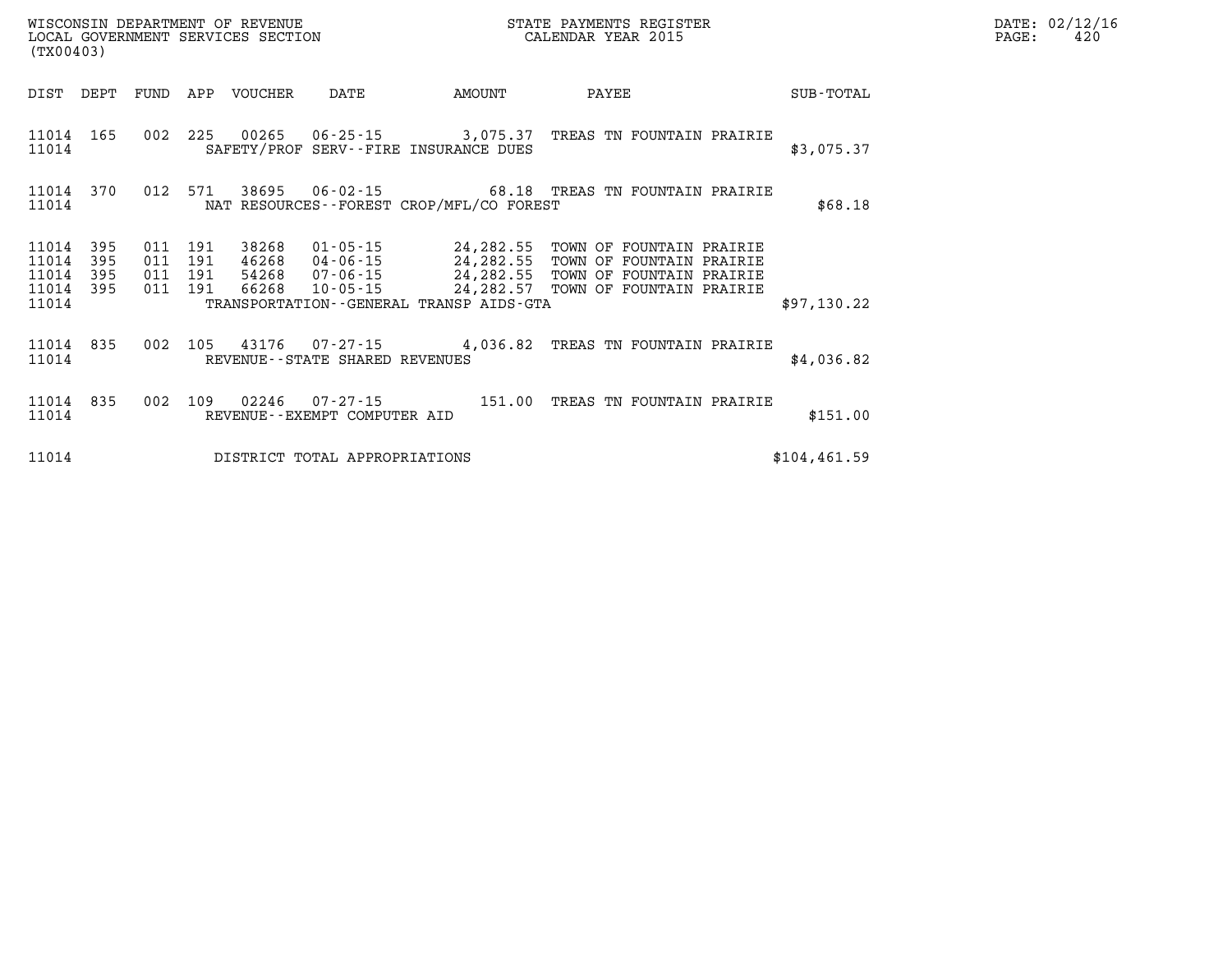| (TX00403)                                |            |         |                                 |                                |                                                               | % WISCONSIN DEPARTMENT OF REVENUE WISCONSIN DEPARTMENT OF REVENUE AND STATE PAYMENTS REGIST LOCAL GOVERNMENT SERVICES SECTION<br>STATE PAYMENTS REGISTER                                                                                                                                                                                    |              | DATE: 02/12/16<br>$\mathtt{PAGE:}$<br>421 |
|------------------------------------------|------------|---------|---------------------------------|--------------------------------|---------------------------------------------------------------|---------------------------------------------------------------------------------------------------------------------------------------------------------------------------------------------------------------------------------------------------------------------------------------------------------------------------------------------|--------------|-------------------------------------------|
|                                          |            |         | DIST DEPT FUND APP VOUCHER DATE |                                | <b>EXAMPLE THE PROPERTY OF AMOUNT</b>                         | <b>PAYEE</b>                                                                                                                                                                                                                                                                                                                                | SUB-TOTAL    |                                           |
| 11016                                    |            |         |                                 |                                | SAFETY/PROF SERV--FIRE INSURANCE DUES                         | 11016 165 002 225 00266 06-25-15 1,931.14 TREAS TN HAMPDEN                                                                                                                                                                                                                                                                                  | \$1,931.14   |                                           |
| 11016                                    |            |         |                                 |                                | NAT RESOURCES - - FOREST CROP/MFL/CO FOREST                   | 11016 370 012 571 38696 06-02-15 11.87 TREAS TN HAMPDEN                                                                                                                                                                                                                                                                                     | \$11.87      |                                           |
| 11016 370<br>11016                       |            | 012 579 |                                 |                                | 20083 04-03-15 184.07<br>NAT RESOURCES--AIDS IN LIEU OF TAXES | 11016 370 012 579 20083 04-03-15 12.87 TREAS TN HAMPDEN<br>TREAS TN HAMPDEN                                                                                                                                                                                                                                                                 | \$196.94     |                                           |
| 11016 395<br>11016<br>11016<br>11016 395 | 395<br>395 |         |                                 |                                |                                                               | $\begin{array}{cccc} 011 & 191 & 38269 & 01\cdot 05\cdot 15 & 23\, , 319\, .18 & \text{TOWN OF HAMPDEN} \\ 011 & 191 & 46269 & 04\cdot 06\cdot 15 & 23\, , 319\, .18 & \text{TOWN OF HAMPDEN} \\ 011 & 191 & 54269 & 07\cdot 06\cdot 15 & 23\, , 319\, .18 & \text{TOWN OF HAMPDEN} \\ 011 & 191 & 66269 & 10\cdot 05\cdot 15 & 23\, , 319$ |              |                                           |
| 11016                                    |            |         |                                 |                                | TRANSPORTATION--GENERAL TRANSP AIDS-GTA                       |                                                                                                                                                                                                                                                                                                                                             | \$93, 276.72 |                                           |
| 11016 835<br>11016                       |            |         |                                 | REVENUE--STATE SHARED REVENUES |                                                               | 002 105 43177 07-27-15 2,124.95 TREAS TN HAMPDEN                                                                                                                                                                                                                                                                                            | \$2,124.95   |                                           |
| 11016 835<br>11016                       |            | 002 109 |                                 | REVENUE--EXEMPT COMPUTER AID   |                                                               | 02247  07-27-15  16.00 TREAS TN HAMPDEN                                                                                                                                                                                                                                                                                                     | \$16.00      |                                           |
| 11016                                    |            |         |                                 | DISTRICT TOTAL APPROPRIATIONS  |                                                               |                                                                                                                                                                                                                                                                                                                                             | \$97,557.62  |                                           |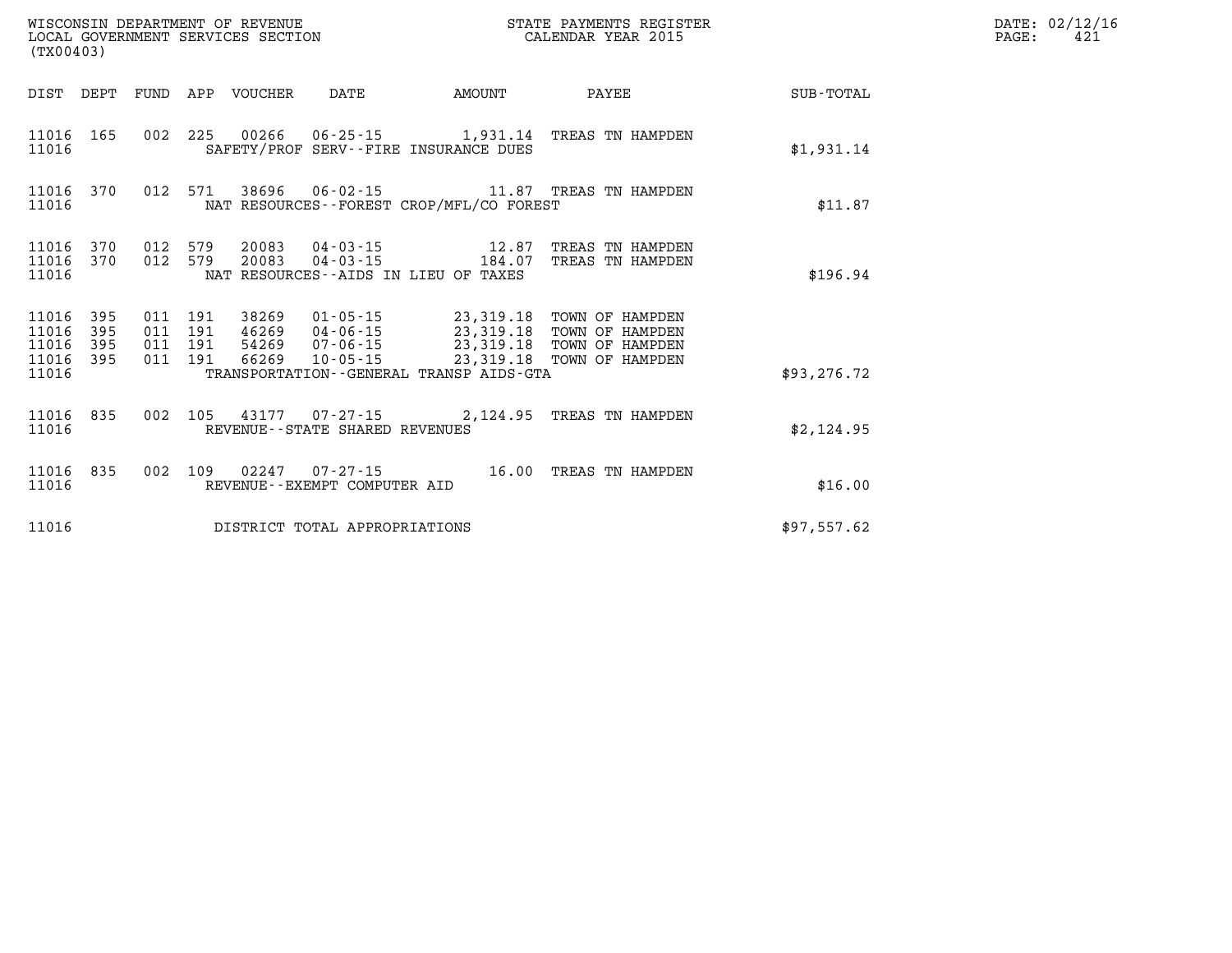| (TX00403)                                 |                          |                          |                          | WISCONSIN DEPARTMENT OF REVENUE<br>LOCAL GOVERNMENT SERVICES SECTION |                                                   | STATE PAYMENTS REGISTER<br>CALENDAR YEAR 2015                                                        |                                                                  |               |  |  |
|-------------------------------------------|--------------------------|--------------------------|--------------------------|----------------------------------------------------------------------|---------------------------------------------------|------------------------------------------------------------------------------------------------------|------------------------------------------------------------------|---------------|--|--|
| DIST                                      | DEPT                     | FUND                     | APP                      | VOUCHER                                                              | DATE                                              | AMOUNT                                                                                               | PAYEE                                                            | SUB-TOTAL     |  |  |
| 11018<br>11018                            | 165                      | 002                      | 225                      |                                                                      |                                                   | 00267  06-25-15  2,627.02  TREAS TN LEEDS<br>SAFETY/PROF SERV--FIRE INSURANCE DUES                   |                                                                  | \$2,627.02    |  |  |
| 11018<br>11018                            | 370                      | 012                      | 571                      |                                                                      | 38697 06-02-15                                    | NAT RESOURCES - - FOREST CROP/MFL/CO FOREST                                                          | 16.20 TREAS TN LEEDS                                             | \$16.20       |  |  |
| 11018<br>11018<br>11018<br>11018<br>11018 | 395<br>395<br>395<br>395 | 011<br>011<br>011<br>011 | 191<br>191<br>191<br>191 | 38270<br>46270<br>54270<br>66270                                     | 01-05-15<br>07-06-15<br>10-05-15                  | 26,490.06<br>04-06-15 26,490.06<br>26,490.06<br>26,490.06<br>TRANSPORTATION--GENERAL TRANSP AIDS-GTA | TOWN OF LEEDS<br>TOWN OF LEEDS<br>TOWN OF LEEDS<br>TOWN OF LEEDS | \$105,960.24  |  |  |
| 11018<br>11018                            | 835                      | 002                      | 105                      | 43178                                                                | REVENUE - - STATE SHARED REVENUES                 | 07-27-15 1,642.98                                                                                    | TREAS TN LEEDS                                                   | \$1,642.98    |  |  |
| 11018<br>11018                            | 835                      | 002                      | 109                      | 02248                                                                | $07 - 27 - 15$<br>REVENUE - - EXEMPT COMPUTER AID | 136.00                                                                                               | TREAS TN LEEDS                                                   | \$136.00      |  |  |
| 11018<br>11018                            | 835                      | 002                      | 501                      | 00001                                                                | $02 - 02 - 15$                                    | DOA-PAYMENT FOR MUNICIPAL SERVICES AID                                                               | 5,737.60 TREAS TN LEEDS                                          | \$5,737.60    |  |  |
| 11018                                     |                          |                          |                          |                                                                      | DISTRICT TOTAL APPROPRIATIONS                     |                                                                                                      |                                                                  | \$116, 120.04 |  |  |

**DATE: 02/12/16<br>PAGE: 422**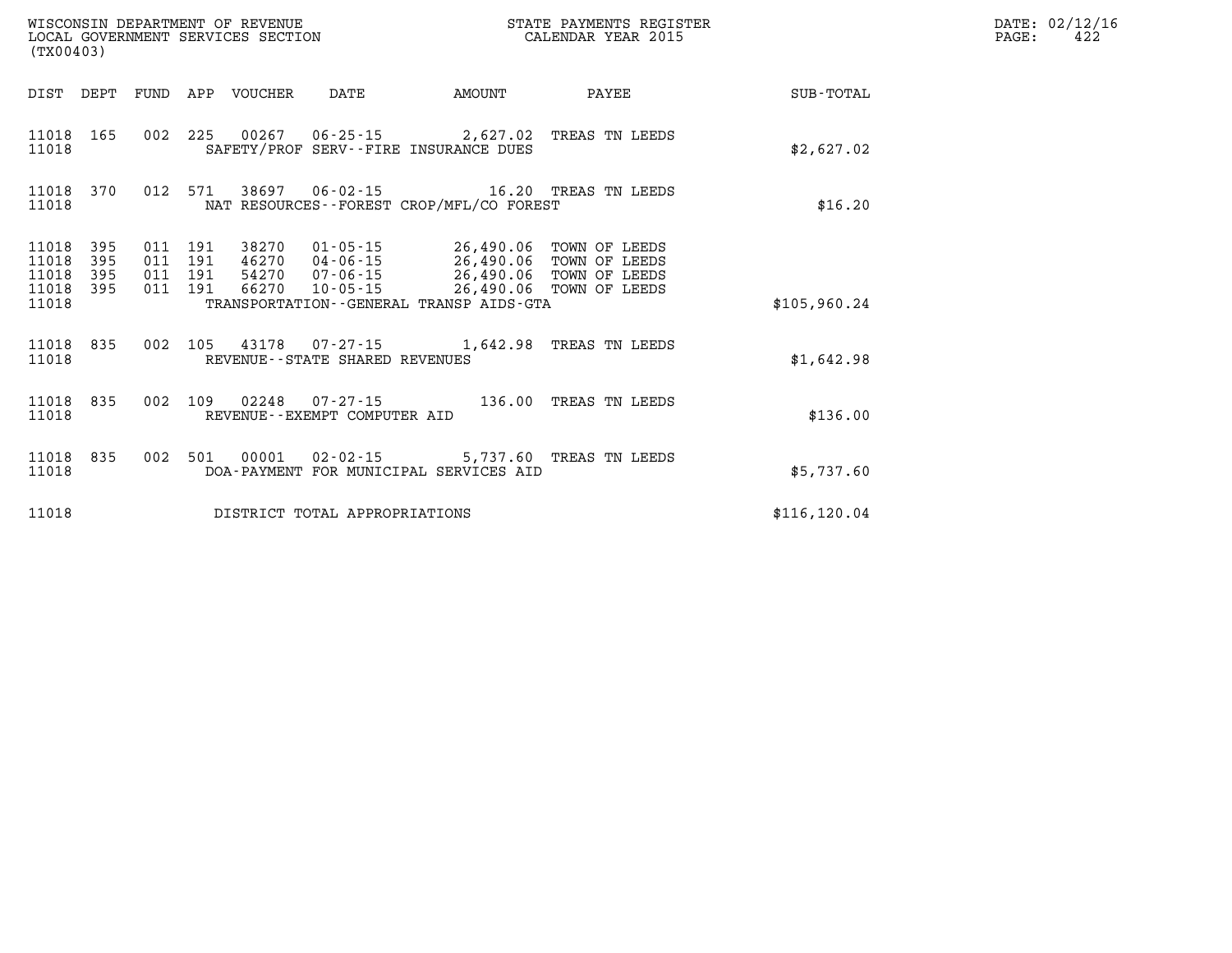| (TX00403)                        |                                |                                          |                                                          |                                             |                                                                                                                                                                                          |               | DATE: 02/12/16<br>423<br>$\mathtt{PAGE:}$ |
|----------------------------------|--------------------------------|------------------------------------------|----------------------------------------------------------|---------------------------------------------|------------------------------------------------------------------------------------------------------------------------------------------------------------------------------------------|---------------|-------------------------------------------|
|                                  |                                |                                          |                                                          |                                             |                                                                                                                                                                                          | SUB-TOTAL     |                                           |
| 11020                            | 11020 165                      |                                          |                                                          | SAFETY/PROF SERV--FIRE INSURANCE DUES       | 002 225 00268 06-25-15 3,827.60 TREAS TN LEWISTON                                                                                                                                        | \$3,827.60    |                                           |
| 11020                            | 11020 370                      |                                          |                                                          | NAT RESOURCES-SEVERANCE/YIELD/WITHDRAWAL    | 000 001 01DNR 04-09-15 16, 217.55 TREAS TOWN LEWISTON                                                                                                                                    | \$16, 217.55  |                                           |
| 11020                            | 11020 370                      |                                          |                                                          | NAT RESOURCES--AIDS IN LIEU OF TAXES        | 002 503 17363 01-12-15 2,624.76 TREAS TN LEWISTON<br>265.64 TOWN SHARE                                                                                                                   | \$2,624.76    |                                           |
| 11020                            | 11020 370                      |                                          |                                                          | NAT RESOURCES - - FOREST CROP/MFL/CO FOREST | 012 571 38698 06-02-15 881.33 TREAS TN LEWISTON                                                                                                                                          | \$881.33      |                                           |
| 11020<br>11020<br>11020          | 11020 370<br>370<br>370        | 012 579<br>012 579<br>012 579            |                                                          | NAT RESOURCES--AIDS IN LIEU OF TAXES        | 20084  04-03-15  6.48  TREAS TN LEWISTON<br>20084  04-03-15  6.42  TREAS TN LEWISTON<br>20084  04-03-15  148.32  TREAS TN LEWISTON                                                       | \$161.22      |                                           |
| 11020<br>11020<br>11020<br>11020 | 11020 395<br>395<br>395<br>395 | 011 191<br>011 191<br>011 191<br>011 191 |                                                          | TRANSPORTATION--GENERAL TRANSP AIDS-GTA     | 38271  01-05-15  25,576.23 TOWN OF LEWISTON<br>46271  04-06-15  25,576.23 TOWN OF LEWISTON<br>54271  07-06-15  25,576.23 TOWN OF LEWISTON<br>66271  10-05-15  25,576.23 TOWN OF LEWISTON | \$102, 304.92 |                                           |
| 11020                            | 11020 835                      |                                          | 002 105 43179 07-27-15<br>REVENUE--STATE SHARED REVENUES |                                             | 2,850.23 TREAS TN LEWISTON                                                                                                                                                               | \$2,850.23    |                                           |
| 11020                            | 11020 835                      |                                          | REVENUE--EXEMPT COMPUTER AID                             |                                             | 002 109 02249 07-27-15 680.00 TREAS TN LEWISTON                                                                                                                                          | \$680.00      |                                           |
| 11020                            | 11020 835                      |                                          | REVENUE--LOTTERY CREDIT -                                |                                             |                                                                                                                                                                                          | \$2,943.51    |                                           |
| 11020                            |                                |                                          | DISTRICT TOTAL APPROPRIATIONS                            |                                             |                                                                                                                                                                                          | \$132,491.12  |                                           |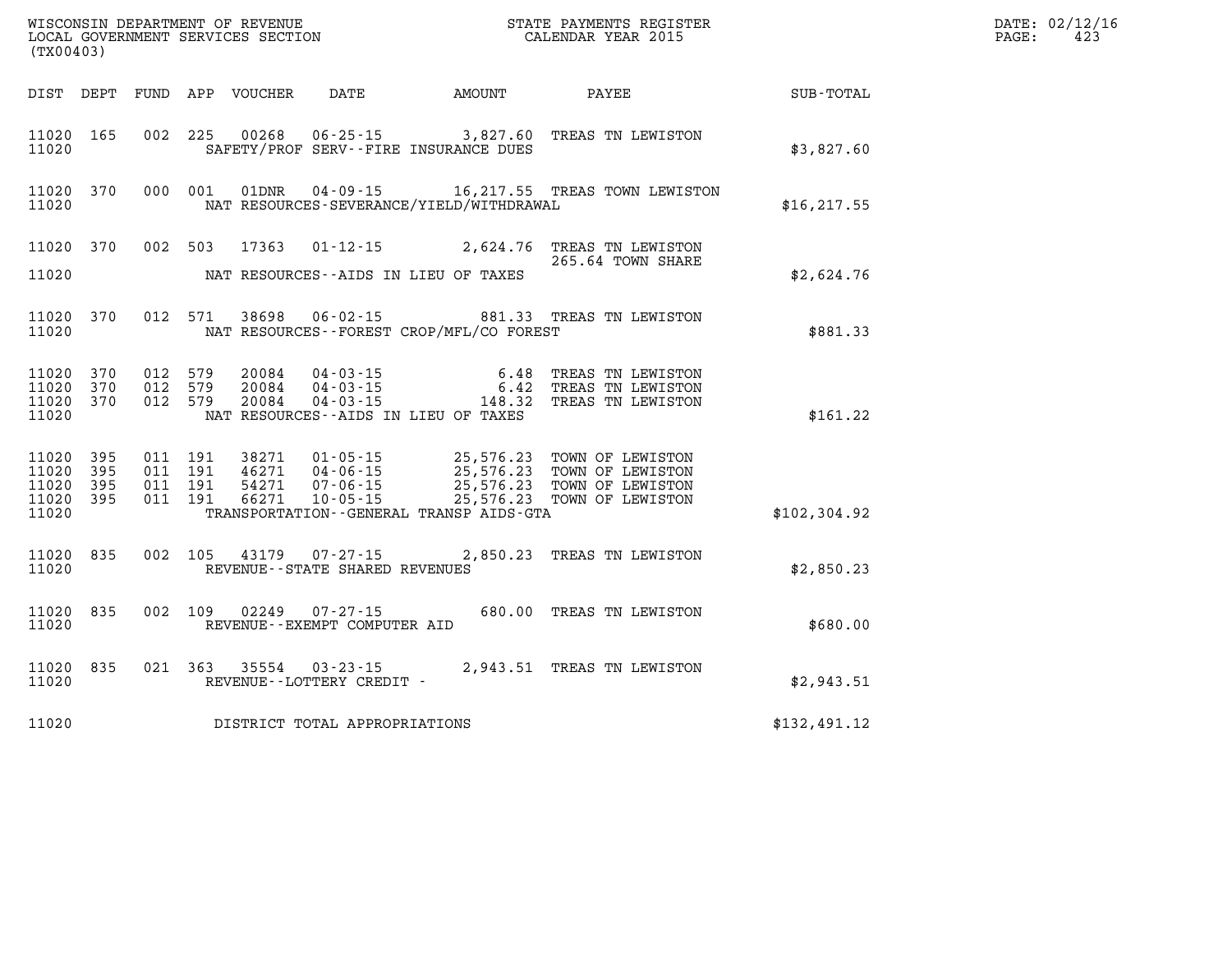| (TX00403)                                     |                       |                                          |         | WISCONSIN DEPARTMENT OF REVENUE<br>LOCAL GOVERNMENT SERVICES SECTION |                                        | STATE PAYMENTS REGISTER<br>CALENDAR YEAR 2015                                                                                                                                           |                        |              | DATE: 02/12/16<br>$\mathtt{PAGE}$ :<br>424 |
|-----------------------------------------------|-----------------------|------------------------------------------|---------|----------------------------------------------------------------------|----------------------------------------|-----------------------------------------------------------------------------------------------------------------------------------------------------------------------------------------|------------------------|--------------|--------------------------------------------|
|                                               |                       |                                          |         |                                                                      | DIST DEPT FUND APP VOUCHER DATE AMOUNT |                                                                                                                                                                                         | PAYEE                  | SUB-TOTAL    |                                            |
| 11022 165<br>11022                            |                       |                                          |         | 002 225 00269                                                        |                                        | 06-25-15 13,642.58 TREAS TN LODI<br>SAFETY/PROF SERV--FIRE INSURANCE DUES                                                                                                               |                        | \$13,642.58  |                                            |
| 11022 370                                     |                       |                                          |         |                                                                      |                                        | 002 503 17364 01-12-15 2,277.18 TREAS TN LODI                                                                                                                                           | 186.44 TOWN SHARE      |              |                                            |
| 11022                                         |                       |                                          |         |                                                                      |                                        | NAT RESOURCES--AIDS IN LIEU OF TAXES                                                                                                                                                    |                        | \$2,277.18   |                                            |
| 11022 370<br>11022                            |                       |                                          |         |                                                                      | 012 571 38699 06-02-15                 | NAT RESOURCES - - FOREST CROP/MFL/CO FOREST                                                                                                                                             | 433.09 TREAS TN LODI   | \$433.09     |                                            |
| 11022 370<br>11022 370<br>11022               |                       | 012 579<br>012 579                       |         | 20085<br>20085                                                       | $04 - 03 - 15$                         | 04-03-15 13.35 TREAS TN LODI<br>NAT RESOURCES--AIDS IN LIEU OF TAXES                                                                                                                    | 159.48 TREAS TN LODI   | \$172.83     |                                            |
| 11022 370<br>11022                            |                       |                                          |         |                                                                      | NAT RESOURCES--RU RECYCLING GRANT      | 074 670 42378 05-29-15 9,057.49 TREAS TN LODI                                                                                                                                           |                        | \$9,057.49   |                                            |
| 11022 395<br>11022<br>11022<br>11022<br>11022 | 395<br>- 395<br>- 395 | 011 191<br>011 191<br>011 191<br>011 191 |         | 38272<br>46272<br>54272<br>66272                                     |                                        | 01-05-15 18,100.44 TOWN OF LODI<br>04-06-15 18,100.44 TOWN OF LODI<br>07-06-15 18,100.44 TOWN OF LODI<br>10-05-15   18,100.44   TOWN OF LODI<br>TRANSPORTATION--GENERAL TRANSP AIDS-GTA |                        | \$72,401.76  |                                            |
| 11022 395<br>11022                            |                       |                                          | 011 278 | 47677                                                                | $05 - 12 - 15$                         | TRANSPORTATION - - LRIP/TRIP/MSIP GRANTS                                                                                                                                                | 2,862.00 TREAS TN LODI | \$2,862.00   |                                            |
| 11022 835<br>11022                            |                       |                                          |         |                                                                      | REVENUE - - STATE SHARED REVENUES      | 002 105 43180 07-27-15 5,347.29 TREAS TN LODI                                                                                                                                           |                        | \$5,347.29   |                                            |
| 11022 835<br>11022                            |                       | 002 109                                  |         |                                                                      | REVENUE--EXEMPT COMPUTER AID           | 02250  07-27-15  141.00  TREAS TN LODI                                                                                                                                                  |                        | \$141.00     |                                            |
| 11022 835<br>11022                            |                       |                                          |         |                                                                      | REVENUE--LOTTERY CREDIT -              | 021 363 35555 03-23-15 2,318.59 TREAS TN LODI                                                                                                                                           |                        | \$2,318.59   |                                            |
| 11022                                         |                       |                                          |         |                                                                      | DISTRICT TOTAL APPROPRIATIONS          |                                                                                                                                                                                         |                        | \$108,653.81 |                                            |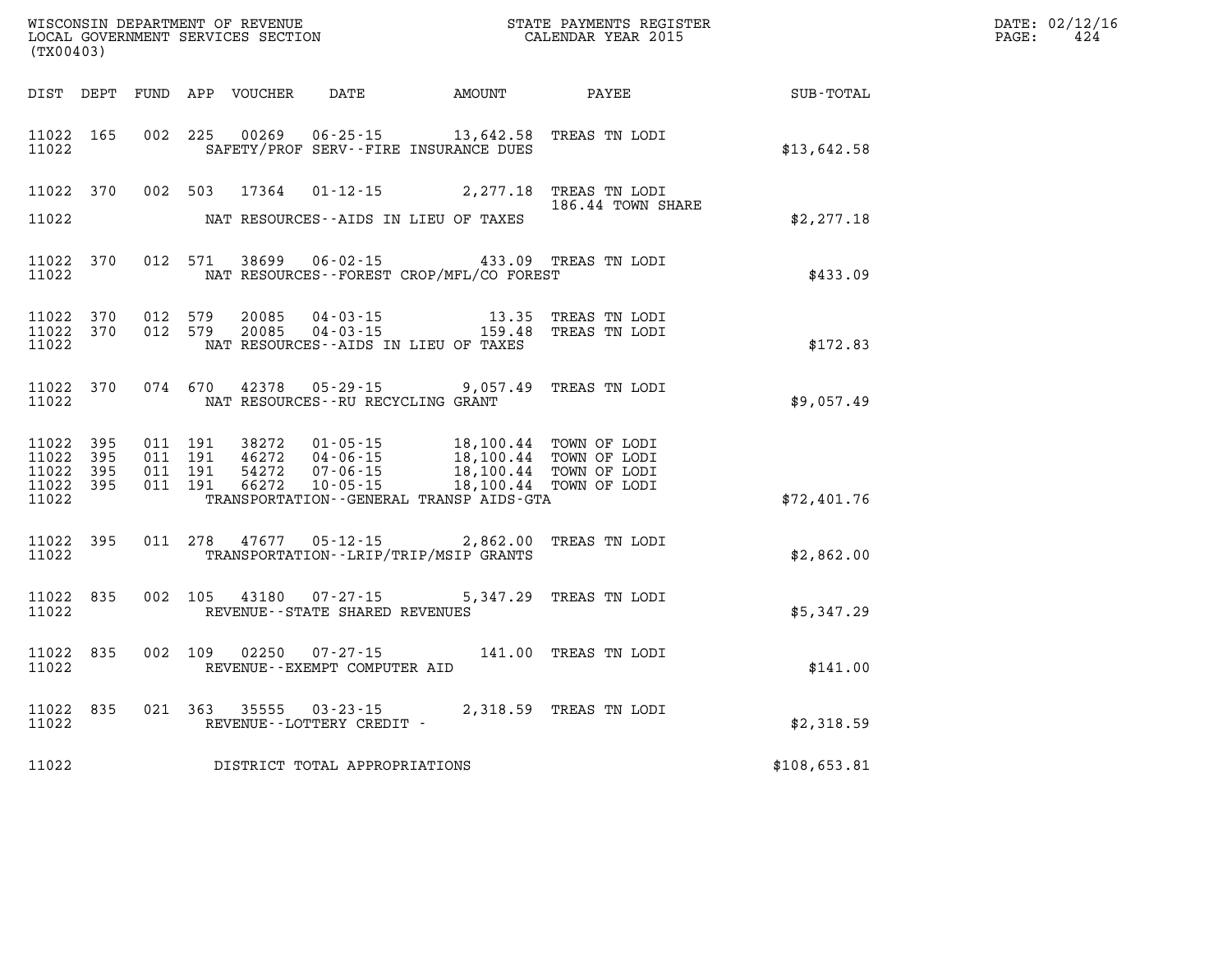| (TX00403)                                             |     |                    |                                         |                                   | WISCONSIN DEPARTMENT OF REVENUE<br>LOCAL GOVERNMENT SERVICES SECTION FOR THE STATE PAYMENTS REGISTER<br>(TWOO403) |                                                                                                                                                                            |              | DATE: 02/12/16<br>$\mathtt{PAGE}$ :<br>425 |
|-------------------------------------------------------|-----|--------------------|-----------------------------------------|-----------------------------------|-------------------------------------------------------------------------------------------------------------------|----------------------------------------------------------------------------------------------------------------------------------------------------------------------------|--------------|--------------------------------------------|
|                                                       |     |                    |                                         |                                   |                                                                                                                   | DIST DEPT FUND APP VOUCHER DATE AMOUNT PAYEE TOTAL                                                                                                                         |              |                                            |
| 11024 165<br>11024                                    |     |                    |                                         |                                   | SAFETY/PROF SERV--FIRE INSURANCE DUES                                                                             | 002 225 00270 06-25-15 3,059.56 TREAS TN LOWVILLE                                                                                                                          | \$3,059.56   |                                            |
| 11024 370<br>11024                                    |     |                    |                                         |                                   | NAT RESOURCES--AIDS IN LIEU OF TAXES                                                                              | 002 503 17365 01-12-15 10,424.46 TREAS TN LOWVILLE<br>1473.13 TOWN SHARE                                                                                                   | \$10,424.46  |                                            |
| 11024 370<br>11024                                    |     |                    |                                         |                                   | NAT RESOURCES - - FOREST CROP/MFL/CO FOREST                                                                       | 012 571 38700 06-02-15 97.78 TREAS TN LOWVILLE                                                                                                                             | \$97.78      |                                            |
| 11024<br>11024 370<br>11024 370<br>11024              | 370 |                    |                                         |                                   | NAT RESOURCES--AIDS IN LIEU OF TAXES                                                                              | 012 579  20086  04-03-15  910.20 TREAS TN LOWVILLE<br>012 579  20086  04-03-15   1,122.74 TREAS TN LOWVILLE<br>012 579  20086  04-03-15   131.16 TREAS TN LOWVILLE         | \$2,164.10   |                                            |
| 11024 395<br>11024<br>11024 395<br>11024 395<br>11024 | 395 | 011 191<br>011 191 | 011 191 38273<br>46273<br>011 191 54273 |                                   | TRANSPORTATION--GENERAL TRANSP AIDS-GTA                                                                           | 01-05-15 25,416.58 TOWN OF LOWVILLE<br>46273 04-06-15 25,416.58 TOWN OF LOWVILLE<br>54273 07-06-15 25,416.58 TOWN OF LOWVILLE<br>66273 10-05-15 25,416.60 TOWN OF LOWVILLE | \$101,666.34 |                                            |
| 11024 835<br>11024                                    |     |                    |                                         | REVENUE - - STATE SHARED REVENUES |                                                                                                                   | 002 105 43181 07-27-15 2,351.57 TREAS TN LOWVILLE                                                                                                                          | \$2,351.57   |                                            |
| 11024 835<br>11024                                    |     |                    | 002 109 02251                           | REVENUE--EXEMPT COMPUTER AID      |                                                                                                                   | 07-27-15 1.00 TREAS TN LOWVILLE                                                                                                                                            | \$1.00       |                                            |
| 11024<br>11024                                        | 835 | 002 501            | 00001                                   |                                   | DOA-PAYMENT FOR MUNICIPAL SERVICES AID                                                                            | 02-02-15 805.47 TREAS TN LOWVILLE                                                                                                                                          | \$805.47     |                                            |
| 11024                                                 |     |                    |                                         | DISTRICT TOTAL APPROPRIATIONS     |                                                                                                                   |                                                                                                                                                                            | \$120,570.28 |                                            |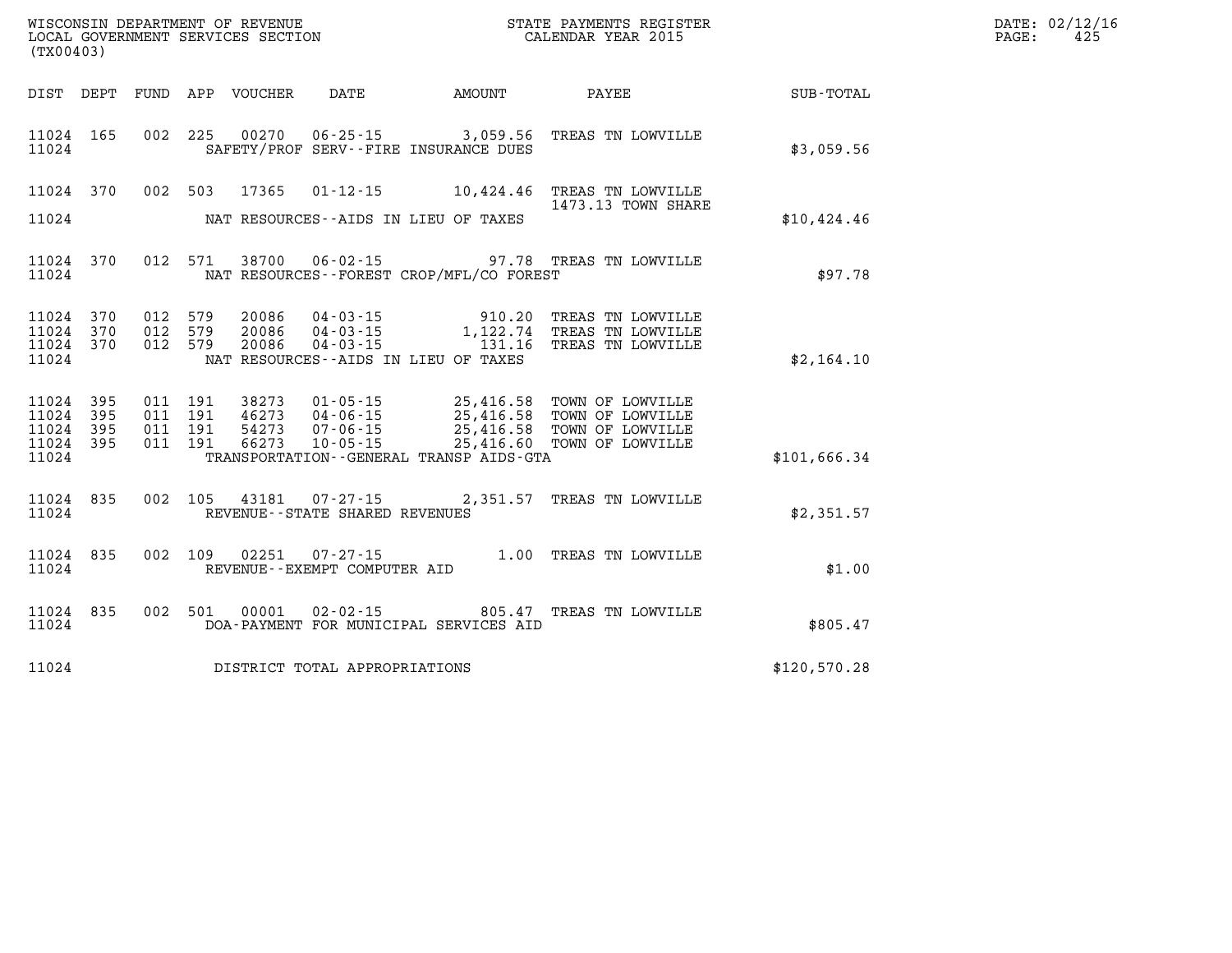| WISCONSIN DEPARTMENT OF REVENUE   | STATE PAYMENTS REGISTER | DATE: 02/12/16 |
|-----------------------------------|-------------------------|----------------|
| LOCAL GOVERNMENT SERVICES SECTION | CALENDAR YEAR 2015      | 426<br>PAGE:   |
| $1 - 2 - 0 - 1 - 0$               |                         |                |

| (TX00403)                                                             |                          |                                                                                                                                                                                                                                     |                                                                                  |              |
|-----------------------------------------------------------------------|--------------------------|-------------------------------------------------------------------------------------------------------------------------------------------------------------------------------------------------------------------------------------|----------------------------------------------------------------------------------|--------------|
| DIST<br>DEPT                                                          | FUND                     | APP<br>VOUCHER<br>DATE<br><b>AMOUNT</b>                                                                                                                                                                                             | PAYEE                                                                            | SUB-TOTAL    |
| 11026<br>165<br>11026                                                 | 002                      | 225<br>00271<br>SAFETY/PROF SERV--FIRE INSURANCE DUES                                                                                                                                                                               | 06-25-15 3,135.18 TREAS TN MARCELLON                                             | \$3,135.18   |
| 11026<br>370                                                          | 002                      | 503<br>17366<br>$01 - 12 - 15$<br>1,452.32                                                                                                                                                                                          | TREAS TN MARCELLON<br>144.69 TOWN SHARE                                          |              |
| 11026                                                                 |                          | NAT RESOURCES -- AIDS IN LIEU OF TAXES                                                                                                                                                                                              |                                                                                  | \$1,452.32   |
| 370<br>11026<br>11026                                                 | 012                      | 571<br>38701  06-02-15  290.10  TREAS TN MARCELLON<br>NAT RESOURCES - - FOREST CROP/MFL/CO FOREST                                                                                                                                   |                                                                                  | \$290.10     |
| 370<br>11026<br>11026                                                 | 012                      | 579<br>20087<br>04-03-15<br>NAT RESOURCES--AIDS IN LIEU OF TAXES                                                                                                                                                                    | 215.51<br>TREAS TN MARCELLON                                                     | \$215.51     |
| 11026<br>395<br>11026<br>395<br>11026<br>395<br>11026<br>395<br>11026 | 011<br>011<br>011<br>011 | 191<br>38274<br>$01 - 05 - 15$<br>24,497.25<br>24,497.25<br>191<br>46274<br>$04 - 06 - 15$<br>191<br>54274<br>24,497.25<br>$07 - 06 - 15$<br>191<br>66274<br>$10 - 05 - 15$<br>24,497.25<br>TRANSPORTATION--GENERAL TRANSP AIDS-GTA | TOWN OF MARCELLON<br>TOWN OF MARCELLON<br>TOWN OF MARCELLON<br>TOWN OF MARCELLON | \$97,989.00  |
| 11026<br>395<br>11026                                                 | 011                      | 278<br>37578  01-26-15  15,383.00<br>TRANSPORTATION - - LRIP/TRIP/MSIP GRANTS                                                                                                                                                       | TREAS TN MARCELLON                                                               | \$15,383.00  |
| 11026<br>835<br>11026                                                 | 002                      | 105<br>43182<br>$07 - 27 - 15$<br>REVENUE - - STATE SHARED REVENUES                                                                                                                                                                 | 1,912.55 TREAS TN MARCELLON                                                      | \$1,912.55   |
| 835<br>11026<br>11026                                                 | 002                      | 109<br>02252<br>$07 - 27 - 15$<br>REVENUE - - EXEMPT COMPUTER AID                                                                                                                                                                   | 13.00<br>TREAS TN MARCELLON                                                      | \$13.00      |
| 11026                                                                 |                          | DISTRICT TOTAL APPROPRIATIONS                                                                                                                                                                                                       |                                                                                  | \$120,390.66 |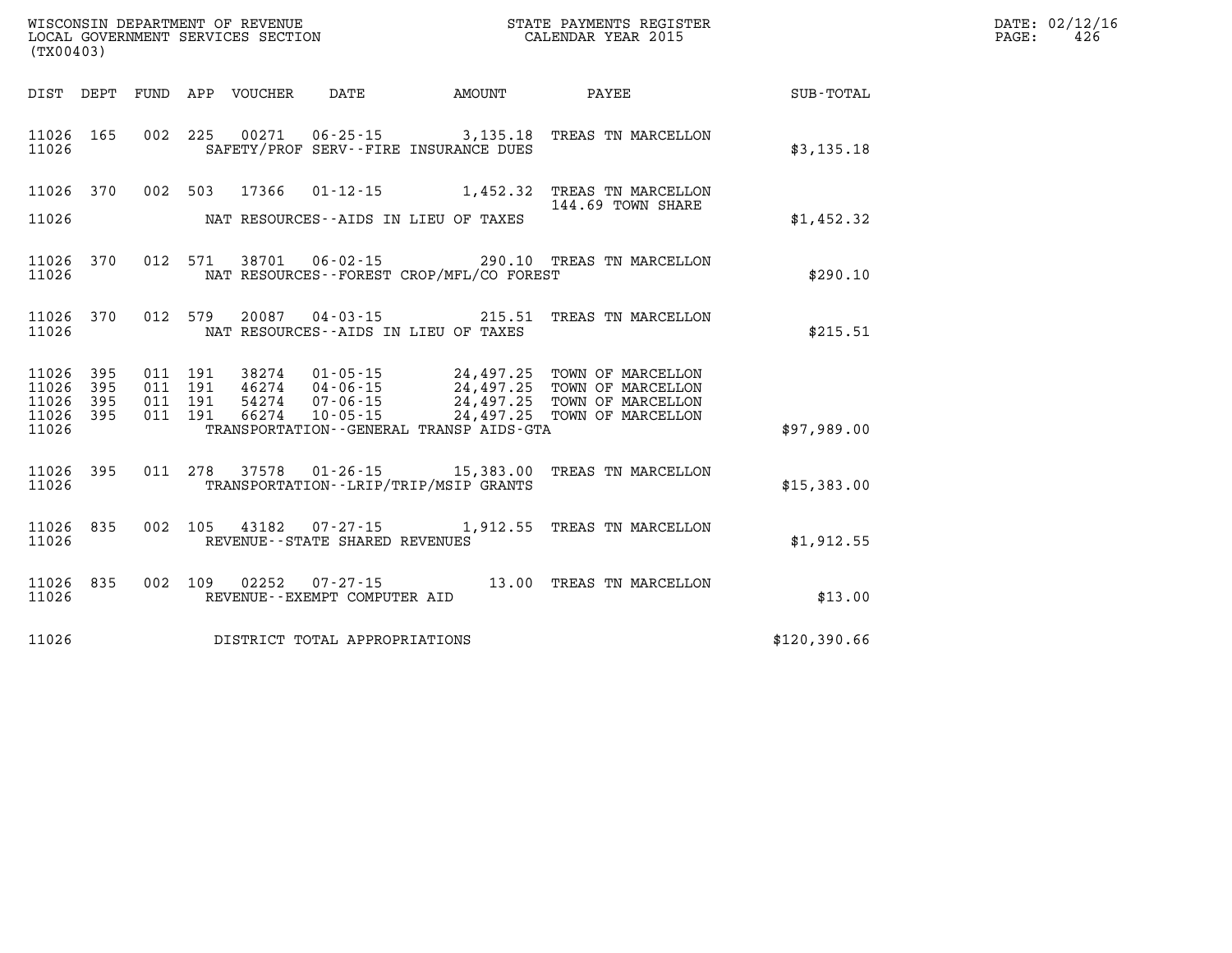| (TX00403)                                     |                   |  |               |                                                |                                          | % WISCONSIN DEPARTMENT OF REVENUE $$\tt STATE~~PAYMENTS~REGISTER~LOCAL~GOVERNMENT~SERVICES~SECTION~CALENDAR~YEAR~2015$ |             | DATE: 02/12/16<br>PAGE:<br>427 |
|-----------------------------------------------|-------------------|--|---------------|------------------------------------------------|------------------------------------------|------------------------------------------------------------------------------------------------------------------------|-------------|--------------------------------|
|                                               |                   |  |               |                                                |                                          | DIST DEPT FUND APP VOUCHER DATE AMOUNT PAYEE TOTAL                                                                     |             |                                |
| 11028<br>11028                                | 165               |  |               |                                                | SAFETY/PROF SERV--FIRE INSURANCE DUES    | 002 225 00272 06-25-15 1,999.64 TREAS TN NEWPORT                                                                       | \$1,999.64  |                                |
| 11028 370<br>11028                            |                   |  |               |                                                | NAT RESOURCES-SEVERANCE/YIELD/WITHDRAWAL | 000 001 01DNR 04-09-15 8,560.13 TREAS TOWN NEWPORT                                                                     | \$8,560.13  |                                |
| 11028 370<br>11028                            |                   |  |               |                                                | NAT RESOURCES--FOREST CROP/MFL/CO FOREST | 012 571 38702 06-02-15 142.20 TREAS TN NEWPORT                                                                         | \$142.20    |                                |
| 11028 370<br>11028                            |                   |  |               | NAT RESOURCES--RU RECYCLING GRANT              |                                          | 074 670 42379 05-29-15 702.28 TREAS TN NEWPORT                                                                         | \$702.28    |                                |
| 11028<br>11028<br>11028<br>11028 395<br>11028 | 395<br>395<br>395 |  |               |                                                | TRANSPORTATION--GENERAL TRANSP AIDS-GTA  |                                                                                                                        | \$64,364.46 |                                |
| 11028 395<br>11028                            |                   |  |               |                                                | TRANSPORTATION - - LRIP/TRIP/MSIP GRANTS | 011 278 66660 11-18-15 12,555.00 TREAS TN NEWPORT                                                                      | \$12,555.00 |                                |
| 11028 835<br>11028                            |                   |  |               | REVENUE - - STATE SHARED REVENUES              |                                          | 002 105 43183 07-27-15 1,042.34 TREAS TN NEWPORT                                                                       | \$1,042.34  |                                |
| 11028<br>11028                                | 835               |  | 002 109 02253 | $07 - 27 - 15$<br>REVENUE--EXEMPT COMPUTER AID |                                          | 3.00 TREAS TN NEWPORT                                                                                                  | \$3.00      |                                |
| 11028<br>11028                                | 835               |  | 021 363 35556 | REVENUE--LOTTERY CREDIT -                      |                                          | 03-23-15 381.67 TREAS TN NEWPORT                                                                                       | \$381.67    |                                |
| 11028                                         |                   |  |               | DISTRICT TOTAL APPROPRIATIONS                  |                                          |                                                                                                                        | \$89,750.72 |                                |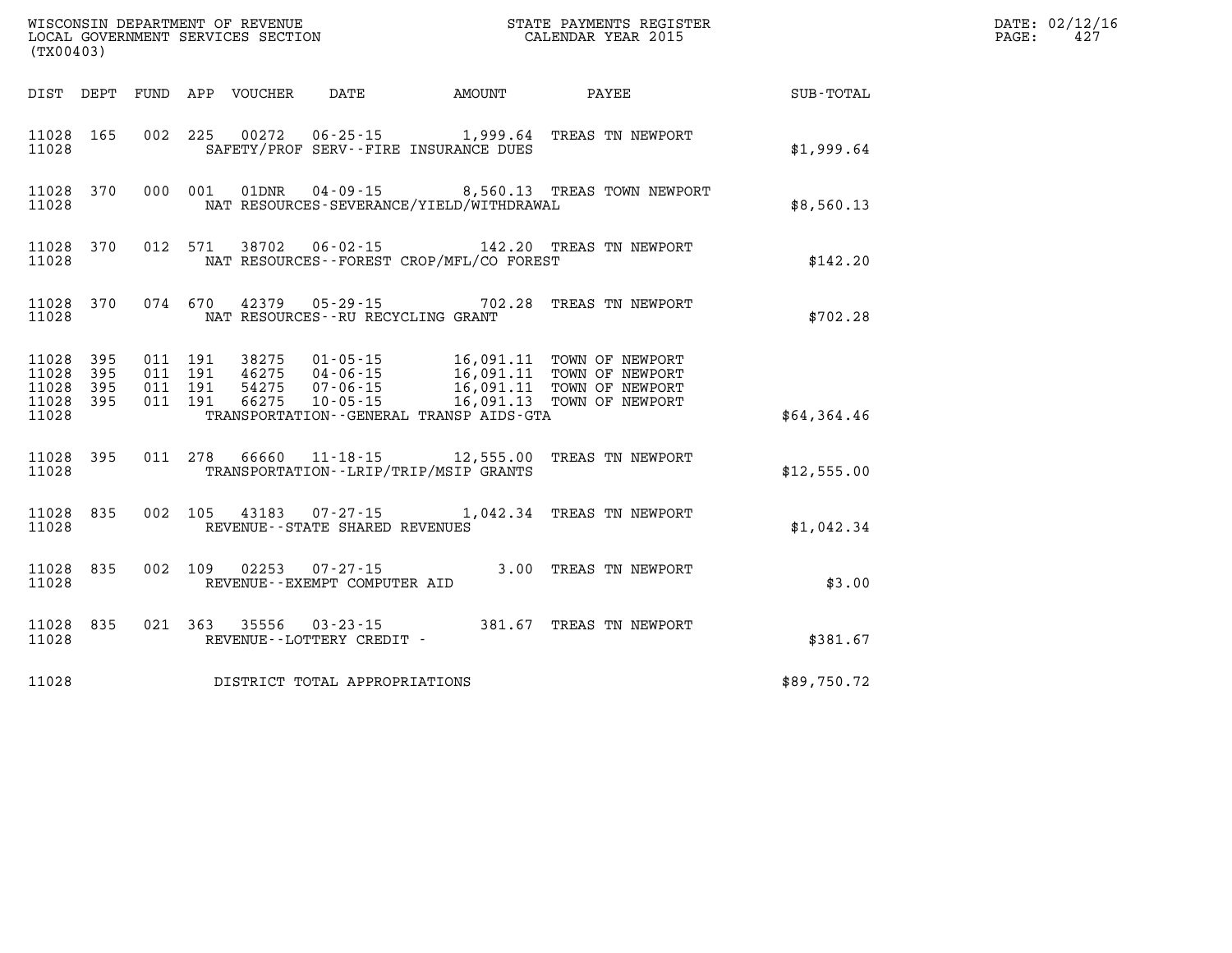| (TX00403)                                     |                   |  |                       |                                | STATE PAYMENTS REGISTER                                                                         |                                                                                                                                                                                                                                                                                                                                                        |              | DATE: 02/12/16<br>$\mathtt{PAGE:}$<br>428 |
|-----------------------------------------------|-------------------|--|-----------------------|--------------------------------|-------------------------------------------------------------------------------------------------|--------------------------------------------------------------------------------------------------------------------------------------------------------------------------------------------------------------------------------------------------------------------------------------------------------------------------------------------------------|--------------|-------------------------------------------|
| DIST DEPT                                     |                   |  | FUND APP VOUCHER DATE |                                | <b>AMOUNT</b>                                                                                   | PAYEE                                                                                                                                                                                                                                                                                                                                                  | SUB-TOTAL    |                                           |
| 11030 165<br>11030                            |                   |  |                       |                                | SAFETY/PROF SERV--FIRE INSURANCE DUES                                                           | 002 225 00273 06-25-15 2,268.56 TREAS TN OTSEGO                                                                                                                                                                                                                                                                                                        | \$2, 268.56  |                                           |
| 11030 370<br>11030                            |                   |  |                       |                                | NAT RESOURCES - - FOREST CROP/MFL/CO FOREST                                                     | 012 571 38703 06-02-15 88.69 TREAS TN OTSEGO                                                                                                                                                                                                                                                                                                           | \$88.69      |                                           |
| 11030 370<br>11030 370<br>11030               |                   |  | 012 579 20088         |                                | 012 579 20088 04-03-15 557.04<br>$04 - 03 - 15$ 20.00<br>NAT RESOURCES -- AIDS IN LIEU OF TAXES | TREAS TN OTSEGO<br>TREAS TN OTSEGO                                                                                                                                                                                                                                                                                                                     | \$577.04     |                                           |
| 11030<br>11030<br>11030<br>11030 395<br>11030 | 395<br>395<br>395 |  |                       |                                | TRANSPORTATION--GENERAL TRANSP AIDS-GTA                                                         | $\begin{array}{cccc} 011 & 191 & 38276 & 01\cdot 05\cdot 15 & 25,961.58 & \text{TOWN OF OTSEGO} \\ 011 & 191 & 46276 & 04\cdot 06\cdot 15 & 25,961.58 & \text{TOWN OF OTSEGO} \\ 011 & 191 & 54276 & 07\cdot 06\cdot 15 & 25,961.58 & \text{TOWN OF OTSEGO} \\ 011 & 191 & 66276 & 10\cdot 05\cdot 15 & 25,961.58 & \text{TOWN OF OTSEGO} \end{array}$ | \$103,846.32 |                                           |
| 11030 835<br>11030                            |                   |  |                       | REVENUE--STATE SHARED REVENUES |                                                                                                 | 002 105 43184 07-27-15 1,746.48 TREAS TN OTSEGO                                                                                                                                                                                                                                                                                                        | \$1,746.48   |                                           |
| 11030 835<br>11030                            |                   |  |                       | REVENUE--EXEMPT COMPUTER AID   |                                                                                                 | 002 109 02254 07-27-15 23.00 TREAS TN OTSEGO                                                                                                                                                                                                                                                                                                           | \$23.00      |                                           |
| 11030                                         |                   |  |                       | DISTRICT TOTAL APPROPRIATIONS  |                                                                                                 |                                                                                                                                                                                                                                                                                                                                                        | \$108,550.09 |                                           |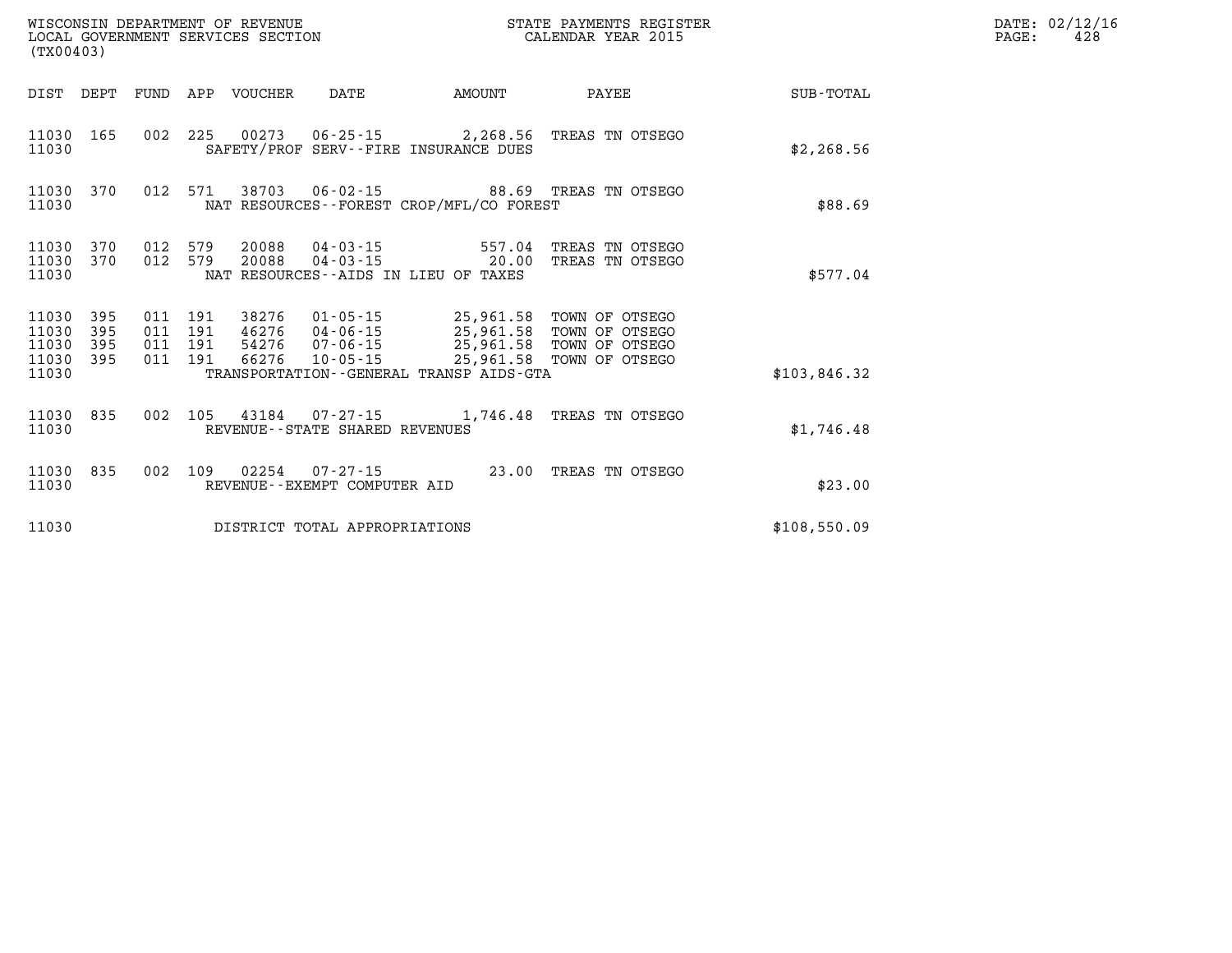| (TX00403)                                    |     |  |                                     |                                              | WISCONSIN DEPARTMENT OF REVENUE<br>LOCAL GOVERNMENT SERVICES SECTION<br>(TYO0403)                                                                                                                            |               | DATE: 02/12/16<br>PAGE:<br>429 |
|----------------------------------------------|-----|--|-------------------------------------|----------------------------------------------|--------------------------------------------------------------------------------------------------------------------------------------------------------------------------------------------------------------|---------------|--------------------------------|
|                                              |     |  |                                     |                                              | DIST DEPT FUND APP VOUCHER DATE AMOUNT PAYEE SUB-TOTAL                                                                                                                                                       |               |                                |
| 11032 165<br>11032                           |     |  |                                     | SAFETY/PROF SERV--FIRE INSURANCE DUES        | 002 225 00274 06-25-15 7,729.13 TREAS TN PACIFIC                                                                                                                                                             | \$7,729.13    |                                |
| 11032 370                                    |     |  |                                     |                                              | 002 503 17367 01-12-15 29,086.40 TREAS TN PACIFIC<br>(3875.69) TOWN SHARE                                                                                                                                    |               |                                |
| 11032                                        |     |  |                                     | NAT RESOURCES--AIDS IN LIEU OF TAXES         |                                                                                                                                                                                                              | \$29,086.40   |                                |
| 11032 370<br>11032                           |     |  |                                     | NAT RESOURCES - - FOREST CROP/MFL/CO FOREST  | 012 571 38704 06-02-15 39.60 TREAS TN PACIFIC                                                                                                                                                                | \$39.60       |                                |
| 11032 370<br>11032 370<br>11032              |     |  |                                     | NAT RESOURCES -- AIDS IN LIEU OF TAXES       | 012 579 20089 04-03-15 783.60 TREAS TN PACIFIC<br>012 579 20089 04-03-15 545.05 TREAS TN PACIFIC                                                                                                             | \$1,328.65    |                                |
| 11032 395<br>11032<br>11032 395<br>11032 395 | 395 |  |                                     |                                              | 011 191 38277 01-05-15 13,520.28 TOWN OF PACIFIC<br>011 191 46277 04-06-15 13,520.28 TOWN OF PACIFIC<br>011 191 54277 07-06-15 13,520.28 TOWN OF PACIFIC<br>011 191 66277 10-05-15 13,520.28 TOWN OF PACIFIC |               |                                |
| 11032                                        |     |  |                                     | TRANSPORTATION - - GENERAL TRANSP AIDS - GTA |                                                                                                                                                                                                              | \$54,081.12   |                                |
| 11032 505<br>11032                           |     |  |                                     | DOA--TRANSMISSION LINE FEE DISTRIBUTION      | 002 174 58240 04-30-15 3,883.00 TREAS TN PACIFIC                                                                                                                                                             | \$3,883.00    |                                |
| 11032 835<br>11032                           |     |  | REVENUE--STATE SHARED REVENUES      |                                              | 002 105 43185 07-27-15 112,688.54 TREAS TN PACIFIC                                                                                                                                                           | \$112,688.54  |                                |
| 11032 835<br>11032                           |     |  | REVENUE--LOTTERY CREDIT -           |                                              | 021 363 35557 03-23-15 4,412.16 TREAS TN PACIFIC                                                                                                                                                             | \$4,412.16    |                                |
|                                              |     |  | 11032 DISTRICT TOTAL APPROPRIATIONS |                                              |                                                                                                                                                                                                              | \$213, 248.60 |                                |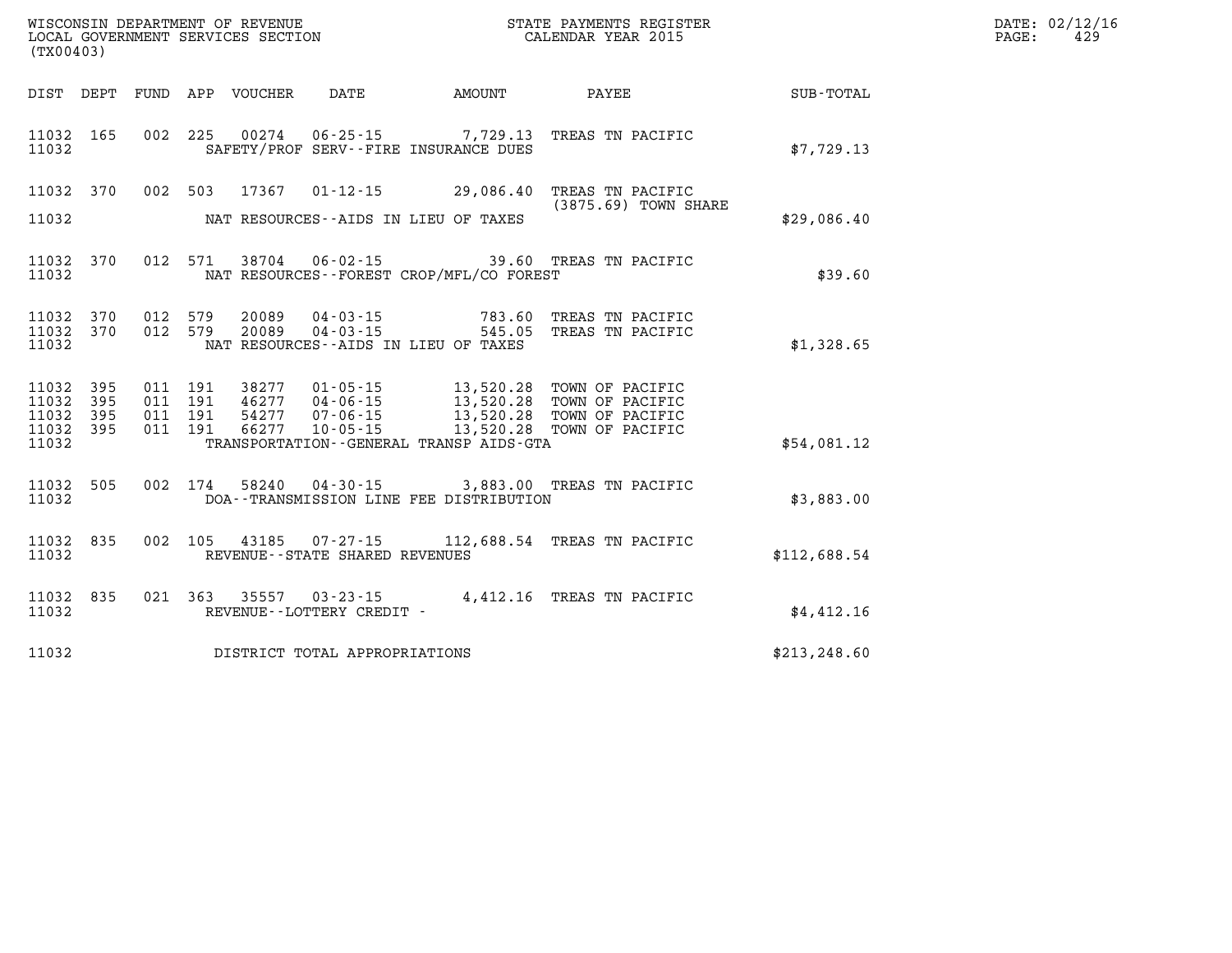| (TX00403)               |                   |                   |                   | WISCONSIN DEPARTMENT OF REVENUE<br>LOCAL GOVERNMENT SERVICES SECTION |                                                |                                                                      | STATE PAYMENTS REGISTER<br>CALENDAR YEAR 2015            |              |
|-------------------------|-------------------|-------------------|-------------------|----------------------------------------------------------------------|------------------------------------------------|----------------------------------------------------------------------|----------------------------------------------------------|--------------|
| DIST                    | DEPT              | FUND              | APP               | VOUCHER                                                              | DATE                                           | AMOUNT                                                               | PAYEE                                                    | SUB-TOTAL    |
| 11034<br>11034          | 165               | 002               | 225               |                                                                      |                                                | $00275$ $06-25-15$ 3,043.99<br>SAFETY/PROF SERV--FIRE INSURANCE DUES | TREAS TN RANDOLPH                                        | \$3,043.99   |
| 11034<br>11034          | 370               | 012               | 571               |                                                                      | 38705 06-02-15                                 | NAT RESOURCES--FOREST CROP/MFL/CO FOREST                             | 73.72 TREAS TN RANDOLPH                                  | \$73.72      |
| 11034<br>11034<br>11034 | 395<br>395<br>395 | 011<br>011<br>011 | 191<br>191<br>191 | 38278<br>46278<br>54278                                              | 01-05-15<br>04-06-15<br>07-06-15               | 21,794.29<br>21,794.29<br>21,794.29                                  | TOWN OF RANDOLPH<br>TOWN OF RANDOLPH<br>TOWN OF RANDOLPH |              |
| 11034<br>11034          | 395               | 011               | 191               | 66278                                                                | $10 - 05 - 15$                                 | 21,794.31<br>TRANSPORTATION - - GENERAL TRANSP AIDS - GTA            | TOWN OF RANDOLPH                                         | \$87,177.18  |
| 11034<br>11034          | 835               | 002               | 105               |                                                                      | REVENUE - - STATE SHARED REVENUES              | 43186 07-27-15 27,231.24                                             | TREAS TN RANDOLPH                                        | \$27, 231.24 |
| 11034<br>11034          | 835               | 002               | 109               | 02255                                                                | $07 - 27 - 15$<br>REVENUE--EXEMPT COMPUTER AID | 282.00                                                               | TREAS TN RANDOLPH                                        | \$282.00     |
| 11034                   |                   |                   |                   |                                                                      | DISTRICT TOTAL APPROPRIATIONS                  |                                                                      |                                                          | \$117,808.13 |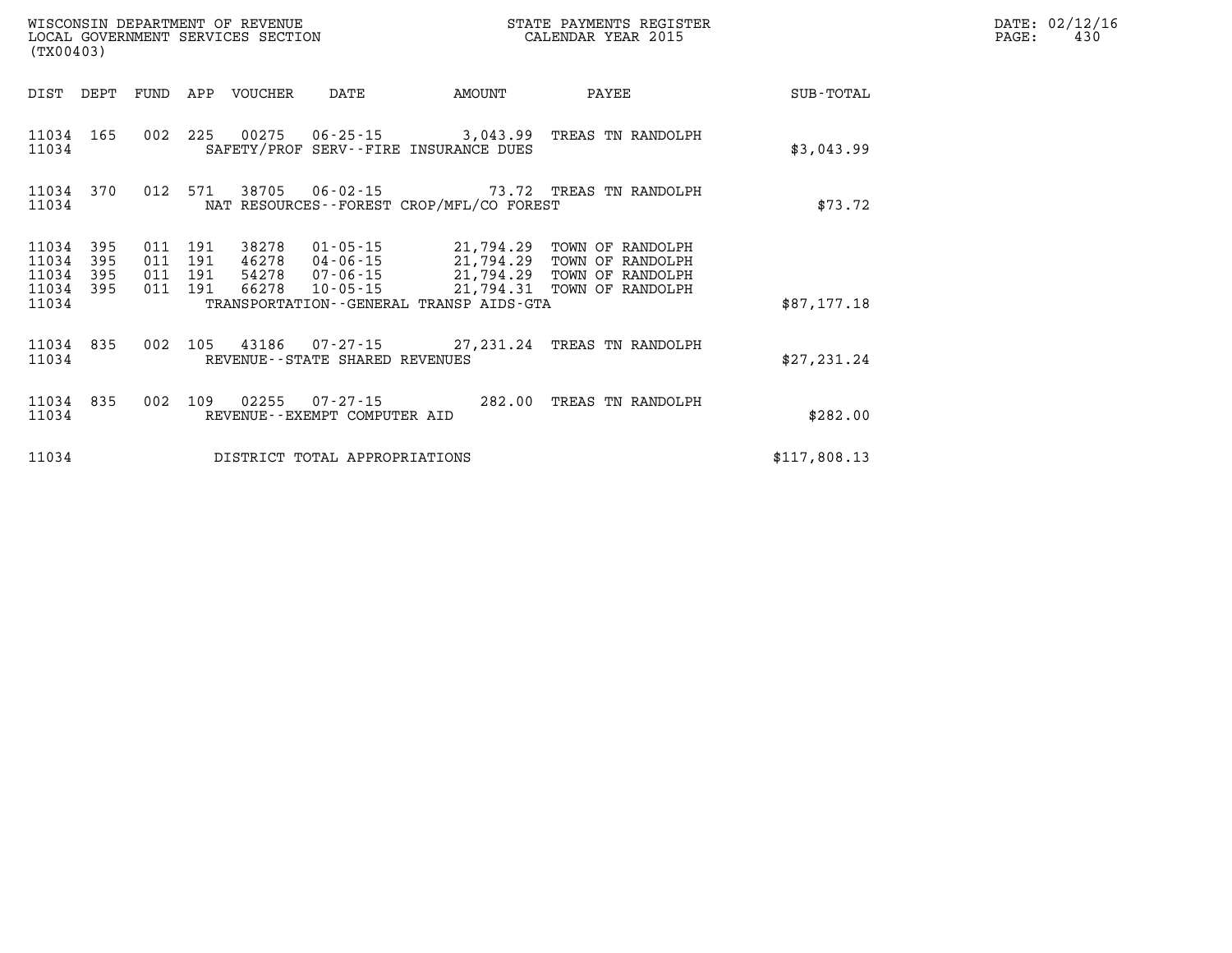| (TX00403)                            |                   |                                          |     | WISCONSIN DEPARTMENT OF REVENUE<br>LOCAL GOVERNMENT SERVICES SECTION |                                   |                                                                                                                                                       | STATE PAYMENTS REGISTER<br>CALENDAR YEAR 2015 |             | DATE: 02/12/16<br>PAGE:<br>431 |
|--------------------------------------|-------------------|------------------------------------------|-----|----------------------------------------------------------------------|-----------------------------------|-------------------------------------------------------------------------------------------------------------------------------------------------------|-----------------------------------------------|-------------|--------------------------------|
|                                      |                   |                                          |     | DIST DEPT FUND APP VOUCHER                                           | DATE                              | AMOUNT                                                                                                                                                | PAYEE                                         | SUB-TOTAL   |                                |
| 11036 165<br>11036                   |                   | 002 225                                  |     |                                                                      |                                   | SAFETY/PROF SERV--FIRE INSURANCE DUES                                                                                                                 | TREAS TN SCOTT                                | \$1,787.03  |                                |
| 11036                                |                   |                                          |     |                                                                      |                                   | 11036 370 012 571 38706 06-02-15 87.40 TREAS TN SCOTT<br>NAT RESOURCES--FOREST CROP/MFL/CO FOREST                                                     |                                               | \$87.40     |                                |
| 11036<br>11036<br>11036<br>11036 395 | 395<br>395<br>395 | 011 191<br>011 191<br>011 191<br>011 191 |     | 38279                                                                | 01-05-15<br>46279 04-06-15        | 19,531.74 TOWN OF SCOTT<br>46279 04-06-15 19,531.74 TOWN OF SCOTT<br>54279 07-06-15 19,531.74 TOWN OF SCOTT<br>66279 10-05-15 19,531.74 TOWN OF SCOTT |                                               |             |                                |
| 11036                                |                   |                                          |     |                                                                      |                                   | TRANSPORTATION--GENERAL TRANSP AIDS-GTA                                                                                                               |                                               | \$78,126.96 |                                |
| 11036 835<br>11036                   |                   |                                          |     |                                                                      | REVENUE - - STATE SHARED REVENUES | 002 105 43187 07-27-15 17,711.15 TREAS TN SCOTT                                                                                                       |                                               | \$17,711.15 |                                |
| 11036 835<br>11036                   |                   | 002                                      | 109 |                                                                      | REVENUE--EXEMPT COMPUTER AID      | 02256  07-27-15  2.00 TREAS TN SCOTT                                                                                                                  |                                               | \$2.00      |                                |
| 11036                                |                   |                                          |     |                                                                      | DISTRICT TOTAL APPROPRIATIONS     |                                                                                                                                                       |                                               | \$97,714.54 |                                |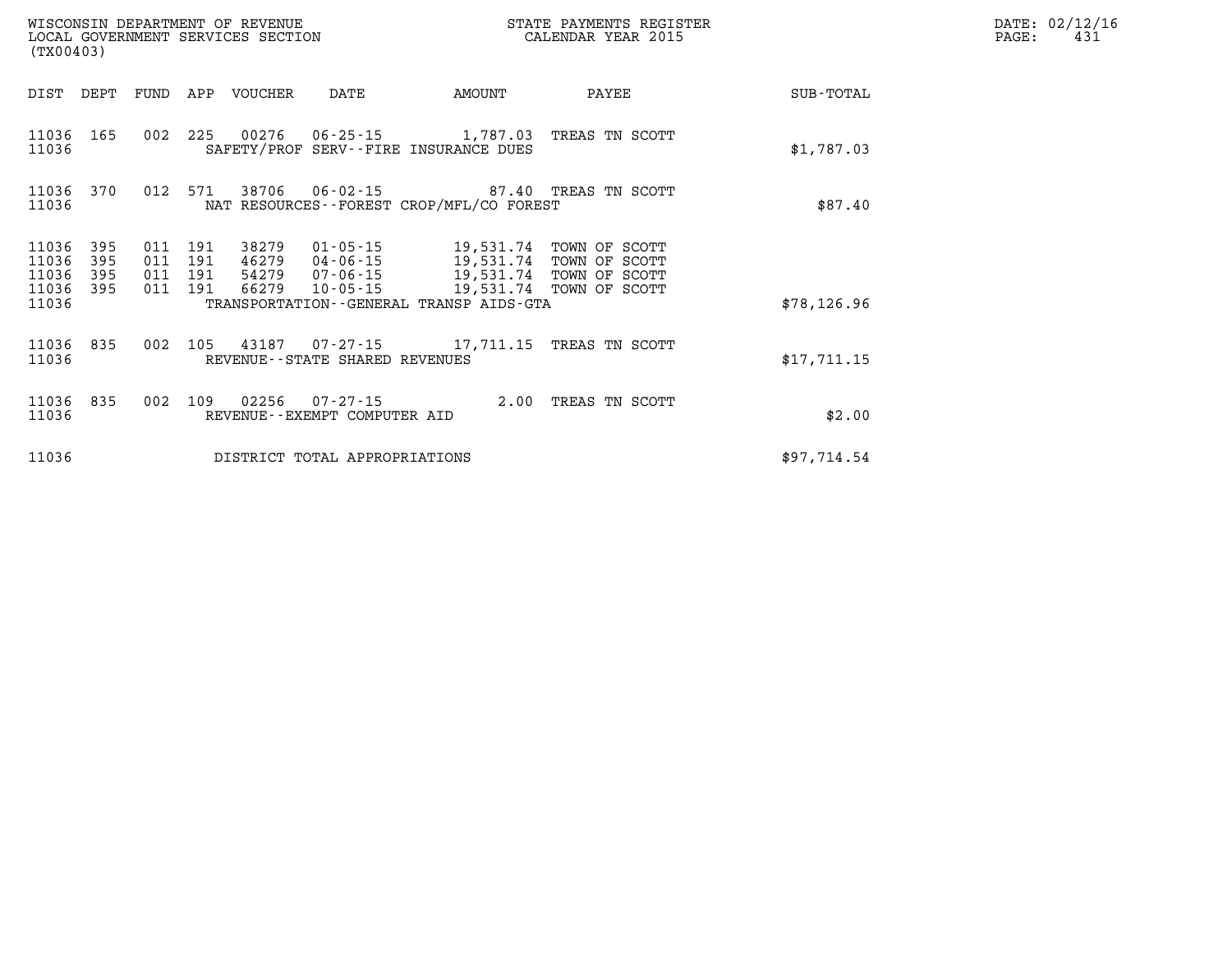| (TX00403)                                 |                          |                          |                          | WISCONSIN DEPARTMENT OF REVENUE<br>LOCAL GOVERNMENT SERVICES SECTION |                                                                      |                                                                                                  | STATE PAYMENTS REGISTER<br>CALENDAR YEAR 2015                                        |                  |
|-------------------------------------------|--------------------------|--------------------------|--------------------------|----------------------------------------------------------------------|----------------------------------------------------------------------|--------------------------------------------------------------------------------------------------|--------------------------------------------------------------------------------------|------------------|
| DIST                                      | DEPT                     | FUND                     | APP                      | VOUCHER                                                              | DATE                                                                 | AMOUNT                                                                                           | PAYEE                                                                                | <b>SUB-TOTAL</b> |
| 11038<br>11038                            | 165                      | 002                      | 225                      | 00277                                                                | $06 - 25 - 15$                                                       | 2,361.91<br>SAFETY/PROF SERV--FIRE INSURANCE DUES                                                | TREAS TN SPRINGVALE                                                                  | \$2,361.91       |
| 11038<br>11038                            | 370                      | 000                      | 001                      | 01DNR                                                                | $04 - 09 - 15$                                                       | NAT RESOURCES-SEVERANCE/YIELD/WITHDRAWAL                                                         | 1,159.36 TREAS TOWN SPRINGVALE                                                       | \$1,159.36       |
| 11038<br>11038<br>11038                   | 370<br>370               | 002<br>002               | 503<br>503               | 17368<br>18069                                                       | $01 - 12 - 15$<br>$01 - 30 - 15$                                     | 29,892.10<br>29,719.59<br>NAT RESOURCES -- AIDS IN LIEU OF TAXES                                 | TREAS TN SPRINGVALE<br>TREAS TN SPRINGVALE                                           | \$59,611.69      |
| 11038<br>11038                            | 370                      | 012                      | 571                      | 38707                                                                | $06 - 02 - 15$                                                       | 216.30<br>NAT RESOURCES - - FOREST CROP/MFL/CO FOREST                                            | TREAS TN SPRINGVALE                                                                  | \$216.30         |
| 11038<br>11038<br>11038                   | 370<br>370               | 012<br>012               | 579<br>579               | 20090<br>20090                                                       | $04 - 03 - 15$<br>$04 - 03 - 15$                                     | 466.51<br>1,645.22<br>NAT RESOURCES -- AIDS IN LIEU OF TAXES                                     | TREAS TN SPRINGVALE<br>TREAS TN SPRINGVALE                                           | \$2,111.73       |
| 11038<br>11038<br>11038<br>11038<br>11038 | 395<br>395<br>395<br>395 | 011<br>011<br>011<br>011 | 191<br>191<br>191<br>191 | 38280<br>46280<br>54280<br>66280                                     | $01 - 05 - 15$<br>$04 - 06 - 15$<br>$07 - 06 - 15$<br>$10 - 05 - 15$ | 26,071.68<br>26,071.68<br>26,071.68<br>26,071.68<br>TRANSPORTATION - - GENERAL TRANSP AIDS - GTA | TOWN OF SPRINGVALE<br>TOWN OF SPRINGVALE<br>TOWN OF SPRINGVALE<br>TOWN OF SPRINGVALE | \$104, 286.72    |
| 11038<br>11038                            | 835                      | 002                      | 105                      | 43188                                                                | $07 - 27 - 15$<br>REVENUE - - STATE SHARED REVENUES                  | 1,207.73                                                                                         | TREAS TN SPRINGVALE                                                                  | \$1, 207.73      |
| 11038<br>11038                            | 835                      | 002                      | 109                      | 02257                                                                | $07 - 27 - 15$<br>REVENUE--EXEMPT COMPUTER AID                       | 38.00                                                                                            | TREAS TN SPRINGVALE                                                                  | \$38.00          |
| 11038                                     |                          |                          |                          |                                                                      | DISTRICT TOTAL APPROPRIATIONS                                        |                                                                                                  |                                                                                      | \$170,993.44     |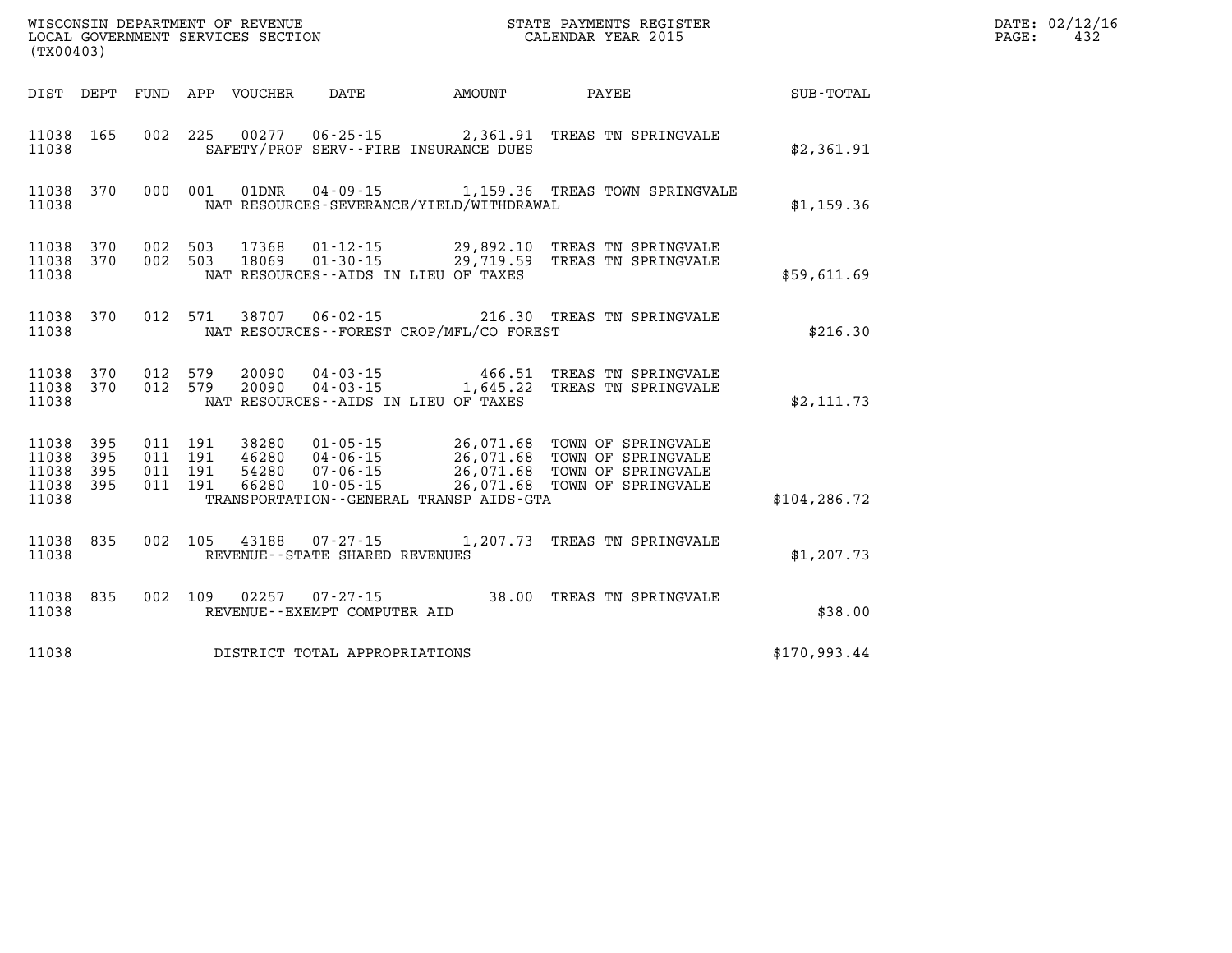| DATE: | 02/12/16 |
|-------|----------|
| PAGE: | 433      |

| (TX00403)      |                                            |         |                                          | WISCONSIN DEPARTMENT OF REVENUE<br>LOCAL GOVERNMENT SERVICES SECTION |                                                |                                              | STATE PAYMENTS REGISTER<br>CALENDAR YEAR 2015                                                                                                                                                        |                  | DATE: 02/12/1<br>PAGE:<br>433 |
|----------------|--------------------------------------------|---------|------------------------------------------|----------------------------------------------------------------------|------------------------------------------------|----------------------------------------------|------------------------------------------------------------------------------------------------------------------------------------------------------------------------------------------------------|------------------|-------------------------------|
|                |                                            |         |                                          |                                                                      |                                                | DIST DEPT FUND APP VOUCHER DATE AMOUNT PAYEE |                                                                                                                                                                                                      | <b>SUB-TOTAL</b> |                               |
| 11040          | 11040 165                                  |         | 002 225                                  | 00278                                                                |                                                | SAFETY/PROF SERV--FIRE INSURANCE DUES        | 06-25-15 9,710.02 TREAS TN WEST POINT                                                                                                                                                                | \$9,710.02       |                               |
| 11040          | 11040 370                                  |         |                                          |                                                                      |                                                | NAT RESOURCES-SEVERANCE/YIELD/WITHDRAWAL     | 000 001 04DNR 06-03-15 10,187.11 TREAS TOWN WEST POINT                                                                                                                                               | \$10,187.11      |                               |
| 11040          | 11040 370<br>370<br>11040 370<br>11040 370 | 002 503 | 002 503<br>002 503<br>002 503            | 17369<br>17369<br>18070<br>18070                                     |                                                |                                              | 01-12-15 47,634.68 TREAS TN WEST POINT<br>01-12-15 710.73 TREAS TN WEST POINT<br>01-30-15 710.73 TREAS TN WEST POINT<br>01-30-15 45,165.05 TREAS TN WEST POINT<br>3746.36 TOWN SHARE                 |                  |                               |
| 11040          |                                            |         |                                          |                                                                      |                                                | NAT RESOURCES--AIDS IN LIEU OF TAXES         |                                                                                                                                                                                                      | \$94,221.19      |                               |
| 11040          | 11040 370                                  |         | 012 571                                  | 38708                                                                |                                                | NAT RESOURCES--FOREST CROP/MFL/CO FOREST     | 06-02-15 179.56 TREAS TN WEST POINT                                                                                                                                                                  | \$179.56         |                               |
| 11040          | 11040 370                                  |         |                                          | 012 579 20091                                                        |                                                | NAT RESOURCES--AIDS IN LIEU OF TAXES         | 04-03-15 90.93 TREAS TN WEST POINT                                                                                                                                                                   | \$90.93          |                               |
| 11040<br>11040 | 11040 395<br>395<br>11040 395<br>11040 395 |         | 011 191<br>011 191<br>011 191<br>011 191 |                                                                      |                                                | TRANSPORTATION--GENERAL TRANSP AIDS-GTA      | 38281  01-05-15  22,350.30  TOWN OF WEST POINT<br>46281  04-06-15  22,350.30  TOWN OF WEST POINT<br>54281  07-06-15  22,350.30  TOWN OF WEST POINT<br>66281  10-05-15  22,350.30  TOWN OF WEST POINT | \$89,401.20      |                               |
| 11040          | 11040 395                                  |         | 011 278                                  |                                                                      |                                                | TRANSPORTATION - - LRIP/TRIP/MSIP GRANTS     | 47674  05-12-15  12,000.00  TREAS TN WEST POINT                                                                                                                                                      | \$12,000.00      |                               |
| 11040<br>11040 | 835                                        |         |                                          | 002 105 43189                                                        | REVENUE - - STATE SHARED REVENUES              |                                              | 07-27-15 3,061.47 TREAS TN WEST POINT                                                                                                                                                                | \$3,061.47       |                               |
| 11040          | 11040 835                                  |         |                                          | 002 109 02258                                                        | $07 - 27 - 15$<br>REVENUE--EXEMPT COMPUTER AID |                                              | 23.00 TREAS TN WEST POINT                                                                                                                                                                            | \$23.00          |                               |
| 11040          | 11040 835                                  |         |                                          |                                                                      | REVENUE--LOTTERY CREDIT -                      |                                              | 021 363 35558 03-23-15 13,726.29 TREAS TN WEST POINT                                                                                                                                                 | \$13,726.29      |                               |
| 11040          |                                            |         |                                          |                                                                      | DISTRICT TOTAL APPROPRIATIONS                  |                                              |                                                                                                                                                                                                      | \$232,600.77     |                               |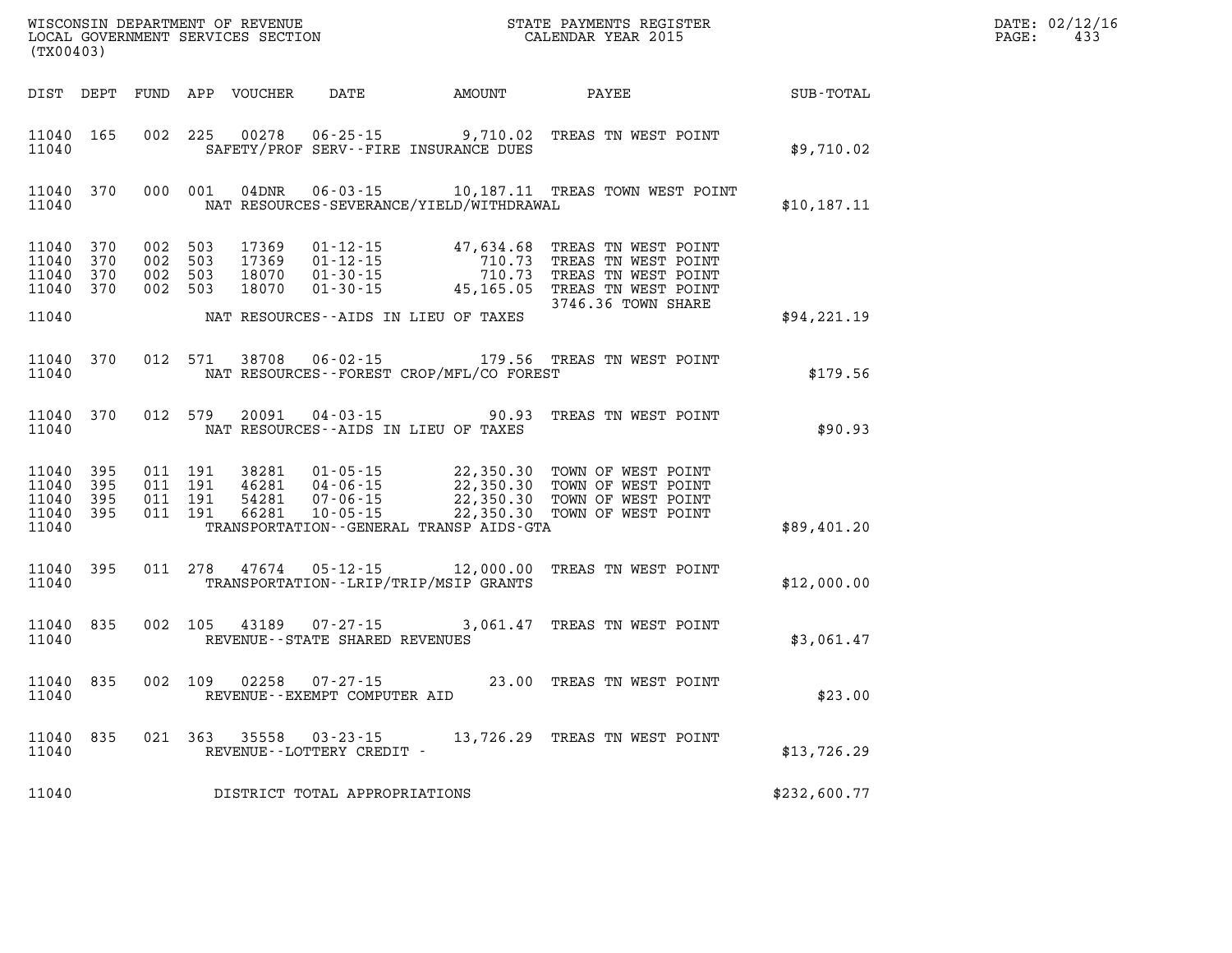|                   | DATE: 02/12/16 |
|-------------------|----------------|
| $\mathtt{PAGE}$ : | 434            |

| (TX00403)                                                                  |           |                                          |                                          |                                                     | WISCONSIN DEPARTMENT OF REVENUE<br>LOCAL GOVERNMENT SERVICES SECTION<br>(TYO0403) |                                                                                                                                                                              | D <sub>I</sub><br>$P\zeta$ |  |
|----------------------------------------------------------------------------|-----------|------------------------------------------|------------------------------------------|-----------------------------------------------------|-----------------------------------------------------------------------------------|------------------------------------------------------------------------------------------------------------------------------------------------------------------------------|----------------------------|--|
| DIST DEPT                                                                  |           | FUND                                     |                                          |                                                     |                                                                                   | APP VOUCHER DATE AMOUNT PAYEE SUB-TOTAL                                                                                                                                      |                            |  |
| 11042 165<br>11042                                                         |           |                                          | 002 225                                  | SAFETY/PROF SERV--FIRE INSURANCE DUES               |                                                                                   | 00279  06-25-15  5,947.84  TREAS TN WYOCENA                                                                                                                                  | \$5,947.84                 |  |
| 11042 370<br>11042 370<br>11042 370<br>11042 370<br>11042 370<br>11042 370 |           | 002 503<br>002 503<br>002 503<br>002 503 | 002 503<br>002 503                       |                                                     |                                                                                   | 666.36 TOWN SHARE                                                                                                                                                            |                            |  |
| 11042                                                                      |           |                                          |                                          | NAT RESOURCES--AIDS IN LIEU OF TAXES                |                                                                                   |                                                                                                                                                                              | \$16,903.56                |  |
| 11042                                                                      | 11042 370 |                                          | 012 571                                  |                                                     | NAT RESOURCES - - FOREST CROP/MFL/CO FOREST                                       | 38709  06-02-15  134.18  TREAS TN WYOCENA                                                                                                                                    | \$134.18                   |  |
| 11042 370<br>11042 370<br>11042 370<br>11042                               |           | 012 579<br>012 579                       | 012 579                                  | NAT RESOURCES--AIDS IN LIEU OF TAXES                |                                                                                   | 20092  04-03-15  235.36 TREAS TN WYOCENA<br>20092  04-03-15  232.73 TREAS TN WYOCENA<br>20092  04-03-15  207.38 TREAS TN WYOCENA                                             | \$475.47                   |  |
| 11042 395<br>11042<br>11042 395<br>11042 395<br>11042                      | 395       |                                          | 011 191<br>011 191<br>011 191<br>011 191 |                                                     | TRANSPORTATION--GENERAL TRANSP AIDS-GTA                                           | 38282 01-05-15 26,715.76 TOWN OF WYOCENA<br>46282 04-06-15 26,715.76 TOWN OF WYOCENA<br>54282 07-06-15 26,715.76 TOWN OF WYOCENA<br>66282 10-05-15 26,715.78 TOWN OF WYOCENA | \$106,863.06               |  |
| 11042 835<br>11042                                                         |           |                                          | 002 105                                  | 43190 07-27-15<br>REVENUE - - STATE SHARED REVENUES |                                                                                   | 2,774.43 TREAS TN WYOCENA                                                                                                                                                    | \$2,774.43                 |  |
| 11042 835<br>11042                                                         |           |                                          | 002 109                                  | REVENUE--EXEMPT COMPUTER AID                        |                                                                                   | 02259  07-27-15  17.00 TREAS TN WYOCENA                                                                                                                                      | \$17.00                    |  |
| 11042                                                                      |           |                                          |                                          | DISTRICT TOTAL APPROPRIATIONS                       |                                                                                   |                                                                                                                                                                              | \$133, 115.54              |  |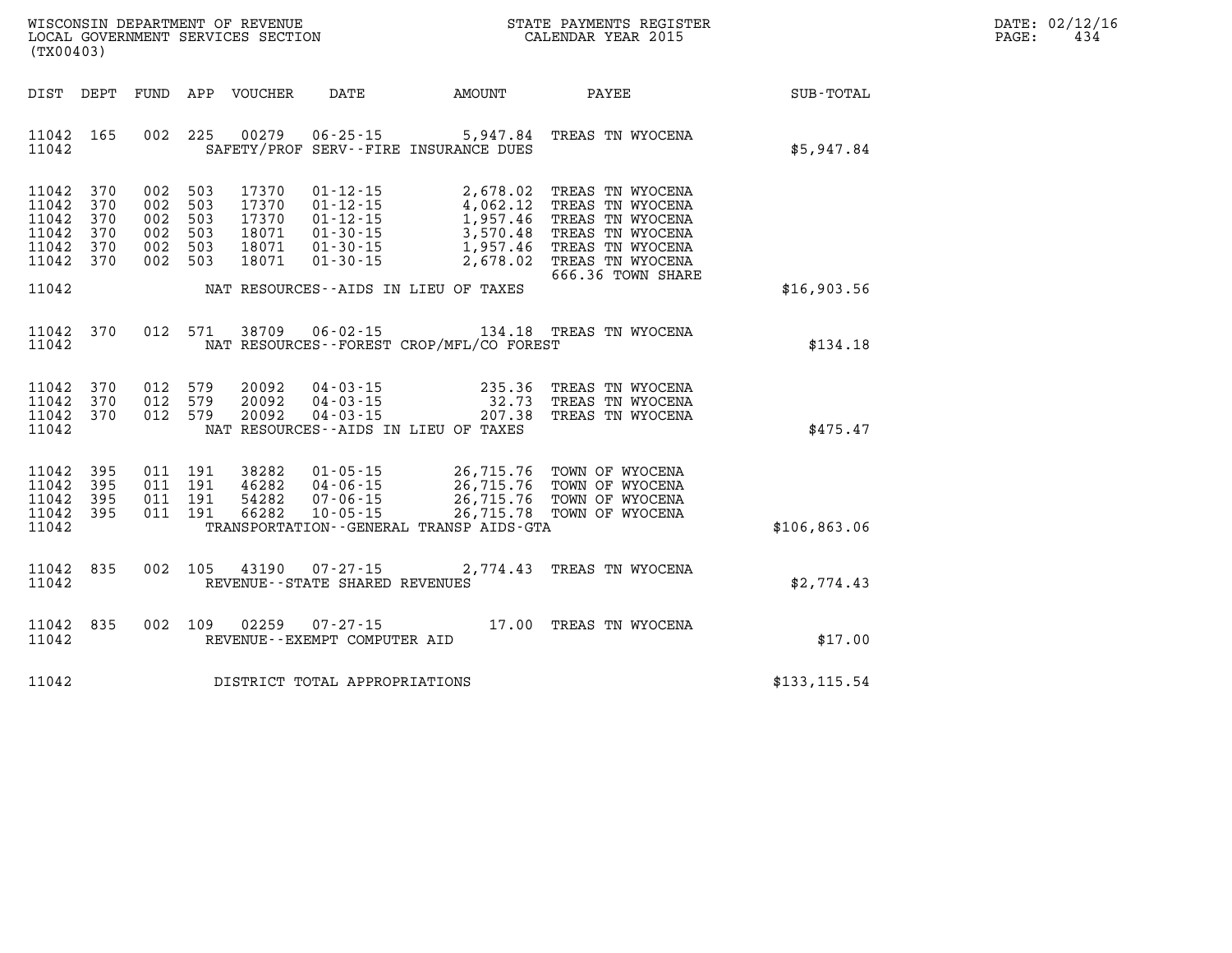| WISCONSIN DEPARTMENT OF REVENUE   | STATE PAYMENTS REGISTER | DATE: | : 02/12/16 |
|-----------------------------------|-------------------------|-------|------------|
| LOCAL GOVERNMENT SERVICES SECTION | CALENDAR YEAR 2015      | PAGE: |            |

| (TX00403)               |            |                    | LOCAL GOVERNMENT SERVICES SECTION |                                                |                                                                            | CALENDAR YEAR 2015                                                          |             | PAGE: | 435 |
|-------------------------|------------|--------------------|-----------------------------------|------------------------------------------------|----------------------------------------------------------------------------|-----------------------------------------------------------------------------|-------------|-------|-----|
| DIST DEPT               |            |                    | FUND APP VOUCHER                  | DATE                                           | AMOUNT                                                                     | PAYEE                                                                       | SUB-TOTAL   |       |     |
| 11101<br>11101          | 165        |                    |                                   |                                                | SAFETY/PROF SERV--FIRE INSURANCE DUES                                      | 002 225 00280 06-25-15 2,939.24 TREAS VIL ARLINGTON                         | \$2,939.24  |       |     |
| 11101<br>11101          | 395<br>395 | 011 191<br>011 191 | 38283                             | $01 - 05 - 15$                                 |                                                                            | 13,038.38 VILLAGE OF ARLINGTON                                              |             |       |     |
| 11101<br>11101<br>11101 | 395<br>395 | 011 191<br>011 191 |                                   |                                                | TRANSPORTATION - - GENERAL TRANSP AIDS - GTA                               |                                                                             | \$52,153.52 |       |     |
| 11101<br>11101          | 435        |                    | 005 162 01DHS                     |                                                | 09-17-15 4,779.96 ARLINGTON EMS<br>HS--AMBULANCE FUNDING ASSISTANCE GRANTS |                                                                             | \$4,779.96  |       |     |
| 11101<br>11101          | 835        |                    |                                   | REVENUE--STATE SHARED REVENUES                 |                                                                            | 002 105 43191 07-27-15 6,939.05 TREAS VIL ARLINGTON                         | \$6,939.05  |       |     |
| 11101<br>11101<br>11101 | 835<br>835 | 002 109<br>002 109 | 05052                             | $07 - 27 - 15$<br>REVENUE--EXEMPT COMPUTER AID |                                                                            | 02260  07-27-15  368.00 TREAS VIL ARLINGTON<br>1,717.00 TREAS VIL ARLINGTON | \$2,085.00  |       |     |
|                         |            |                    |                                   |                                                |                                                                            |                                                                             |             |       |     |
| 11101                   |            |                    |                                   | DISTRICT TOTAL APPROPRIATIONS                  |                                                                            |                                                                             | \$68,896.77 |       |     |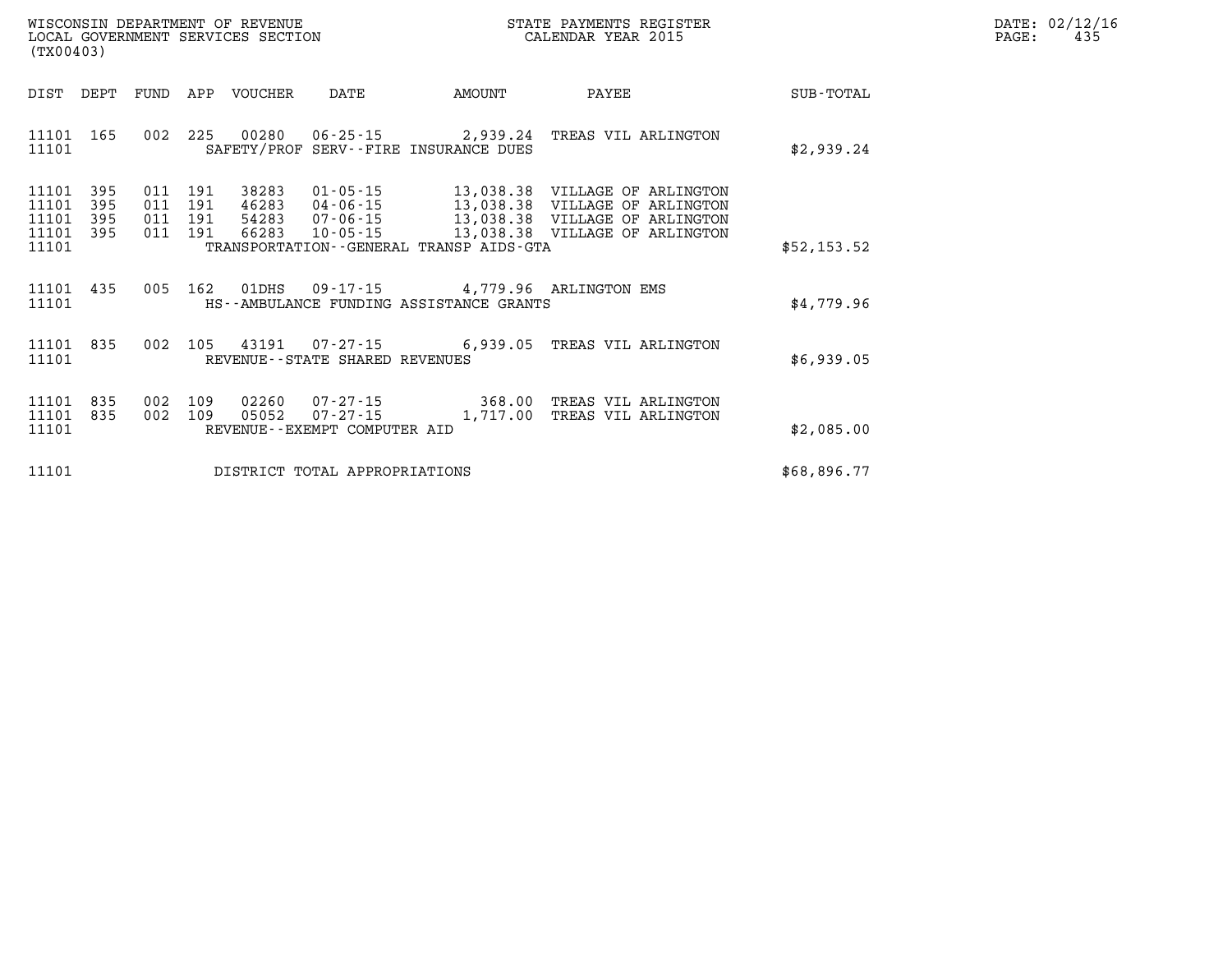| (TX00403)                                    |                        |  |                                |                                              |                                                                                                                  |              | DATE: 02/12/16<br>436<br>$\mathtt{PAGE}$ : |
|----------------------------------------------|------------------------|--|--------------------------------|----------------------------------------------|------------------------------------------------------------------------------------------------------------------|--------------|--------------------------------------------|
|                                              |                        |  |                                | DIST DEPT FUND APP VOUCHER DATE AMOUNT       | PAYEE SUB-TOTAL                                                                                                  |              |                                            |
| 11111                                        | 11111 165              |  |                                | SAFETY/PROF SERV--FIRE INSURANCE DUES        | 002 225 00281 06-25-15 1,950.18 TREAS VIL CAMBRIA                                                                | \$1,950.18   |                                            |
| 11111                                        | 11111 370              |  |                                | NAT RESOURCES - - RECREATION RESOURCE - FED  | 012 583 01796 02-17-15 23,250.00 TREAS VIL CAMBRIA                                                               | \$23, 250.00 |                                            |
| 11111 395<br>11111 395<br>11111 395<br>11111 | 11111 395              |  |                                | TRANSPORTATION - - GENERAL TRANSP AIDS - GTA |                                                                                                                  | \$34,106.70  |                                            |
| 11111                                        | 11111 395<br>11111 395 |  |                                | TRANSPORTATION - - LRIP/TRIP/MSIP GRANTS     | 011  278  39182  02-10-15  3,787.31 TREAS  VIL CAMBRIA<br>011  278  66674  11-18-15  4,837.54 TREAS  VIL CAMBRIA | \$8,624.85   |                                            |
| 11111                                        | 11111 435              |  |                                | HS--AMBULANCE FUNDING ASSISTANCE GRANTS      | 005 162 01DHS 09-17-15 4,687.08 CAMBRIA COMMUNITY AMBULANCE                                                      | \$4,687.08   |                                            |
| 11111                                        | 11111 435              |  |                                | HS--PREPAID MEDICAL TRANSPORT REIMBURSE      | 005 163 01LGS 11-16-15 2,000.00 DHS PREPAID MEDICAL TRANSPORT                                                    | \$2,000.00   |                                            |
|                                              | 11111 835<br>11111     |  | REVENUE--STATE SHARED REVENUES |                                              | 002 105 43192 07-27-15 51,748.80 TREAS VIL CAMBRIA                                                               | \$51,748.80  |                                            |
| 11111                                        | 11111 835              |  | REVENUE--EXEMPT COMPUTER AID   |                                              | 002 109 02261 07-27-15 2,980.00 TREAS VIL CAMBRIA                                                                | \$2,980.00   |                                            |
| 11111                                        |                        |  | DISTRICT TOTAL APPROPRIATIONS  |                                              |                                                                                                                  | \$129,347.61 |                                            |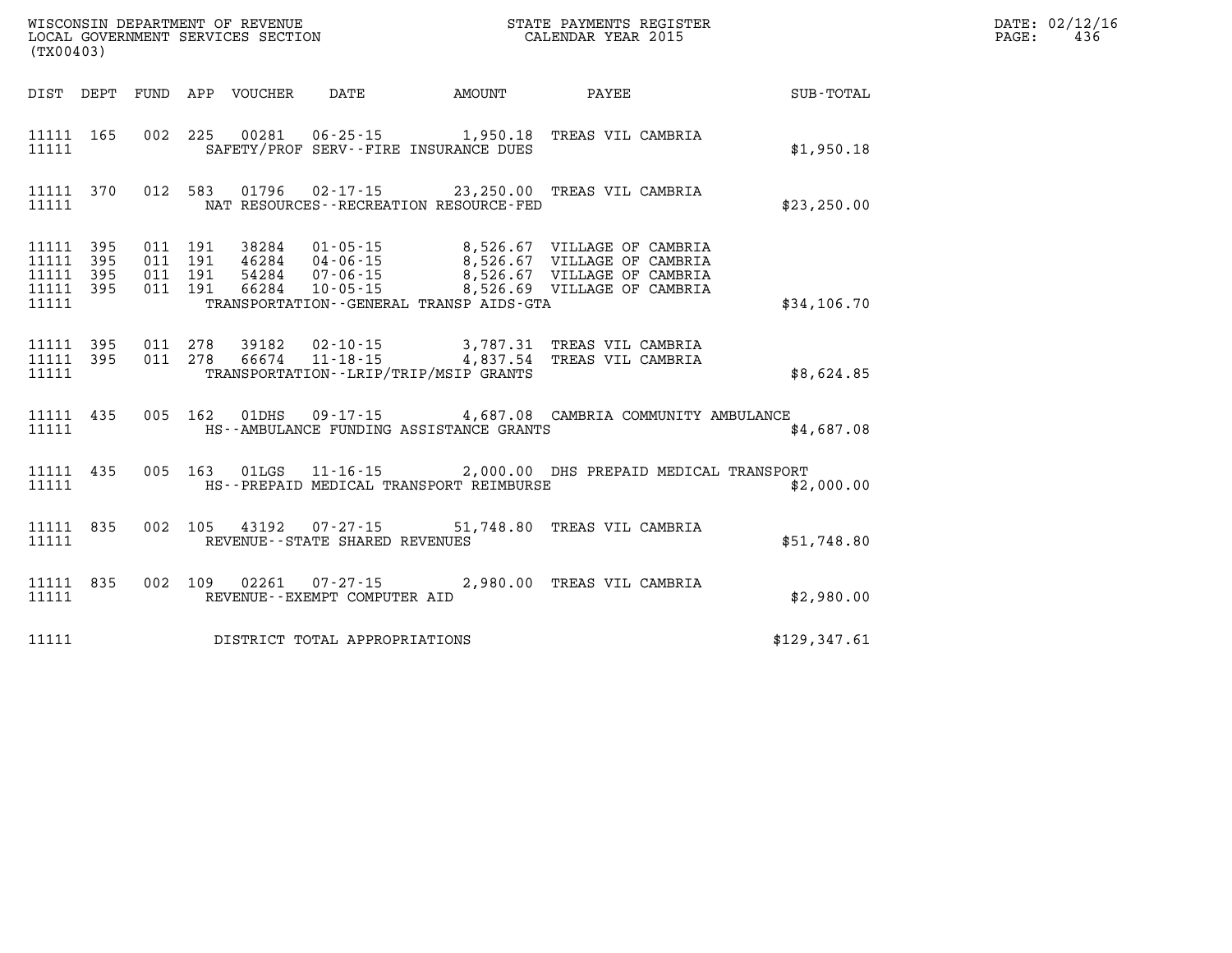|                                                   | %WISCONSIN DEPARTMENT OF REVENUE<br>${\small \begin{array}{ll} \texttt{STATE} \texttt{ PAYMENTS} \texttt{ REGISTER} \\ \texttt{LOCAL} \texttt{GOCALENDAR} \texttt{YEAR} \texttt{2015} \end{array}}$<br>(TX00403) |                                          |  |                                 |                                |                                              |                                                                                                                                                                                                              |             | DATE: 02/12/16<br>PAGE:<br>437 |
|---------------------------------------------------|------------------------------------------------------------------------------------------------------------------------------------------------------------------------------------------------------------------|------------------------------------------|--|---------------------------------|--------------------------------|----------------------------------------------|--------------------------------------------------------------------------------------------------------------------------------------------------------------------------------------------------------------|-------------|--------------------------------|
|                                                   |                                                                                                                                                                                                                  |                                          |  | DIST DEPT FUND APP VOUCHER DATE |                                |                                              |                                                                                                                                                                                                              |             |                                |
| 11116                                             |                                                                                                                                                                                                                  |                                          |  |                                 |                                | SAFETY/PROF SERV--FIRE INSURANCE DUES        | 11116 165 002 225 00282 06-25-15 519.09 TREAS VIL DOYLESTOWN                                                                                                                                                 | \$519.09    |                                |
| 11116                                             |                                                                                                                                                                                                                  |                                          |  |                                 |                                | NAT RESOURCES - - FOREST CROP/MFL/CO FOREST  | 11116 370 012 571 38710 06-02-15 7.80 TREAS VIL DOYLESTOWN                                                                                                                                                   | \$7.80      |                                |
| 11116                                             |                                                                                                                                                                                                                  |                                          |  |                                 |                                | NAT RESOURCES--AIDS IN LIEU OF TAXES         | 11116 370 012 579 20093 04-03-15 11.00 TREAS VIL DOYLESTOWN                                                                                                                                                  | \$11.00     |                                |
| 11116<br>11116<br>11116 395<br>11116 395<br>11116 | 395<br>395                                                                                                                                                                                                       | 011 191<br>011 191<br>011 191<br>011 191 |  |                                 |                                | TRANSPORTATION - - GENERAL TRANSP AIDS - GTA | 38285  01-05-15  4,321.42  VILLAGE OF DOYLESTOWN<br>46285  04-06-15  4,321.42  VILLAGE OF DOYLESTOWN<br>54285  07-06-15  4,321.42  VILLAGE OF DOYLESTOWN<br>66285  10-05-15  4,321.44  VILLAGE OF DOYLESTOWN | \$17,285.70 |                                |
| 11116                                             |                                                                                                                                                                                                                  |                                          |  |                                 | REVENUE--STATE SHARED REVENUES |                                              | 11116 835 002 105 43193 07-27-15 7,489.24 TREAS VIL DOYLESTOWN                                                                                                                                               | \$7,489.24  |                                |
| 11116                                             |                                                                                                                                                                                                                  |                                          |  |                                 | REVENUE--EXEMPT COMPUTER AID   |                                              | 11116 835 002 109 02262 07-27-15 5.00 TREAS VIL DOYLESTOWN                                                                                                                                                   | \$5.00      |                                |
| 11116                                             |                                                                                                                                                                                                                  |                                          |  |                                 | REVENUE--LOTTERY CREDIT -      |                                              | 11116 835 021 363 35559 03-23-15 2,186.28 TREAS VIL DOYLESTOWN                                                                                                                                               | \$2,186.28  |                                |
| 11116                                             |                                                                                                                                                                                                                  |                                          |  |                                 | DISTRICT TOTAL APPROPRIATIONS  |                                              |                                                                                                                                                                                                              | \$27,504.11 |                                |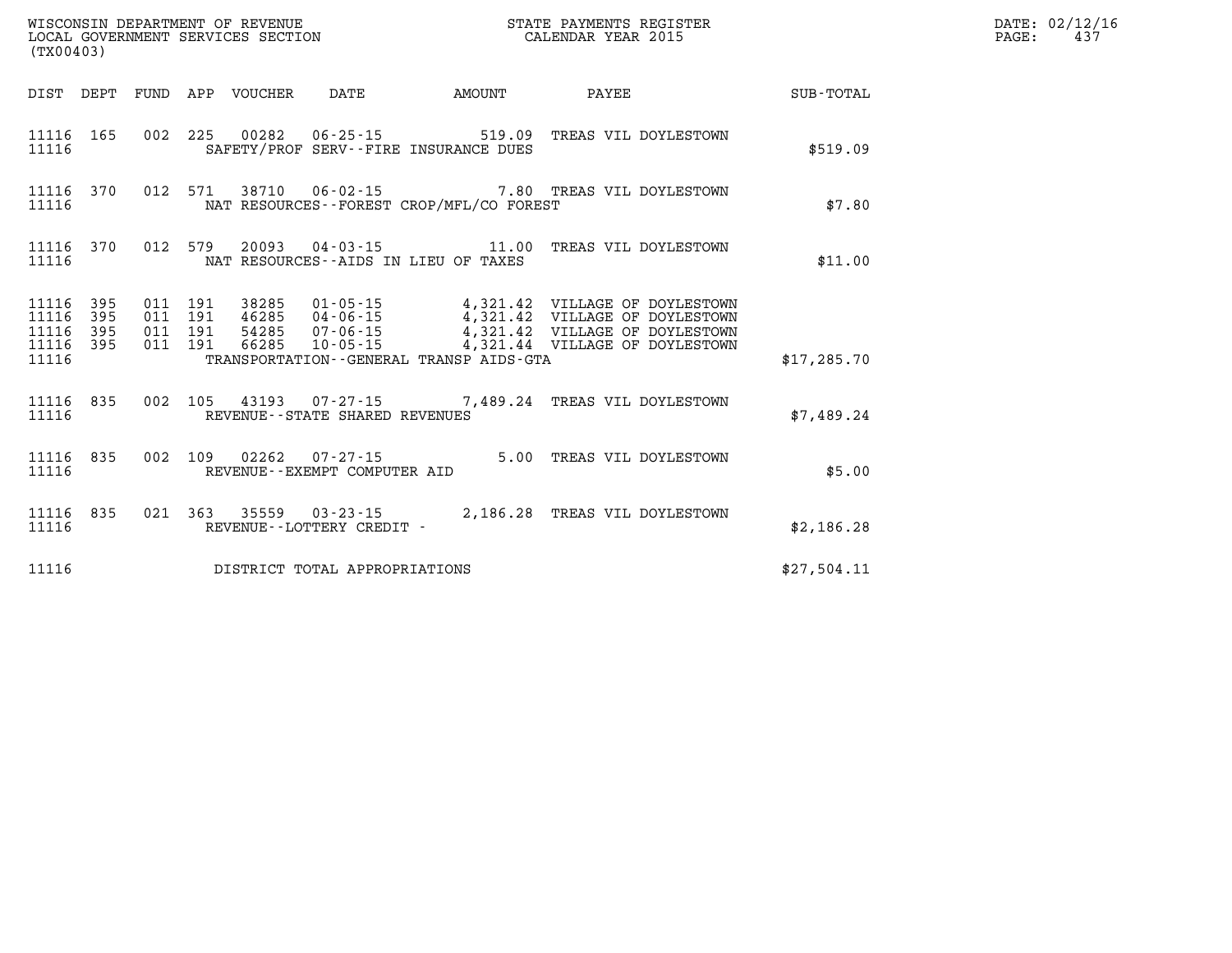| $\mathtt{DATE}$ : | 02/12/16 |
|-------------------|----------|
| PAGE:             | 438      |

| DIST<br>DEPT                                                          | FUND                     | APP                      | VOUCHER                          | DATE                                                                 | AMOUNT                                                                 | PAYEE                                                                                                                | SUB-TOTAL     |
|-----------------------------------------------------------------------|--------------------------|--------------------------|----------------------------------|----------------------------------------------------------------------|------------------------------------------------------------------------|----------------------------------------------------------------------------------------------------------------------|---------------|
| 11126<br>165<br>11126                                                 | 002                      | 225                      | 00283                            | $06 - 25 - 15$                                                       | SAFETY/PROF SERV--FIRE INSURANCE DUES                                  | 5,116.14 TREAS VIL FALL RIVER                                                                                        | \$5,116.14    |
| 11126<br>395<br>11126<br>395<br>11126<br>395<br>11126<br>395<br>11126 | 011<br>011<br>011<br>011 | 191<br>191<br>191<br>191 | 38286<br>46286<br>54286<br>66286 | $01 - 05 - 15$<br>$04 - 06 - 15$<br>$07 - 06 - 15$<br>$10 - 05 - 15$ | 19,945.45<br>19,945.45<br>TRANSPORTATION - - GENERAL TRANSP AIDS - GTA | VILLAGE OF FALL RIVER<br>VILLAGE OF FALL RIVER<br>19,945.45 VILLAGE OF FALL RIVER<br>19,945.46 VILLAGE OF FALL RIVER | \$79,781.81   |
| 11126<br>455<br>11126<br>455<br>11126                                 | 002<br>002               | 231<br>231               | 04471<br>11                      | $03 - 19 - 15$<br>JUSTICE -- LAW ENFORCEMENT TRAINING                | 800.00                                                                 | 02-18-15 4,736.36 TREAS VIL FALL RIVER<br>TREAS VIL FALL RIVER                                                       | \$5,536.36    |
| 835<br>11126<br>11126                                                 | 002                      | 105                      | 43194                            | 07-27-15<br>REVENUE--STATE SHARED REVENUES                           | 10,857.78                                                              | TREAS VIL FALL RIVER                                                                                                 | \$10,857.78   |
| 11126<br>835<br>11126                                                 | 002                      | 109                      | 02263                            | $07 - 27 - 15$<br>REVENUE--EXEMPT COMPUTER AID                       | 1,802.00                                                               | TREAS VIL FALL RIVER                                                                                                 | \$1,802.00    |
| 11126<br>835<br>11126                                                 | 021                      | 363                      | 35560                            | $03 - 23 - 15$<br>REVENUE - - LOTTERY CREDIT -                       | 3, 195, 20                                                             | TREAS VIL FALL RIVER                                                                                                 | \$3,195.20    |
| 11126                                                                 |                          |                          |                                  | DISTRICT TOTAL APPROPRIATIONS                                        |                                                                        |                                                                                                                      | \$106, 289.29 |

LOCAL GOVERNMENT SERVICES SECTION

**(TX00403)**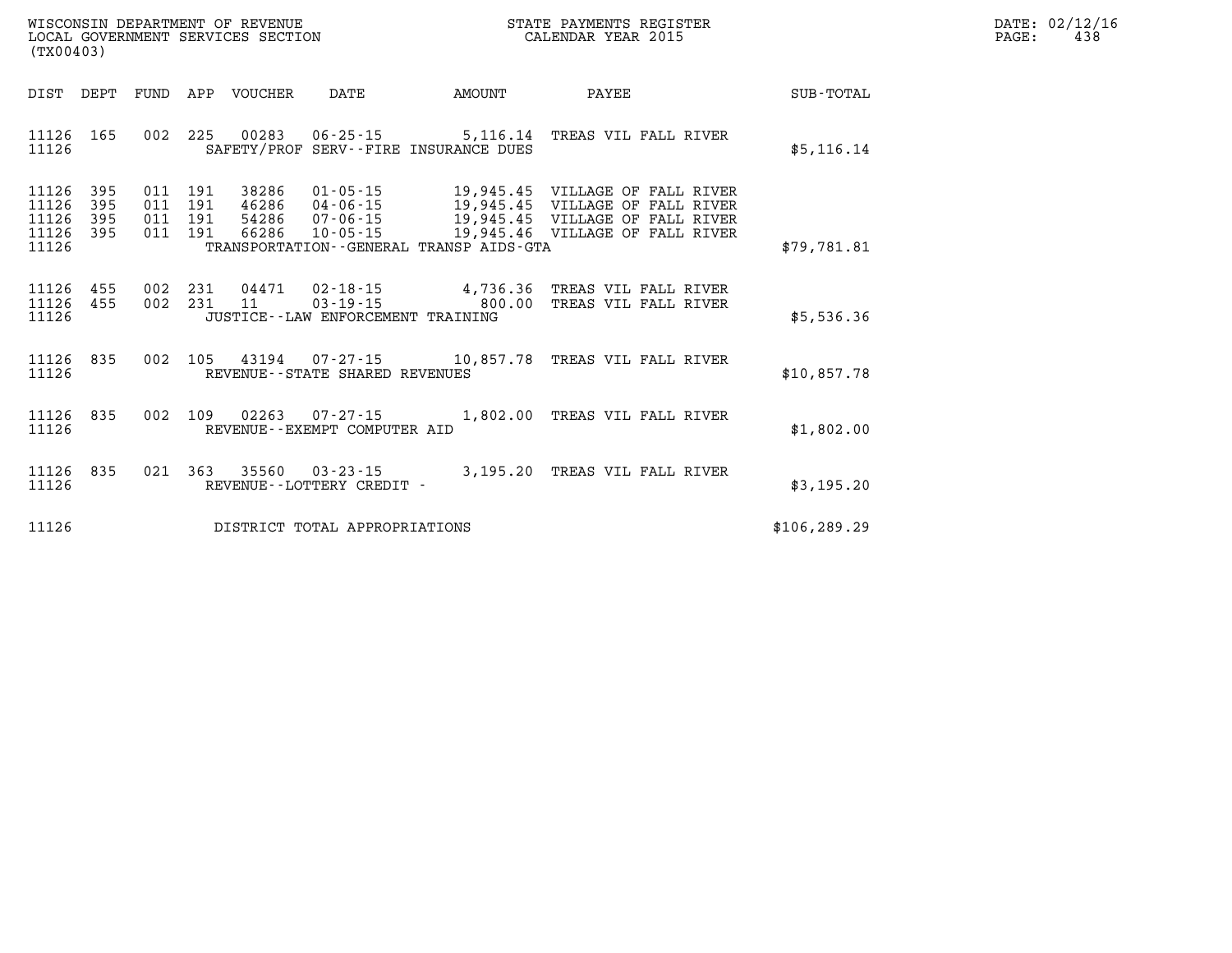| DATE: | 02/12/16 |
|-------|----------|
| PAGE: | 439      |

| WISCONSIN DEPARTMENT OF REVENUE<br>LOCAL GOVERNMENT SERVICES SECTION<br>(TX00403) |                          |                          |                                  |                                                            |                                         | STATE PAYMENTS REGISTER<br>CALENDAR YEAR 2015                                                                                             |              | DATE: 02/12/1<br>PAGE:<br>439 |
|-----------------------------------------------------------------------------------|--------------------------|--------------------------|----------------------------------|------------------------------------------------------------|-----------------------------------------|-------------------------------------------------------------------------------------------------------------------------------------------|--------------|-------------------------------|
| DIST<br>DEPT                                                                      | FUND APP                 |                          | VOUCHER                          | DATE                                                       | AMOUNT                                  | PAYEE                                                                                                                                     | SUB-TOTAL    |                               |
| 165<br>11127<br>11127                                                             | 002                      | 225                      | 00284                            |                                                            | SAFETY/PROF SERV--FIRE INSURANCE DUES   |                                                                                                                                           | \$859.21     |                               |
| 11127<br>395<br>11127<br>395<br>11127<br>395<br>11127<br>395<br>11127             | 011<br>011<br>011<br>011 | 191<br>191<br>191<br>191 | 38287<br>46287<br>54287<br>66287 | 04-06-15<br>07-06-15<br>$10 - 05 - 15$                     | TRANSPORTATION--GENERAL TRANSP AIDS-GTA | 01-05-15 2,144.06 VILLAGE OF FRIESLAND<br>2,144.06 VILLAGE OF FRIESLAND<br>2,144.06 VILLAGE OF FRIESLAND<br>2,144.08 VILLAGE OF FRIESLAND | \$8,576.26   |                               |
| 11127<br>835<br>11127                                                             | 002                      | 105                      |                                  | REVENUE - - STATE SHARED REVENUES                          |                                         | 43195 07-27-15 6,339.32 TREAS VIL FRIESLAND                                                                                               | \$6,339.32   |                               |
| 835<br>11127<br>11127<br>835<br>11127                                             | 002<br>002               | 109<br>109               | 02264<br>05053                   | $07 - 27 - 15$<br>07-27-15<br>REVENUE--EXEMPT COMPUTER AID | 308.00<br>90.00                         | TREAS VIL FRIESLAND<br>TREAS VIL FRIESLAND                                                                                                | \$398.00     |                               |
| 11127                                                                             |                          |                          |                                  | DISTRICT TOTAL APPROPRIATIONS                              |                                         |                                                                                                                                           | \$16, 172.79 |                               |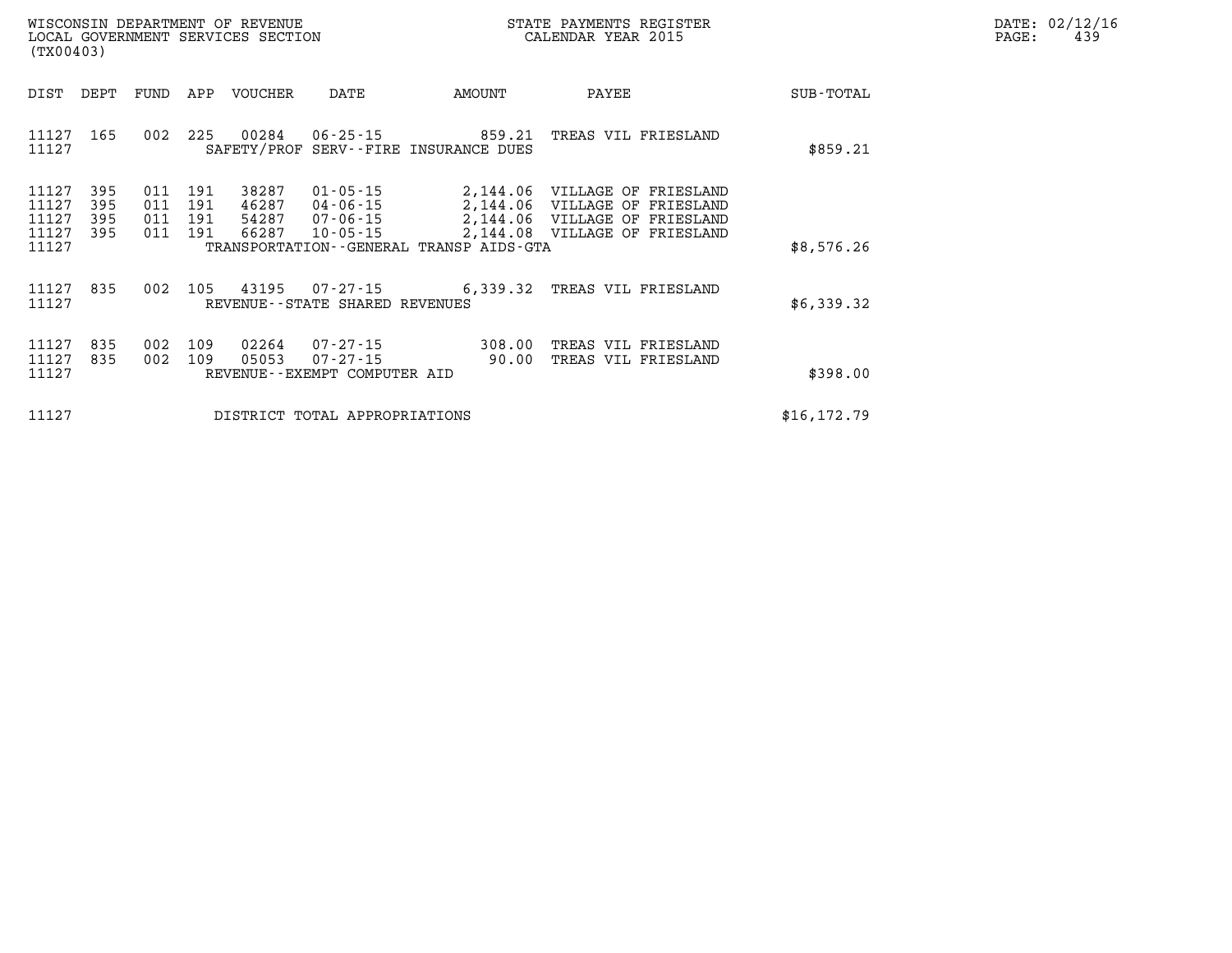| WISCONSIN DEPARTMENT OF REVENUE   | STATE PAYMENTS REGISTER | DATE: 02/12/16 |
|-----------------------------------|-------------------------|----------------|
| LOCAL GOVERNMENT SERVICES SECTION | CALENDAR YEAR 2015      | 44(<br>PAGE    |

| (TX00403)                                                             |                                                                                          |                                                                                                                 |        |                                                                                                                                              |              |
|-----------------------------------------------------------------------|------------------------------------------------------------------------------------------|-----------------------------------------------------------------------------------------------------------------|--------|----------------------------------------------------------------------------------------------------------------------------------------------|--------------|
| DIST<br>DEPT                                                          | FUND<br>APP<br>VOUCHER                                                                   | DATE                                                                                                            | AMOUNT | PAYEE                                                                                                                                        | SUB-TOTAL    |
| 11171<br>165<br>11171                                                 | 002<br>225<br>00285<br>SAFETY/PROF                                                       | $06 - 25 - 15$ 4,809.19<br>SERV--FIRE INSURANCE DUES                                                            |        | TREAS VIL PARDEEVILLE                                                                                                                        | \$4,809.19   |
| 11171<br>395<br>395<br>11171<br>11171<br>395<br>11171<br>395<br>11171 | 38288<br>011<br>191<br>191<br>46288<br>011<br>191<br>54288<br>011<br>191<br>66288<br>011 | $01 - 05 - 15$<br>$04 - 06 - 15$<br>$07 - 06 - 15$<br>$10 - 05 - 15$<br>TRANSPORTATION--GENERAL TRANSP AIDS-GTA |        | 19,008.51 VILLAGE OF PARDEEVILLE<br>19,008.51 VILLAGE OF PARDEEVILLE<br>19,008.51 VILLAGE OF PARDEEVILLE<br>19,008.54 VILLAGE OF PARDEEVILLE | \$76,034.07  |
| 11171<br>435<br>11171                                                 | 005<br>162<br>01DHS                                                                      | HS--AMBULANCE FUNDING ASSISTANCE GRANTS                                                                         |        | 09-17-15 5,136.71 PARDEEVILLE DIST AMBULANCE                                                                                                 | \$5,136.71   |
| 11171<br>435<br>11171                                                 | 163<br>005                                                                               | HS--PREPAID MEDICAL TRANSPORT REIMBURSE                                                                         |        | 01LGS  11-16-15   6,723.17 DHS PREPAID MEDICAL TRANSPORT                                                                                     | \$6,723.17   |
| 11171<br>835<br>11171                                                 | 002<br>105<br>43196                                                                      | REVENUE - - STATE SHARED REVENUES                                                                               |        | 07-27-15 37,097.61 TREAS VIL PARDEEVILLE                                                                                                     | \$37,097.61  |
| 835<br>11171<br>11171                                                 | 002<br>109<br>02265                                                                      | $07 - 27 - 15$<br>REVENUE--EXEMPT COMPUTER AID                                                                  | 529.00 | TREAS VIL PARDEEVILLE                                                                                                                        | \$529.00     |
| 11171                                                                 |                                                                                          | DISTRICT TOTAL APPROPRIATIONS                                                                                   |        |                                                                                                                                              | \$130,329.75 |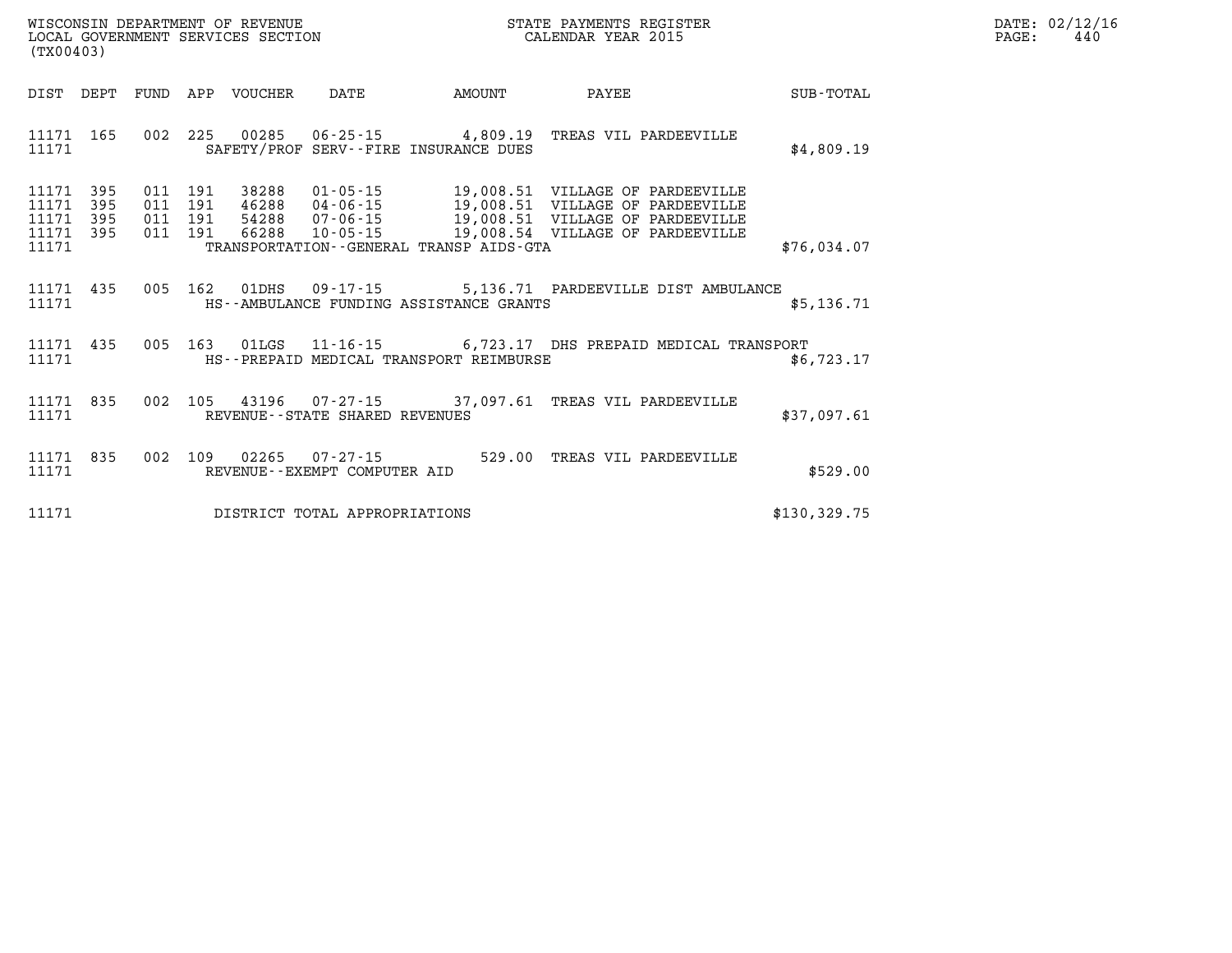| LOCAL GOVERNMENT SERVICES SECTION<br>(TX00403) |                   |  |  |                                 |                                             |                                                                                                                                                                                                                                                                                                                                              | R             | DATE: 02/12/1<br>PAGE:<br>441 |
|------------------------------------------------|-------------------|--|--|---------------------------------|---------------------------------------------|----------------------------------------------------------------------------------------------------------------------------------------------------------------------------------------------------------------------------------------------------------------------------------------------------------------------------------------------|---------------|-------------------------------|
|                                                |                   |  |  |                                 |                                             | DIST DEPT FUND APP VOUCHER DATE AMOUNT PAYEE SUB-TOTAL                                                                                                                                                                                                                                                                                       |               |                               |
| 11172 165<br>11172                             |                   |  |  |                                 | SAFETY/PROF SERV--FIRE INSURANCE DUES       | 002 225 00286 06-25-15 6,184.43 TREAS VIL POYNETTE                                                                                                                                                                                                                                                                                           | \$6,184.43    |                               |
| 11172 370                                      |                   |  |  |                                 |                                             | 002 503 17371 01-12-15 394.98 TREAS VIL POYNETTE<br>156.20 TOWN SHARE                                                                                                                                                                                                                                                                        |               |                               |
| 11172                                          |                   |  |  |                                 | NAT RESOURCES--AIDS IN LIEU OF TAXES        |                                                                                                                                                                                                                                                                                                                                              | \$394.98      |                               |
| 11172 370<br>11172                             |                   |  |  |                                 | NAT RESOURCES--AIDS IN LIEU OF TAXES        | 012 579 20094 04-03-15 244.99 TREAS VIL POYNETTE                                                                                                                                                                                                                                                                                             | \$244.99      |                               |
| 11172 395<br>11172                             |                   |  |  |                                 | TRANSPORTATION - - HIGHWAY SAFETY - FEDERAL | 011 185 53773 07-16-15 4,000.00 TREAS VIL POYNETTE                                                                                                                                                                                                                                                                                           | \$4,000.00    |                               |
| 11172<br>11172<br>11172<br>11172 395<br>11172  | 395<br>395<br>395 |  |  |                                 | TRANSPORTATION--GENERAL TRANSP AIDS-GTA     | $\begin{array}{cccc} 011 & 191 & 38289 & 01\cdot 05\cdot 15 & 26\,, 080\,.35 & \text{VILLAGE OF POYNETTE} \\ 011 & 191 & 46289 & 04\cdot 06\cdot 15 & 26\,, 080\,.35 & \text{VILLAGE OF POYNETTE} \\ 011 & 191 & 54289 & 07\cdot 06\cdot 15 & 26\,, 080\,.35 & \text{VILLAGE OF POYNETTE} \\ 011 & 191 & 66289 & 10\cdot 05\cdot 15 & 26\,,$ | \$104, 321.43 |                               |
| 11172 395<br>11172 395<br>11172                |                   |  |  |                                 | TRANSPORTATION--LRIP/TRIP/MSIP GRANTS       | 011  278  37154  01-21-15  14,155.00 TREAS VIL POYNETTE<br>011  278  37154  01-21-15  14,588.49 TREAS VIL POYNETTE                                                                                                                                                                                                                           | \$28,743.49   |                               |
| 11172 435<br>11172                             |                   |  |  |                                 | HS--AMBULANCE FUNDING ASSISTANCE GRANTS     | 005 162 01DHS 09-17-15 5,287.01 POYNETTE-DEKORRA EMS                                                                                                                                                                                                                                                                                         | \$5,287.01    |                               |
| 11172 435<br>11172                             |                   |  |  |                                 | HS--PREPAID MEDICAL TRANSPORT REIMBURSE     | 005 163 01LGS 11-16-15 4,115.04 DHS PREPAID MEDICAL TRANSPORT                                                                                                                                                                                                                                                                                | \$4, 115.04   |                               |
| 11172 455<br>11172                             |                   |  |  |                                 | JUSTICE - - LAW ENFORCEMENT TRAINING        | 002 231 13 03-30-15 800.00 TREAS VIL POYNETTE                                                                                                                                                                                                                                                                                                | \$800.00      |                               |
| 11172                                          |                   |  |  |                                 | DOA--TRANSMISSION LINE FEE DISTRIBUTION     | 11172 505 002 174 58240 04-30-15 4,411.00 TREAS VIL POYNETTE                                                                                                                                                                                                                                                                                 | \$4,411.00    |                               |
| 11172 835<br>11172                             |                   |  |  | REVENUE--STATE SHARED REVENUES  |                                             | 002 105 43197 07-27-15 96,827.97 TREAS VIL POYNETTE                                                                                                                                                                                                                                                                                          | \$96,827.97   |                               |
| 11172 835<br>11172                             |                   |  |  | REVENUE - - EXEMPT COMPUTER AID |                                             | 002 109 02266 07-27-15 1,686.00 TREAS VIL POYNETTE                                                                                                                                                                                                                                                                                           | \$1,686.00    |                               |
|                                                |                   |  |  |                                 |                                             | 11172 835 021 363 35561 03-23-15 6,185.49 TREAS VIL POYNETTE                                                                                                                                                                                                                                                                                 |               |                               |

**DATE: 02/12/16<br>PAGE: 441**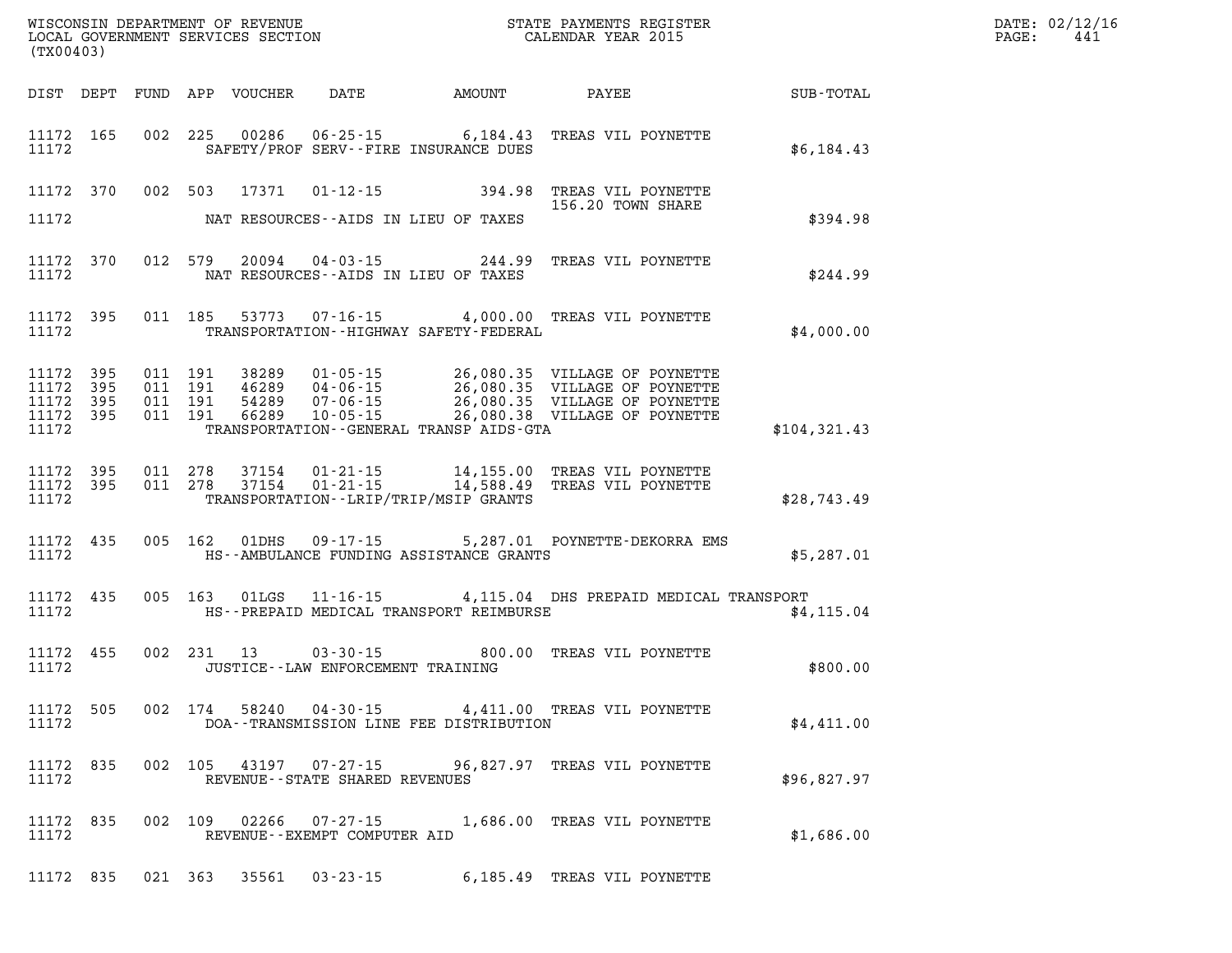| WISCONSIN DEPARTMENT OF REVENUE<br>LOCAL GOVERNMENT SERVICES SECTION<br>(TX00403) |      |      |     |         |                               | STATE PAYMENTS REGISTER<br>CALENDAR YEAR 2015 |       | PAGE:         | DATE: 02/12/16<br>442 |  |
|-----------------------------------------------------------------------------------|------|------|-----|---------|-------------------------------|-----------------------------------------------|-------|---------------|-----------------------|--|
| DIST                                                                              | DEPT | FUND | APP | VOUCHER | DATE                          | AMOUNT                                        | PAYEE | SUB-TOTAL     |                       |  |
| 11172                                                                             |      |      |     |         | REVENUE - - LOTTERY CREDIT -  |                                               |       | \$6,185.49    |                       |  |
| 11172                                                                             |      |      |     |         | DISTRICT TOTAL APPROPRIATIONS |                                               |       | \$263, 201.83 |                       |  |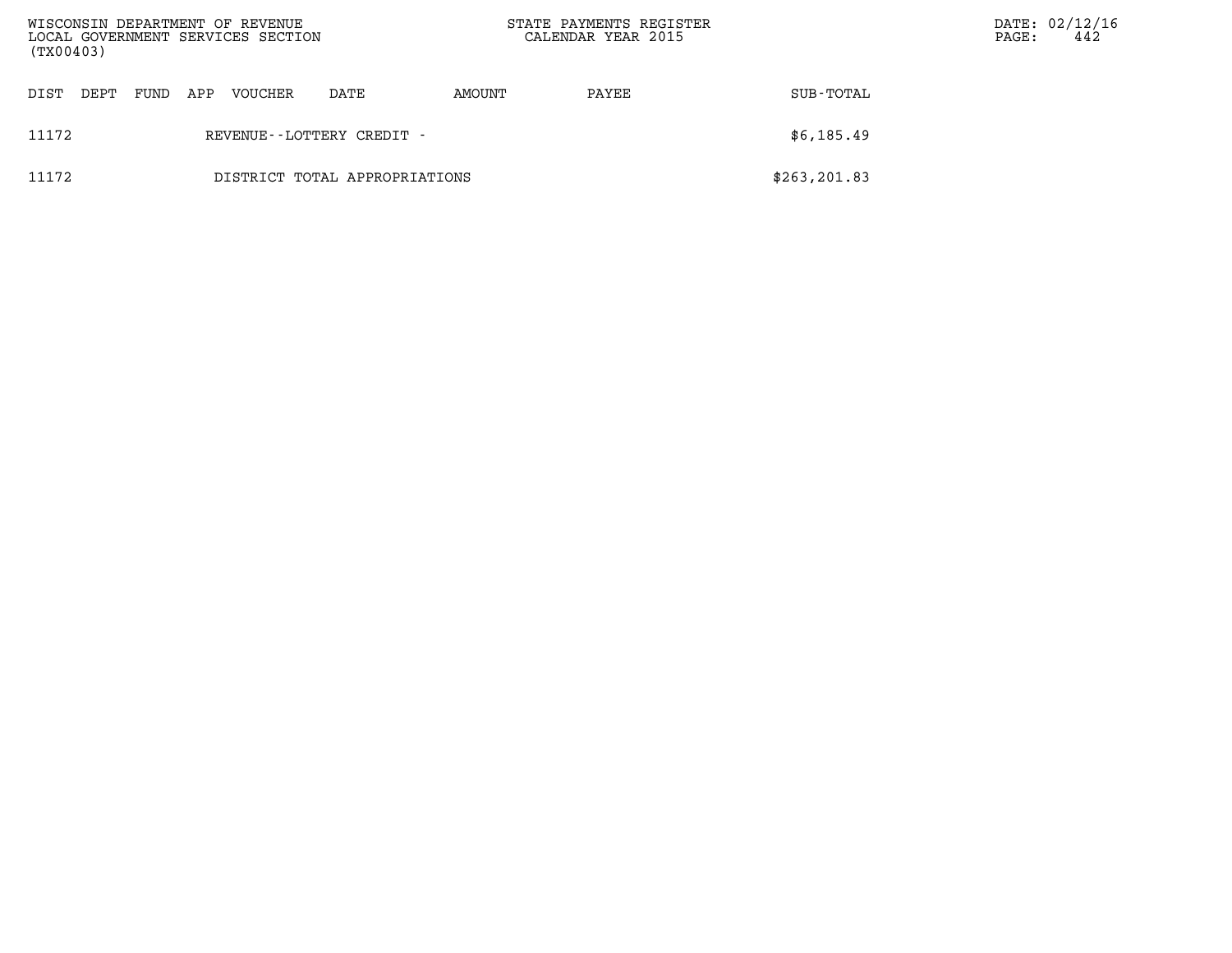|       | WISCONSIN DEPARTMENT OF REVENUE<br>LOCAL GOVERNMENT SERVICES SECTION<br>CALENDAR YEAR 2015<br>(TX00403) |  |  |  |                                          |                                                                                                        |                                                                                                                                                                                                        |                                                        | DATE: 02/12/16<br>PAGE: 443 |
|-------|---------------------------------------------------------------------------------------------------------|--|--|--|------------------------------------------|--------------------------------------------------------------------------------------------------------|--------------------------------------------------------------------------------------------------------------------------------------------------------------------------------------------------------|--------------------------------------------------------|-----------------------------|
|       |                                                                                                         |  |  |  |                                          |                                                                                                        |                                                                                                                                                                                                        | DIST DEPT FUND APP VOUCHER DATE AMOUNT PAYEE SUB-TOTAL |                             |
|       |                                                                                                         |  |  |  |                                          | 11177 165 002 225 00287 06-25-15 2,291.05 TREAS VIL RIO<br>11177 SAFETY/PROF SERV--FIRE INSURANCE DUES |                                                                                                                                                                                                        | \$2,291.05                                             |                             |
|       |                                                                                                         |  |  |  |                                          | 11177 NAT RESOURCES--FOREST CROP/MFL/CO FOREST                                                         | 11177 370 012 571 38711 06-02-15 7.80 TREAS VIL RIO                                                                                                                                                    | \$7.80                                                 |                             |
|       |                                                                                                         |  |  |  |                                          | 11177 TRANSPORTATION - - GENERAL TRANSP AIDS - GTA                                                     |                                                                                                                                                                                                        | \$74,976.72                                            |                             |
|       |                                                                                                         |  |  |  |                                          | 11177 THE HS--AMBULANCE FUNDING ASSISTANCE GRANTS                                                      | 11177 435 005 162 01DHS 09-17-15 4,970.08 RIO AMBULANCE SERVICE                                                                                                                                        | \$4,970.08                                             |                             |
| 11177 |                                                                                                         |  |  |  |                                          | HS--PREPAID MEDICAL TRANSPORT REIMBURSE                                                                | 11177 435 005 163 01LGS 11-16-15 2,000.00 DHS PREPAID MEDICAL TRANSPORT                                                                                                                                | \$2,000.00                                             |                             |
|       |                                                                                                         |  |  |  | 11177 JUSTICE - LAW ENFORCEMENT TRAINING |                                                                                                        | 11177 455 002 231 18 04-20-15 320.00 TREAS VIL RIO                                                                                                                                                     | \$320.00                                               |                             |
|       |                                                                                                         |  |  |  | 11177 DOA--HOUSING ASSISTANCE GRANTS     | 11177 505 002 743 08960 06-17-15 40,163.00 TREAS VIL RIO                                               |                                                                                                                                                                                                        | \$40,163.00                                            |                             |
|       |                                                                                                         |  |  |  | 11177 REVENUE - STATE SHARED REVENUES    | 11177 835 002 105 43198 07-27-15 34,761.08 TREAS VIL RIO                                               |                                                                                                                                                                                                        | \$34,761.08                                            |                             |
| 11177 |                                                                                                         |  |  |  | REVENUE--EXEMPT COMPUTER AID             |                                                                                                        | $\begin{array}{cccccccc} 11177 & 835 & 002 & 109 & 02268 & 07-27-15 & & & 430.00 & \text{TREAS VIL RIO} \\ 11177 & 835 & 002 & 109 & 05054 & 07-27-15 & & & 351.00 & \text{TREAS VIL RIO} \end{array}$ | \$781.00                                               |                             |
| 11177 |                                                                                                         |  |  |  | DISTRICT TOTAL APPROPRIATIONS            |                                                                                                        |                                                                                                                                                                                                        | \$160, 270.73                                          |                             |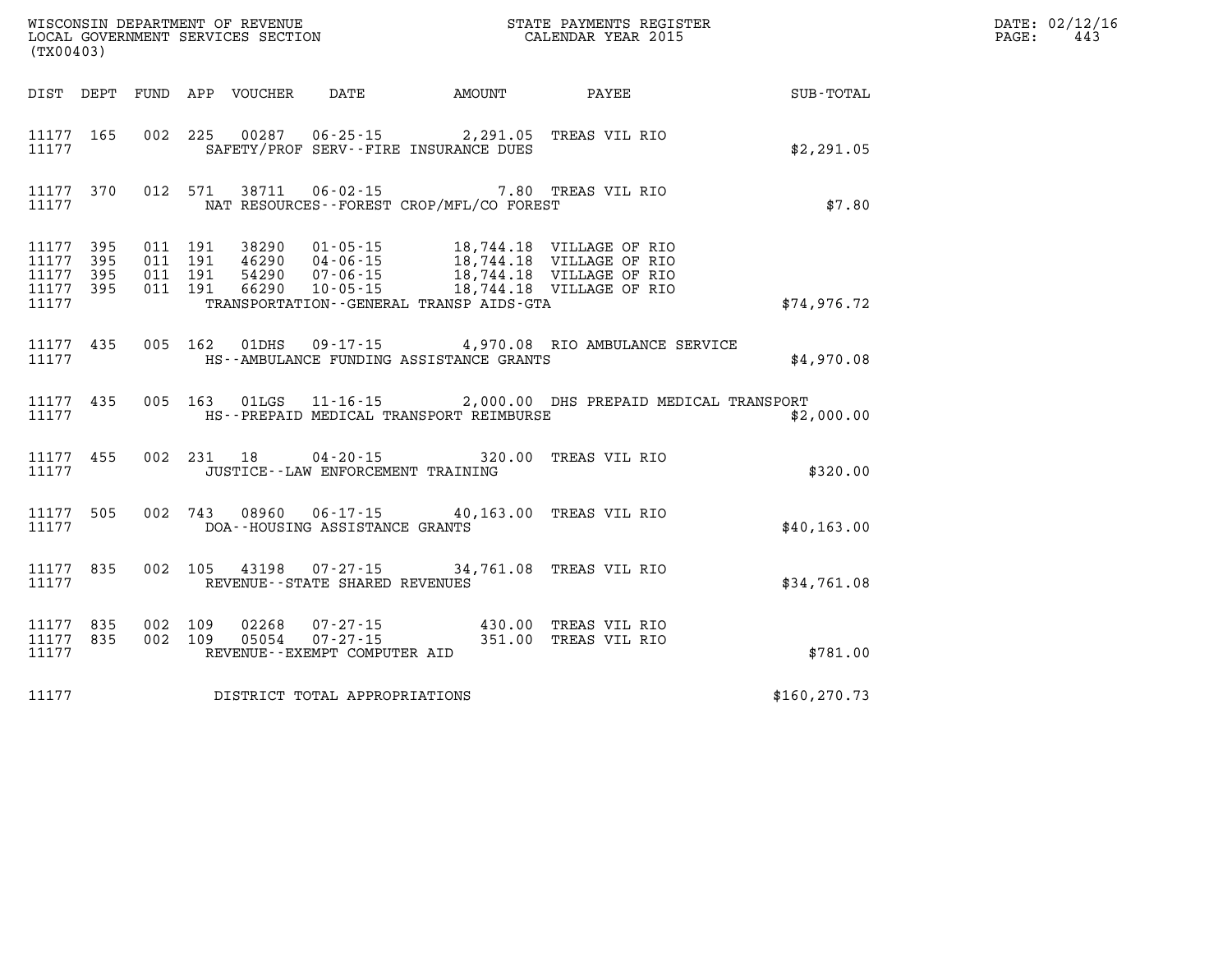| (TX00403)      |            |            |            | WISCONSIN DEPARTMENT OF REVENUE<br>LOCAL GOVERNMENT SERVICES SECTION |                                  |                                             | STATE PAYMENTS REGISTER<br>CALENDAR YEAR 2015                             |              |
|----------------|------------|------------|------------|----------------------------------------------------------------------|----------------------------------|---------------------------------------------|---------------------------------------------------------------------------|--------------|
| DIST           | DEPT       | FUND       | APP        | VOUCHER                                                              | DATE                             | AMOUNT                                      | PAYEE                                                                     | SUB-TOTAL    |
| 11191<br>11191 | 165        |            | 002 225    |                                                                      |                                  | SAFETY/PROF SERV--FIRE INSURANCE DUES       | 00288  06-25-15  1,572.44  TREAS VIL WYOCENA                              | \$1,572.44   |
| 11191<br>11191 | 395        | 011        |            |                                                                      |                                  | TRANSPORTATION - - HIGHWAY SAFETY - FEDERAL | 185  43910  04-02-15  4,000.00  TREAS VIL WYOCENA                         | \$4,000.00   |
| 11191<br>11191 | 395<br>395 | 011<br>011 | 191<br>191 |                                                                      | 46291 04-06-15                   |                                             | 38291 01-05-15 3,312.31 VILLAGE OF WYOCENA<br>3,312.31 VILLAGE OF WYOCENA |              |
| 11191<br>11191 | 395<br>395 | 011<br>011 | 191<br>191 | 66291                                                                | 54291 07-06-15<br>$10 - 05 - 15$ |                                             | 3,312.31 VILLAGE OF WYOCENA<br>3,312.31 VILLAGE OF WYOCENA                |              |
| 11191          |            |            |            |                                                                      |                                  | TRANSPORTATION--GENERAL TRANSP AIDS-GTA     |                                                                           | \$13, 249.24 |
| 11191<br>11191 | 835        | 002        |            |                                                                      | REVENUE--STATE SHARED REVENUES   |                                             | 105 43199  07-27-15  17,528.40 TREAS VIL WYOCENA                          | \$17,528.40  |
| 11191<br>11191 | 835        | 002        | 109        |                                                                      | REVENUE--EXEMPT COMPUTER AID     |                                             | 02269  07-27-15  475.00 TREAS VIL WYOCENA                                 | \$475.00     |
| 11191          |            |            |            |                                                                      | DISTRICT TOTAL APPROPRIATIONS    |                                             |                                                                           | \$36,825.08  |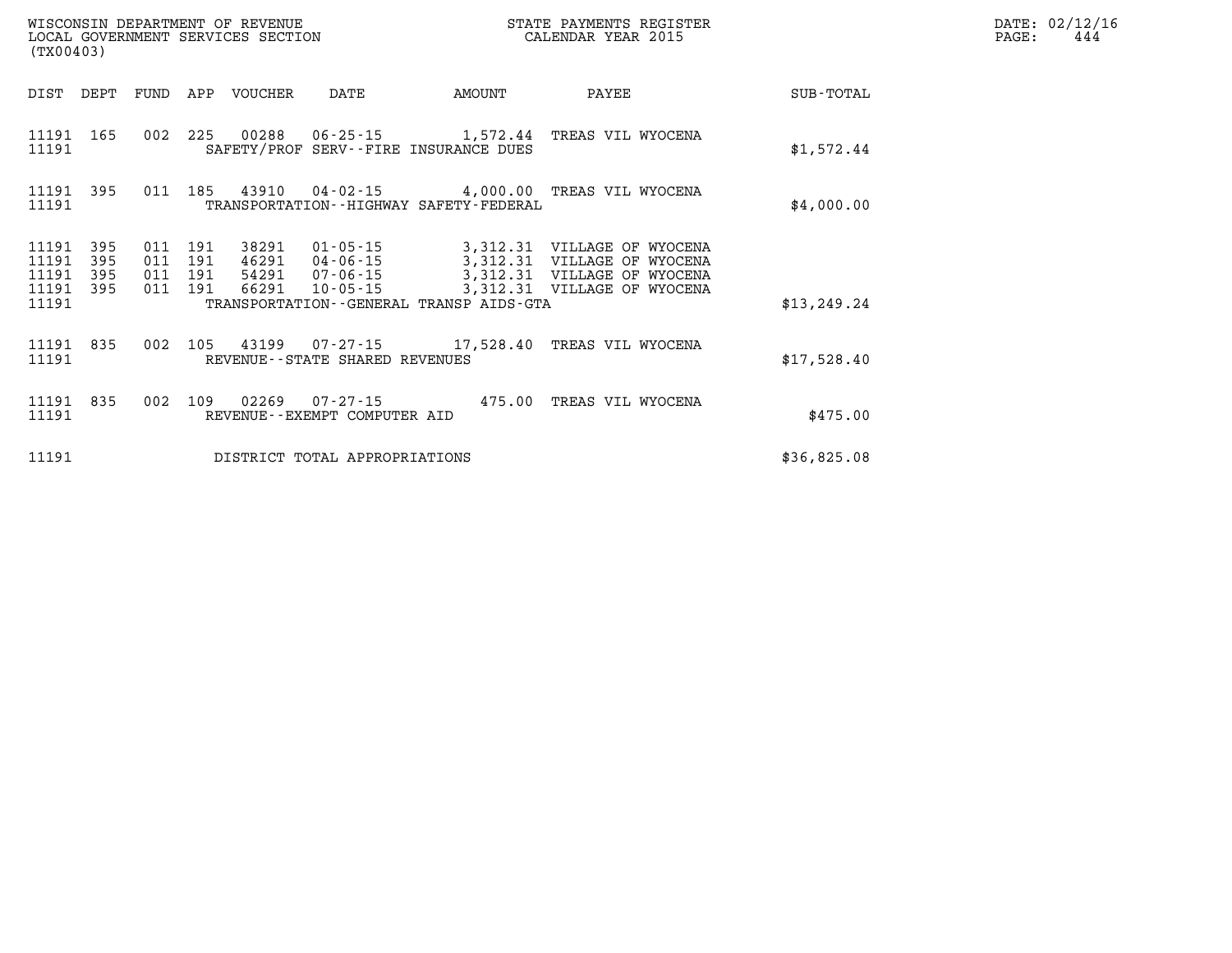| WISCONSIN DEPARTMENT OF REVENUE   | STATE PAYMENTS REGISTER | DATE: | : 02/12/16 |
|-----------------------------------|-------------------------|-------|------------|
| LOCAL GOVERNMENT SERVICES SECTION | CALENDAR YEAR 2015      | PAGE  | 44.        |

| (TX00403)                                                             |                          |                                                              |                                                                                                                   |          |                                                                                                                      |               |
|-----------------------------------------------------------------------|--------------------------|--------------------------------------------------------------|-------------------------------------------------------------------------------------------------------------------|----------|----------------------------------------------------------------------------------------------------------------------|---------------|
| DIST<br>DEPT                                                          | FUND                     | APP VOUCHER                                                  | <b>DATE</b>                                                                                                       | AMOUNT   | PAYEE                                                                                                                | SUB-TOTAL     |
| 11211<br>165<br>11211                                                 | 002                      | 225                                                          | 00289<br>$06 - 25 - 15$<br>SAFETY/PROF SERV--FIRE INSURANCE DUES                                                  |          | 13,926.72 TREAS CITY COLUMBUS                                                                                        | \$13,926.72   |
| 395<br>11211<br>395<br>11211<br>11211<br>395<br>11211<br>395<br>11211 | 011<br>011<br>011<br>011 | 162<br>40012<br>162<br>48012<br>162<br>56012<br>68012<br>162 | $01 - 05 - 15$<br>$04 - 06 - 15$<br>$07 - 06 - 15$<br>$10 - 05 - 15$<br>TRANSPORTATION -- CONNECTING HIGHWAY AIDS |          | 10,326.05 CITY OF COLUMBUS<br>10,326.05 CITY OF COLUMBUS<br>10,326.05 CITY OF COLUMBUS<br>10,326.05 CITY OF COLUMBUS | \$41,304.20   |
| 395<br>11211<br>11211                                                 | 011                      | 185<br>61282                                                 | 09 - 29 - 15<br>TRANSPORTATION - - HIGHWAY SAFETY - FEDERAL                                                       | 3,771.99 | TREAS CITY COLUMBUS                                                                                                  | \$3,771.99    |
| 11211<br>395<br>395<br>11211<br>11211<br>395<br>395<br>11211<br>11211 | 011<br>011<br>011<br>011 | 191<br>38292<br>191<br>46292<br>191<br>54292<br>191<br>66292 | $01 - 05 - 15$<br>$04 - 06 - 15$<br>$07 - 06 - 15$<br>$10 - 05 - 15$<br>TRANSPORTATION--GENERAL TRANSP AIDS-GTA   |          | 67,275.98 CITY OF COLUMBUS<br>67,275.98 CITY OF COLUMBUS<br>67,275.98 CITY OF COLUMBUS<br>67,276.01 CITY OF COLUMBUS | \$269, 103.95 |
| 835<br>11211<br>11211                                                 | 002                      | 105<br>43200                                                 | $07 - 27 - 15$<br>REVENUE - - STATE SHARED REVENUES                                                               |          | 176,826.32 TREAS CITY COLUMBUS                                                                                       | \$176,826.32  |
| 11211<br>835<br>11211<br>835<br>11211                                 | 002<br>002               | 109<br>02270<br>109<br>05055                                 | $07 - 27 - 15$<br>$07 - 27 - 15$<br>REVENUE - - EXEMPT COMPUTER AID                                               |          | 11,680.00 TREAS CITY COLUMBUS<br>1,397.00 TREAS CITY COLUMBUS                                                        | \$13,077.00   |
| 11211<br>835<br>11211                                                 | 021                      | 363<br>35562                                                 | $03 - 23 - 15$<br>REVENUE - - LOTTERY CREDIT -                                                                    |          | 1,449.60 TREAS CITY COLUMBUS                                                                                         | \$1,449.60    |
| 11211                                                                 |                          |                                                              | DISTRICT TOTAL APPROPRIATIONS                                                                                     |          |                                                                                                                      | \$519,459.78  |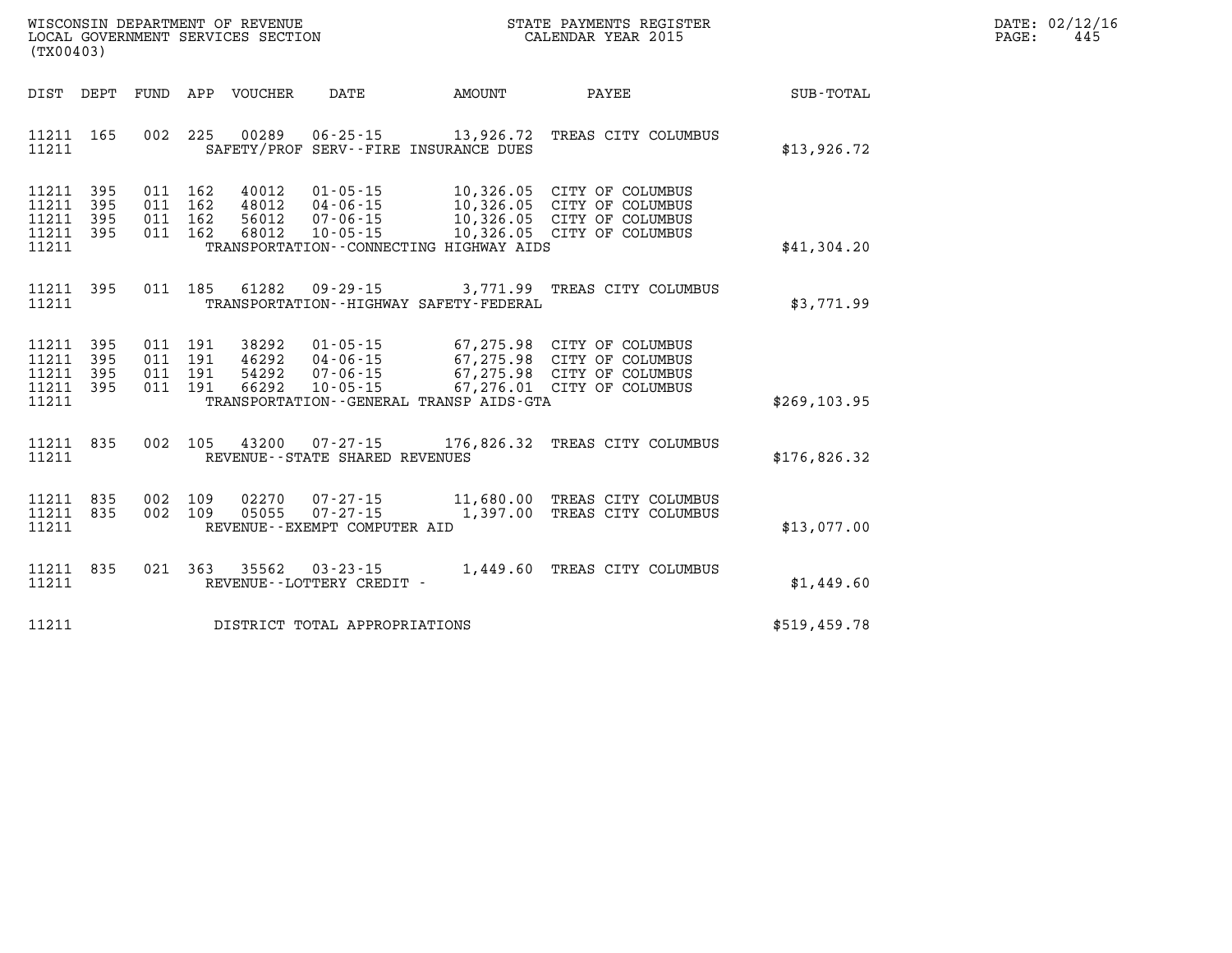| DATE: | 02/12/16 |
|-------|----------|
| PAGE: | 446      |

| (TX00403)                                 | WISCONSIN DEPARTMENT OF REVENUE<br>LOCAL GOVERNMENT SERVICES SECTION |                          |                                   |                                                                      |                                                                                |                                                                  |              |
|-------------------------------------------|----------------------------------------------------------------------|--------------------------|-----------------------------------|----------------------------------------------------------------------|--------------------------------------------------------------------------------|------------------------------------------------------------------|--------------|
| DIST                                      | DEPT                                                                 | FUND                     | APP<br>VOUCHER                    | DATE                                                                 | AMOUNT                                                                         | PAYEE                                                            | SUB-TOTAL    |
| 11246<br>11246                            | 165                                                                  | 002                      | 225<br>00290                      |                                                                      | $06 - 25 - 15$ 9, 311.70<br>SAFETY/PROF SERV--FIRE INSURANCE DUES              | TREAS CITY LODI                                                  | \$9,311.70   |
| 11246<br>11246<br>11246<br>11246<br>11246 | 395<br>395<br>395<br>395                                             | 011<br>011<br>011<br>011 | 191<br>38293<br>191<br>191<br>191 | $01 - 05 - 15$<br>46293 04-06-15<br>54293 07-06-15<br>66293 10-05-15 | 34,345.44 CITY OF LODI<br>34,345.46<br>TRANSPORTATION--GENERAL TRANSP AIDS-GTA | 34,345.44 CITY OF LODI<br>34,345.44 CITY OF LODI<br>CITY OF LODI | \$137,381.78 |
| 11246<br>11246                            | 435                                                                  | 005                      | 162<br>01DHS                      |                                                                      | 09-17-15 5,138.37 LODI AREA EMS<br>HS--AMBULANCE FUNDING ASSISTANCE GRANTS     |                                                                  | \$5,138.37   |
| 11246<br>11246                            | 435                                                                  | 005                      | 163                               |                                                                      | HS--PREPAID MEDICAL TRANSPORT REIMBURSE                                        | 01LGS  11-16-15  3,825.25 DHS PREPAID MEDICAL TRANSPORT          | \$3,825.25   |
| 11246<br>11246                            | 455                                                                  | 002                      | 231<br>15                         | $04 - 13 - 15$<br>JUSTICE - - LAW ENFORCEMENT TRAINING               | 640.00                                                                         | TREAS CITY LODI                                                  | \$640.00     |
| 11246<br>11246                            | 835                                                                  | 002                      | 105<br>43201                      | $07 - 27 - 15$<br>REVENUE - - STATE SHARED REVENUES                  |                                                                                | 56,732.30 TREAS CITY LODI                                        | \$56,732.30  |
| 11246<br>11246<br>11246                   | 835<br>835                                                           | 002<br>002               | 109<br>02271<br>109<br>05056      | 07-27-15<br>REVENUE--EXEMPT COMPUTER AID                             | $07 - 27 - 15$ 259.00                                                          | 6,613.00 TREAS CITY LODI<br>TREAS CITY LODI                      | \$6,872.00   |
| 11246                                     |                                                                      |                          |                                   | DISTRICT TOTAL APPROPRIATIONS                                        |                                                                                |                                                                  | \$219,901.40 |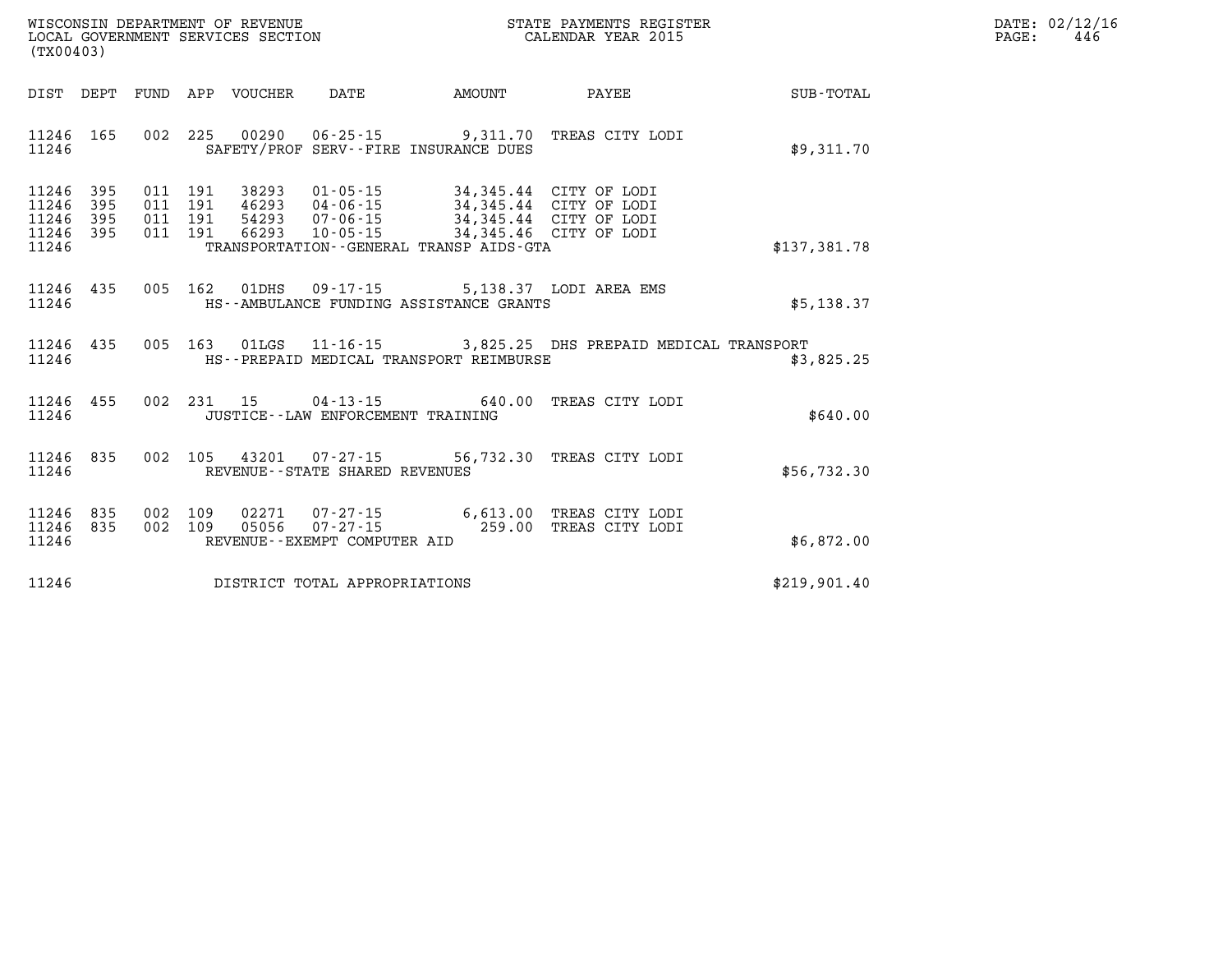| (TX00403)                                                 |            |                                          |                                  |                                                                                    |                                                                                                                        | STATE PAYMENTS REGISTER                                                                                                                     |              | DATE: 02/12/16<br>PAGE:<br>447 |
|-----------------------------------------------------------|------------|------------------------------------------|----------------------------------|------------------------------------------------------------------------------------|------------------------------------------------------------------------------------------------------------------------|---------------------------------------------------------------------------------------------------------------------------------------------|--------------|--------------------------------|
| DIST DEPT                                                 |            |                                          | FUND APP VOUCHER                 | <b>DATE</b>                                                                        |                                                                                                                        | AMOUNT PAYEE                                                                                                                                | SUB-TOTAL    |                                |
| 11271 165<br>11271                                        |            | 002 225                                  |                                  |                                                                                    | SAFETY/PROF SERV--FIRE INSURANCE DUES                                                                                  | 00291  06-25-15  22,930.33  TREAS CITY PORTAGE                                                                                              | \$22,930.33  |                                |
| 11271 370                                                 | 002 503    |                                          |                                  |                                                                                    |                                                                                                                        | 17372 01-12-15 946.74 TREAS CITY PORTAGE<br>338.87 CITY SHARE                                                                               |              |                                |
| 11271                                                     |            |                                          |                                  |                                                                                    | NAT RESOURCES--AIDS IN LIEU OF TAXES                                                                                   |                                                                                                                                             | \$946.74     |                                |
| 11271 370<br>11271                                        |            | 012 571                                  |                                  |                                                                                    | NAT RESOURCES--FOREST CROP/MFL/CO FOREST                                                                               | 38712  06-02-15  27.76  TREAS CITY PORTAGE                                                                                                  | \$27.76      |                                |
| 11271 370<br>11271 370<br>11271 370<br>11271              | 012 579    | 012 579<br>012 579                       | 20095<br>20095<br>20095          |                                                                                    | $04 - 03 - 15$<br>$04 - 03 - 15$<br>$04 - 03 - 15$<br>$04 - 03 - 15$<br>$3.57$<br>NAT RESOURCES--AIDS IN LIEU OF TAXES | TREAS CITY PORTAGE<br>29.49 TREAS CITY PORTAGE<br>3.57 TREAS CITY PORTAGE                                                                   | \$77.09      |                                |
| 11271 370<br>11271                                        |            | 074 670                                  | 42380                            | $05 - 29 - 15$<br>NAT RESOURCES -- RU RECYCLING GRANT                              |                                                                                                                        | 20,451.68 TREAS CITY PORTAGE                                                                                                                | \$20,451.68  |                                |
| 11271 395<br>11271 395<br>11271 395<br>11271 395<br>11271 |            | 011 162<br>011 162<br>011 162<br>011 162 | 40013<br>48013<br>56013<br>68013 | $10 - 05 - 15$                                                                     | TRANSPORTATION -- CONNECTING HIGHWAY AIDS                                                                              | 01-05-15 31,132.24 CITY OF PORTAGE<br>04-06-15 31,132.24 CITY OF PORTAGE<br>07-06-15 31,132.24 CITY OF PORTAGE<br>31,132.26 CITY OF PORTAGE | \$124,528.98 |                                |
| 11271 395<br>11271 395<br>11271 395<br>11271              |            | 011 177<br>011 177<br>011 177            | 58005<br>60005<br>62005          | 06 - 25 - 15<br>$07 - 06 - 15$<br>$09 - 30 - 15$<br>TRANSPORTATION - - TRANSIT AID |                                                                                                                        | 82,064.00 CITY OF PORTAGE<br>82,064.00 CITY OF PORTAGE<br>82,064.00 CITY OF PORTAGE                                                         | \$246,192.00 |                                |
| 11271 395<br>11271 395<br>11271 395<br>11271              |            | 011 182<br>011 182<br>011 182            | 40063<br>53263<br>68532          |                                                                                    | TRANSPORTATION - - TRANSIT AIDS - FEDERAL                                                                              | 02-20-15 96,507.00 TREAS CITY PORTAGE<br>07-13-15 76,947.60 TREAS CITY PORTAGE<br>12-14-15 92,629.00 TREAS CITY PORTAGE                     | \$266,083.60 |                                |
| 11271 395<br>11271 395<br>11271 395<br>11271 395<br>11271 | 011<br>011 | 011 191<br>191<br>191<br>011 191         | 38294<br>46294<br>54294<br>66294 | $01 - 05 - 15$<br>$04 - 06 - 15$<br>$07 - 06 - 15$<br>$10 - 05 - 15$               | 110,980.29<br>110,980.29<br>110,980.29<br>TRANSPORTATION--GENERAL TRANSP AIDS-GTA                                      | CITY OF PORTAGE<br>CITY OF PORTAGE<br>CITY OF PORTAGE<br>110,980.29 CITY OF PORTAGE                                                         | \$443,921.16 |                                |
| 11271 455<br>11271                                        |            | 002 221                                  | 15                               | $07 - 21 - 15$                                                                     | 10.00<br>JUSTICE--LAW ENFORCEMENT SERVICES AID                                                                         | TREAS CITY PORTAGE                                                                                                                          | \$10.00      |                                |
| 11271 455                                                 |            | 002 231                                  | 13                               | $03 - 30 - 15$                                                                     |                                                                                                                        | 3,040.00 TREAS CITY PORTAGE                                                                                                                 |              |                                |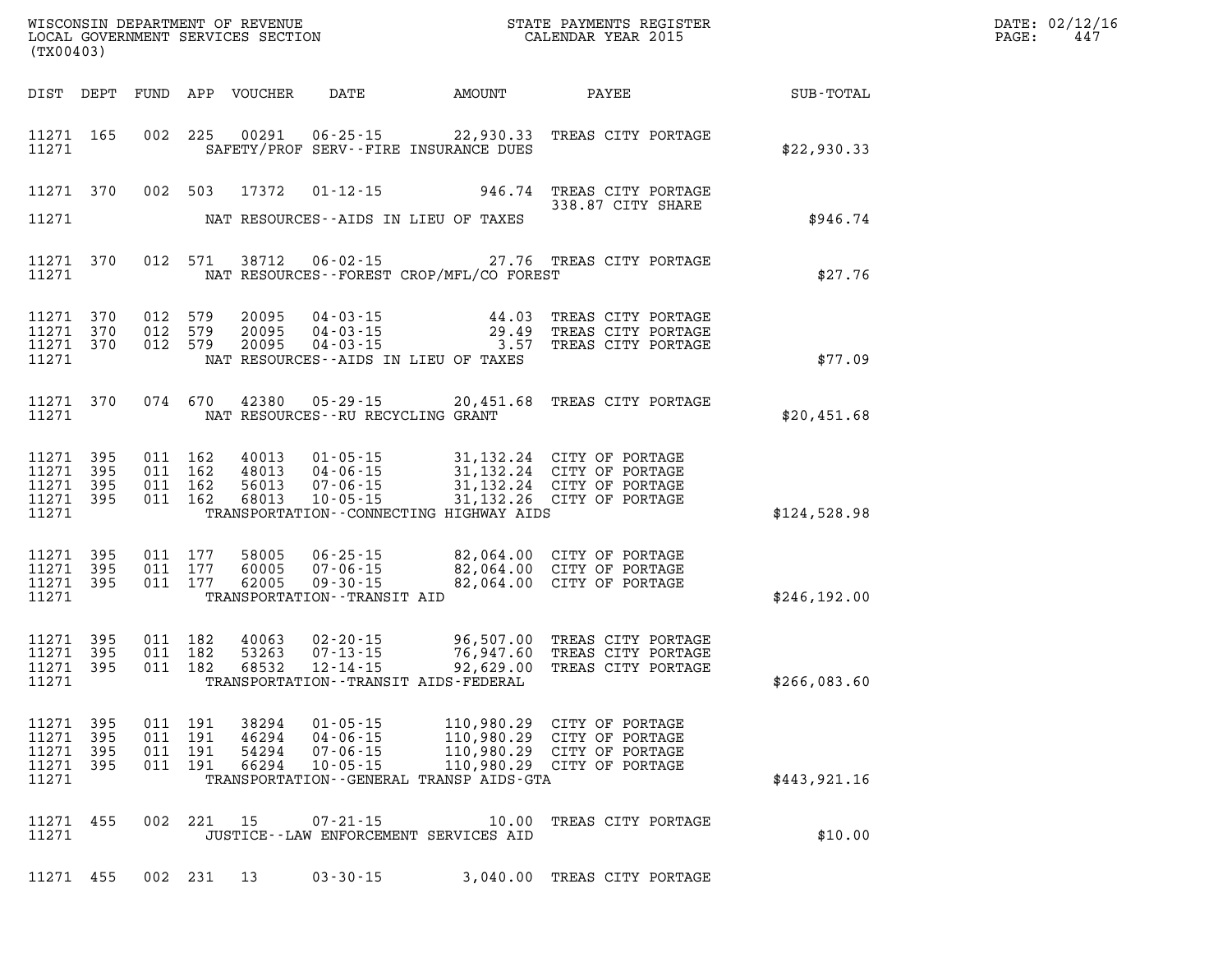| WISCONSIN DEPARTMENT OF REVENUE   | STATE PAYMENTS REGISTER | DATE: 02/12/16 |
|-----------------------------------|-------------------------|----------------|
| LOCAL GOVERNMENT SERVICES SECTION | CALENDAR YEAR 2015      | PAGE<br>444    |

|                |                    |                                                                                                                         |                                                |         |                    |                   |                   | (TX00403)                        |
|----------------|--------------------|-------------------------------------------------------------------------------------------------------------------------|------------------------------------------------|---------|--------------------|-------------------|-------------------|----------------------------------|
| SUB-TOTAL      | <b>PAYEE</b>       | AMOUNT                                                                                                                  | DATE                                           | VOUCHER | APP                | FUND              | DEPT              | DIST                             |
| \$3,040.00     |                    |                                                                                                                         | JUSTICE -- LAW ENFORCEMENT TRAINING            |         |                    |                   |                   | 11271                            |
| \$11,859.69    | TREAS CITY PORTAGE | 01177  04-27-15  3,953.23  TREAS CITY PORTAGE<br>3,953.23 TREAS CITY PORTAGE<br>MILITARY AFFAIRS-EMER MGMT--HAZMAT AIDS | $01066$ $02 - 02 - 15$ 3,953.23<br>05-28-15    | 01223   | 306<br>306<br>306  | 002<br>002<br>002 | 465<br>465<br>465 | 11271<br>11271<br>11271<br>11271 |
| \$57,422.00    |                    | 04858  01-20-15  57,422.00  TREAS CITY PORTAGE                                                                          | DOA--HOUSING ASSISTANCE GRANTS                 |         | 743                | 002               | 505               | 11271<br>11271                   |
| \$398,157.66   |                    | 43202  07-27-15  398,157.66  TREAS CITY PORTAGE                                                                         | REVENUE - - STATE SHARED REVENUES              |         | 105                | 002               | 835               | 11271<br>11271                   |
| \$26,003.00    |                    | 05057 07-27-15 9,946.00 TREAS CITY PORTAGE                                                                              | REVENUE--EXEMPT COMPUTER AID                   |         | 002 109<br>002 109 |                   | 835<br>835        | 11271<br>11271<br>11271          |
| \$41,916.56    |                    | 00001  02-02-15  41,916.56  TREAS CITY PORTAGE                                                                          | DOA-PAYMENT FOR MUNICIPAL SERVICES AID         |         | 501                | 002               | 835               | 11271<br>11271                   |
| \$6,613.90     | TREAS CITY PORTAGE | 6,613.90                                                                                                                | $03 - 23 - 15$<br>REVENUE - - LOTTERY CREDIT - | 35563   | 363                | 021               | 835               | 11271<br>11271                   |
| \$1,670,182.15 |                    |                                                                                                                         | DISTRICT TOTAL APPROPRIATIONS                  |         |                    |                   |                   | 11271                            |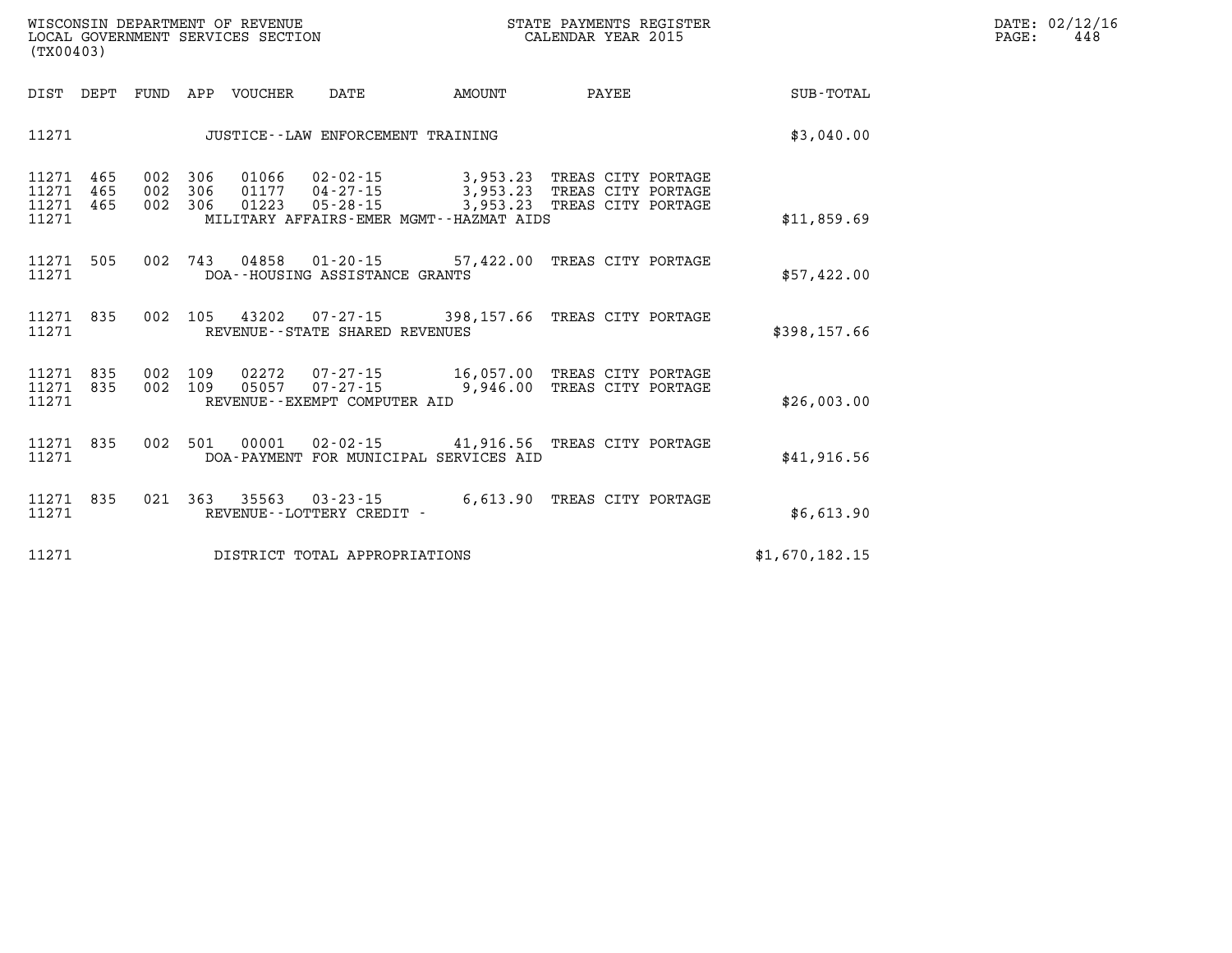| DATE: | 02/12/16 |
|-------|----------|
| PAGE: | 449      |

| (TX00403)                                                  |                          |                                          |                                      | LOCAL GOVERNMENT SERVICES SECTION         |                                                                                                                           | CALENDAR YEAR 2015                                                                                                                                                                                                                                                                           |                            |                                                                                                                           | PAGE:        | 449 |  |
|------------------------------------------------------------|--------------------------|------------------------------------------|--------------------------------------|-------------------------------------------|---------------------------------------------------------------------------------------------------------------------------|----------------------------------------------------------------------------------------------------------------------------------------------------------------------------------------------------------------------------------------------------------------------------------------------|----------------------------|---------------------------------------------------------------------------------------------------------------------------|--------------|-----|--|
| DIST DEPT                                                  |                          |                                          |                                      |                                           |                                                                                                                           |                                                                                                                                                                                                                                                                                              |                            |                                                                                                                           |              |     |  |
| 11291 165<br>11291                                         |                          |                                          |                                      |                                           |                                                                                                                           | 002 225 00292 06-25-15 14,812.14 TREAS CITY WISCONSIN DELL<br>SAFETY/PROF SERV--FIRE INSURANCE DUES                                                                                                                                                                                          |                            |                                                                                                                           | \$14,812.14  |     |  |
| 11291 370                                                  |                          | 002 503                                  |                                      | 17280                                     |                                                                                                                           | 01-12-15 58,180.11 TREAS CITY WI DELLS                                                                                                                                                                                                                                                       | 21979.48 CITY SHARE        |                                                                                                                           |              |     |  |
| 11291                                                      | 370                      | 002 503                                  |                                      | 17373                                     |                                                                                                                           | 01-12-15 25,582.55 TREAS CITY WISCONSIN DELL                                                                                                                                                                                                                                                 | 10639.32 CITY SHARE        |                                                                                                                           |              |     |  |
| 11291 370                                                  |                          |                                          | 002 503                              | 17780                                     |                                                                                                                           | O1-12-15 6,687.09 TREAS CITY WISCONSIN DELL                                                                                                                                                                                                                                                  | 2797.05 CITY SHARE         |                                                                                                                           |              |     |  |
| 11291                                                      |                          |                                          |                                      |                                           |                                                                                                                           | NAT RESOURCES--AIDS IN LIEU OF TAXES                                                                                                                                                                                                                                                         |                            |                                                                                                                           | \$90,449.75  |     |  |
| 11291<br>11291<br>11291 370<br>11291                       | 370<br>370               | 012 579                                  | 012 579<br>012 579                   | 20096<br>20096<br>20652                   |                                                                                                                           | 04-03-15 73 TREAS CITY WISCONSIN DELL<br>04-03-15 169.42 TREAS CITY WISCONSIN DELLS<br>04-03-15 530.88 TREAS CITY WISCONSIN DELL<br>NAT RESOURCES--AIDS IN LIEU OF TAXES                                                                                                                     |                            |                                                                                                                           | \$701.03     |     |  |
| 11291 370<br>11291                                         |                          |                                          | 074 670                              | 42381                                     | NAT RESOURCES--RU RECYCLING GRANT                                                                                         | 05-29-15 6,916.57 TREAS CITY WISCONSIN DELL                                                                                                                                                                                                                                                  |                            |                                                                                                                           | \$6,916.57   |     |  |
| 11291 395<br>11291<br>11291<br>11291<br>11291 395<br>11291 | 395<br>395<br>395        | 011 185<br>011 185<br>011 185<br>011 185 | 011 185                              | 58690<br>58690<br>61484<br>61761<br>67612 |                                                                                                                           | 09-02-15<br>09-02-15<br>5,334.68 TREAS CITY WISCONSIN DELL<br>09-02-15<br>3,599.53 TREAS CITY WISCONSIN DELL<br>10-01-15<br>6,628.33 TREAS CITY WISCONSIN DELL<br>12-03-15<br>7,802.04 TREAS CITY WISCONSIN DELL<br>TREAS CITY WISCONSIN DELL<br>TRANSPORTATION - - HIGHWAY SAFETY - FEDERAL |                            |                                                                                                                           | \$24, 213.86 |     |  |
| 11291 395<br>11291<br>11291 395<br>11291 395<br>11291      | 395                      | 011 191                                  | 011 191<br>011 191<br>011 191        | 38295<br>46295<br>54295<br>66295          |                                                                                                                           | 01-05-15 97,719.04 CITY OF WISCONSIN DELLS<br>04-06-15 97,719.04 CITY OF WISCONSIN DELLS<br>07-06-15 97,719.04 CITY OF WISCONSIN DELLS<br>10-05-15 97,719.05 CITY OF WISCONSIN DELLS<br>TRANSPORTATION--GENERAL TRANSP AIDS-GTA                                                              |                            |                                                                                                                           | \$390,876.17 |     |  |
| 11291 835<br>11291                                         |                          |                                          | 002 105                              |                                           | REVENUE--STATE SHARED REVENUES                                                                                            | 43203 07-27-15 164,891.34 TREAS CITY WISCONSIN DELL                                                                                                                                                                                                                                          |                            |                                                                                                                           | \$164,891.34 |     |  |
| 11291 835<br>11291<br>11291<br>11291<br>11291<br>11291     | 835<br>835<br>835<br>835 | 002<br>002 109                           | 002 109<br>002 109<br>109<br>002 109 | 02019<br>02273<br>03340<br>05058<br>05304 | $07 - 27 - 15$<br>$07 - 27 - 15$<br>$07 - 27 - 15$<br>$07 - 27 - 15$<br>$07 - 27 - 15$<br>REVENUE - - EXEMPT COMPUTER AID | 7,321.00<br>1,823.00<br>6,579.00                                                                                                                                                                                                                                                             | 193.00 TREAS CITY WI DELLS | TREAS CITY WISCONSIN DELL<br>TREAS CITY WISCONSIN DELL<br>TREAS CITY WISCONSIN DELL<br>1,842.00 TREAS CITY WISCONSIN DELL | \$17,758.00  |     |  |
| 11291<br>11291                                             | 835                      |                                          | 002 501                              | 00001                                     | $02 - 02 - 15$                                                                                                            | DOA-PAYMENT FOR MUNICIPAL SERVICES AID                                                                                                                                                                                                                                                       |                            | 7,973.00 TREAS CITY WISCONSIN DELL                                                                                        | \$7,973.00   |     |  |
| 11291 835                                                  |                          |                                          | 021 363                              | 35564                                     | $03 - 23 - 15$                                                                                                            |                                                                                                                                                                                                                                                                                              |                            | 1,066.37 TREAS CITY WISCONSIN DELL                                                                                        |              |     |  |

WISCONSIN DEPARTMENT OF REVENUE **STATE PAYMENTS REGISTER**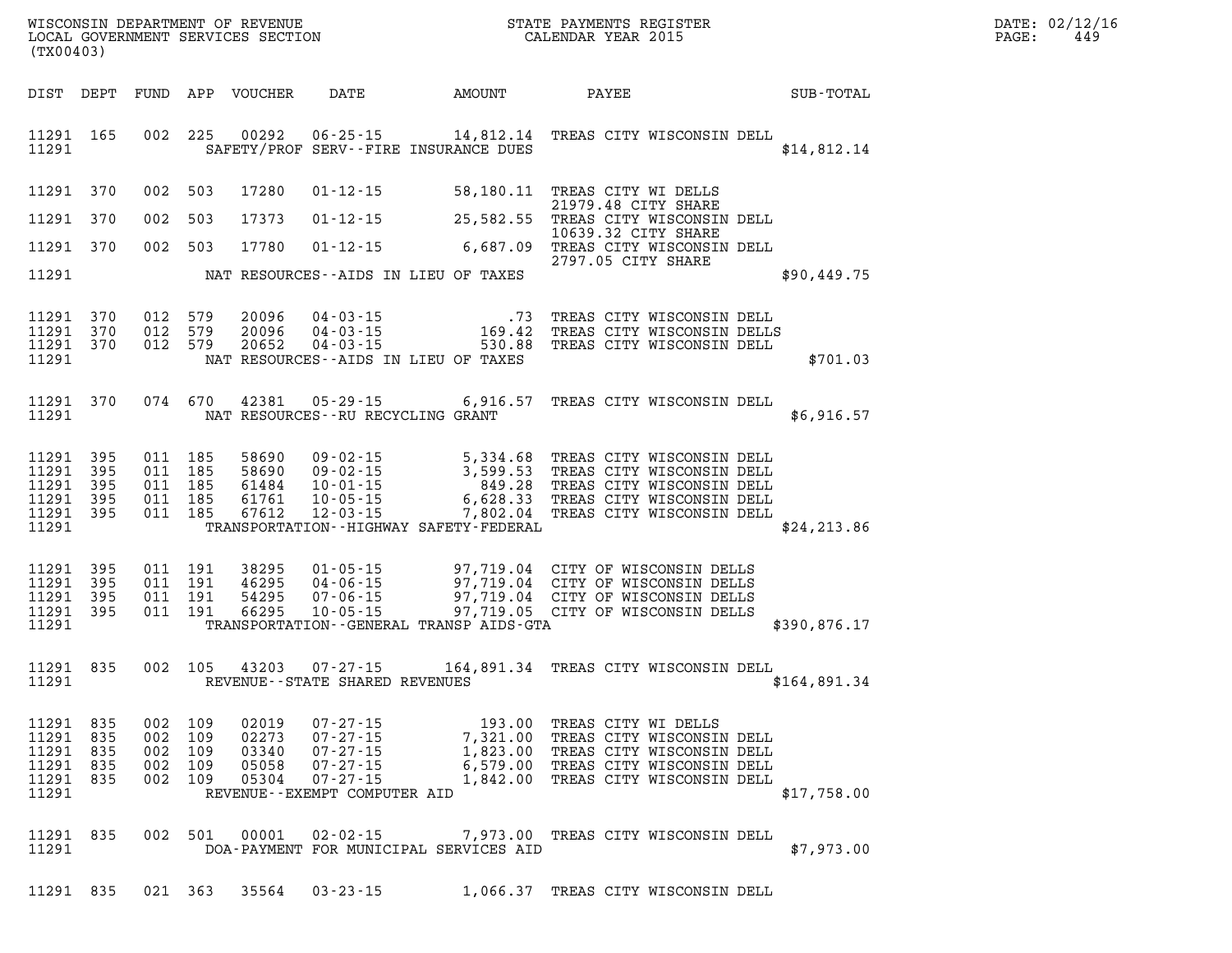| WISCONSIN DEPARTMENT OF REVENUE<br>LOCAL GOVERNMENT SERVICES SECTION<br>(TX00403) |      |      |     |         |                                             |          | STATE PAYMENTS REGISTER<br>CALENDAR YEAR 2015 |                           |              |  |  | DATE: 02/12/16<br>450 |
|-----------------------------------------------------------------------------------|------|------|-----|---------|---------------------------------------------|----------|-----------------------------------------------|---------------------------|--------------|--|--|-----------------------|
| DIST                                                                              | DEPT | FUND | APP | VOUCHER | DATE                                        | AMOUNT   | PAYEE                                         |                           | SUB-TOTAL    |  |  |                       |
| 11291<br>11291                                                                    | 835  | 021  | 363 | 35873   | $03 - 23 - 15$<br>REVENUE--LOTTERY CREDIT - | 2,763.56 |                                               | TREAS CITY WISCONSIN DELL | \$3,829.93   |  |  |                       |
| 11291                                                                             |      |      |     |         | DISTRICT TOTAL APPROPRIATIONS               |          |                                               |                           | \$722,421.79 |  |  |                       |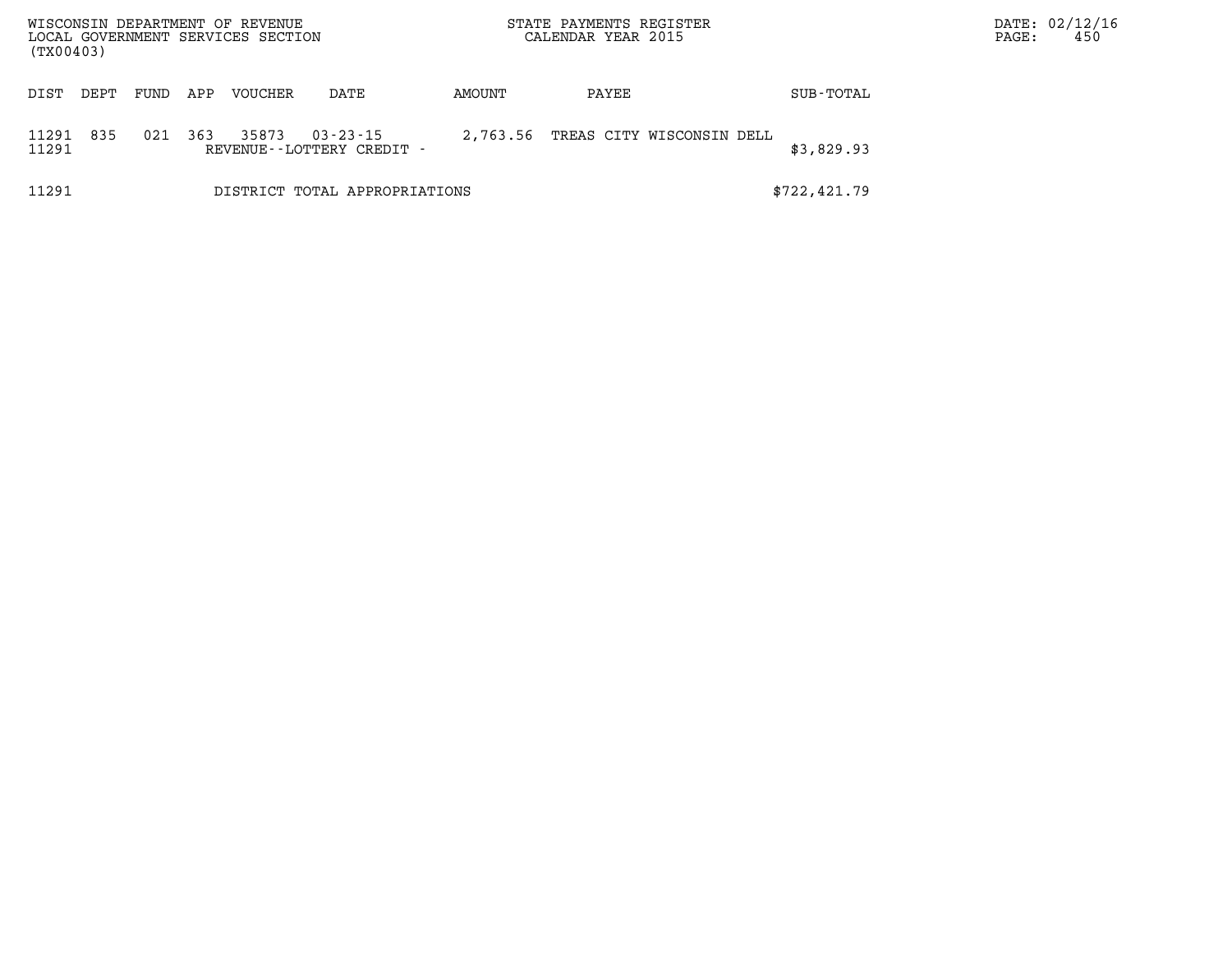| <b>District</b> | <b>District Name (Payee)</b> | Dept. | <b>Agency Name</b>                   | Fund  | Appropriation | <b>Payment Description</b>     | Voucher  | Date                   | <b>Payment Amount</b> |
|-----------------|------------------------------|-------|--------------------------------------|-------|---------------|--------------------------------|----------|------------------------|-----------------------|
| M11000          | Columbia County              |       | 11500 Dept of Ag, Trade & Cons Protc | 10000 | 70300         | Soil_Water Resource Mgmt       | 00002251 | 11/18/2015             | \$<br>47,395.00       |
| M11000          | Columbia County              |       | 11500 Dept of Ag, Trade & Cons Protc | 27400 | 76300         | Soil_Water Mgmt_Cnty Staffing  | 00002251 | 11/18/2015 \$          | 91,633.00             |
| M11000          | Columbia County              | 16500 | Dept of Safety & Prof Services       | 10000 | 23600         | <b>POWTS Replacement Rehab</b> | 00000324 | 11/12/2015 \$          | 9,128.48              |
| M11000          | Columbia County              |       | 37000 Dept of Natural Resources      | 21200 | 57400         | RA- cnty snow trail & area aid | 00006883 | $11/6/2015$ \$         | 37,962.50             |
| M11000          | <b>Columbia County</b>       | 41000 | Department of Corrections            | 10000 | 11600         | Reimbursing counties for proba | 00009391 | 11/19/2015 \$          | 57,559.04             |
| M11000          | Columbia County              | 41000 | Department of Corrections            | 10000 | 30200         | Community intervention program | 00001621 | 10/30/2015 \$          | 4,503.11              |
| M11000          | Columbia County              | 41000 | Department of Corrections            | 10000 | 30200         | Community intervention program | 00017881 | 12/30/2015 \$          | 5,885.32              |
| M11000          | Columbia County              |       | 41000 Department of Corrections      |       | 10000 31300   | Community youth and family aid | 00005495 | 11/6/2015 \$           | 79,693.36             |
| M11000          | <b>Columbia County</b>       |       | 41000 Department of Corrections      |       | 10000 31300   | Community youth and family aid | 00009581 | 11/18/2015 \$          | 37,610.94             |
| M11000          | Columbia County              |       | 43500 Department of Health Services  | 10000 | 15000         | Federal project aids           | 00007055 | 11/18/2015 \$          | 189.30                |
| M11000          | Columbia County              | 45500 | Department of Justice                | 10000 | 21700         | Drug courts                    | 00000813 | 10/28/2015 \$          | 25,308.71             |
| M11000          | Columbia County              |       | 45500 Department of Justice          | 10000 | 24100         | Federal aid, state operations  | 00001052 | 10/28/2015 \$          | 1,000.98              |
| M11000          | Columbia County              |       | 46500 Department of Military Affairs | 10000 | 30800         | Emergency response equipment   | 00002716 | 12/9/2015 \$           | 7,548.00              |
| M11000          | Columbia County              |       | 50500 Department of Administration   | 10000 | 15500         | Federal aid, local assistance  | 00000214 | 10/5/2015 \$           | 719.93                |
| M11000          | <b>Columbia County</b>       | 50500 | Department of Administration         | 10000 | 15500         | Federal aid, local assistance  | 00006158 | 12/16/2015 \$          | 5,364.79              |
| M11000          | Columbia County              | 50500 | Department of Administration         | 10000 | 15500         | Federal aid, local assistance  | 00007119 | 12/30/2015 \$          | 6,569.39              |
| M11000          | Columbia County              |       | 50500 Department of Administration   | 10000 | 74300         | Federal aid, local assistance  | 00001266 | 10/23/2015 \$          | 128,952.00            |
| M11000          | <b>Columbia County</b>       |       | 50500 Department of Administration   | 10000 | 74300         | Federal aid, local assistance  | 00001799 | 10/29/2015 \$          | 39,738.00             |
| M11000          | Columbia County              |       | 50500 Department of Administration   | 10000 | 74300         | Federal aid, local assistance  | 00001800 | 10/29/2015 \$          | 103,696.00            |
| M11000          | <b>Columbia County</b>       | 50500 | Department of Administration         | 10000 | 74300         | Federal aid, local assistance  | 00001801 | 10/29/2015 \$          | 80,743.00             |
| M11000          | Columbia County              | 50500 | Department of Administration         | 10000 | 74300         | Federal aid, local assistance  | 00002311 | 11/5/2015 \$           | 23,423.00             |
| M11000          | Columbia County              |       | 50500 Department of Administration   | 10000 | 74300         | Federal aid, local assistance  | 00002908 | 11/12/2015 \$          | 86,695.00             |
| M11000          | Columbia County              |       | 50500 Department of Administration   | 10000 | 74300         | Federal aid, local assistance  | 00003872 | 12/1/2015 \$           | 32,990.00             |
| M11000          | Columbia County              | 50500 | Department of Administration         | 10000 | 74300         | Federal aid, local assistance  | 00004662 | 12/4/2015 \$           | 60,283.00             |
| M11000          | <b>Columbia County</b>       | 50500 | Department of Administration         | 10000 | 74300         | Federal aid, local assistance  | 00005630 | 12/11/2015 \$          | 38,861.00             |
| M11000          | Columbia County              |       | 50500 Department of Administration   | 10000 | 74300         | Federal aid, local assistance  | 00006234 | 12/21/2015 \$          | 50,048.00             |
| M11000          | Columbia County              |       | 50500 Department of Administration   | 23500 | 37100         | Low-income assistance grants   | 00000214 | 10/5/2015 \$           | 1,049.23              |
| M11000          | Columbia County              |       | 50500 Department of Administration   | 23500 | 37100         | Low-income assistance grants   | 00006158 | 12/16/2015 \$          | 4,791.81              |
| M11000          | Columbia County              | 50500 | Department of Administration         | 23500 | 37100         | Low-income assistance grants   | 00007119 | 12/30/2015 \$          | 5,571.40              |
| M11000          | Columbia County              | 83500 | Department of Revenue                | 10000 | 10500         | County and Municipal Aid       | 00000615 | 11/16/2015             | \$<br>2,035,177.83    |
| M11002          | Town Of Arlington            |       | 83500 Department of Revenue          | 10000 | 10500         | County and Municipal Aid       | 00000581 | 11/16/2015 \$          | 10,955.66             |
| M11004          | Town Of Caledonia            |       | 83500 Department of Revenue          | 10000 | 10500         | County and Municipal Aid       | 00000582 | 11/16/2015 \$          | 19,563.34             |
| M11006          | Town Of Columbus             | 83500 | Department of Revenue                | 10000 | 10500         | County and Municipal Aid       | 00000583 | 11/16/2015 \$          | 27,876.66             |
| M11008          | Town Of Courtland            | 83500 | Department of Revenue                | 10000 | 10500         | County and Municipal Aid       | 00000584 | 11/16/2015 \$          | 12,955.59             |
| M11010          | Town Of Dekorra              |       | 83500 Department of Revenue          | 10000 | 10500         | County and Municipal Aid       | 00000585 | 11/16/2015 \$          | 23,319.02             |
| M11012          | Town Of Fort Winnebago       |       | 83500 Department of Revenue          | 10000 | 10500         | County and Municipal Aid       | 00000586 | 11/16/2015 \$          | 9,600.04              |
| M11014          | Town Of Fountain Prairie     |       | 83500 Department of Revenue          | 10000 | 10500         | County and Municipal Aid       | 00000587 | 11/16/2015 \$          | 16,786.82             |
| M11016          | Town Of Hampden              | 83500 | Department of Revenue                | 10000 | 10500         | County and Municipal Aid       | 00000588 | 11/16/2015 \$          | 12,047.27             |
| M11018          | Leeds, Town of               | 83500 | Department of Revenue                | 10000 | 10500         | County and Municipal Aid       | 00000589 | 11/16/2015 \$          | 9,313.51              |
| M11020          | Town Of Lewiston             |       | 83500 Department of Revenue          | 10000 | 10500         | County and Municipal Aid       | 00000590 | 11/16/2015 \$          | 17,234.89             |
| M11022          | Town Of Lodi                 |       | 83500 Department of Revenue          |       | 10000 10500   | County and Municipal Aid       |          | 00000591 11/16/2015 \$ | 30,399.31             |